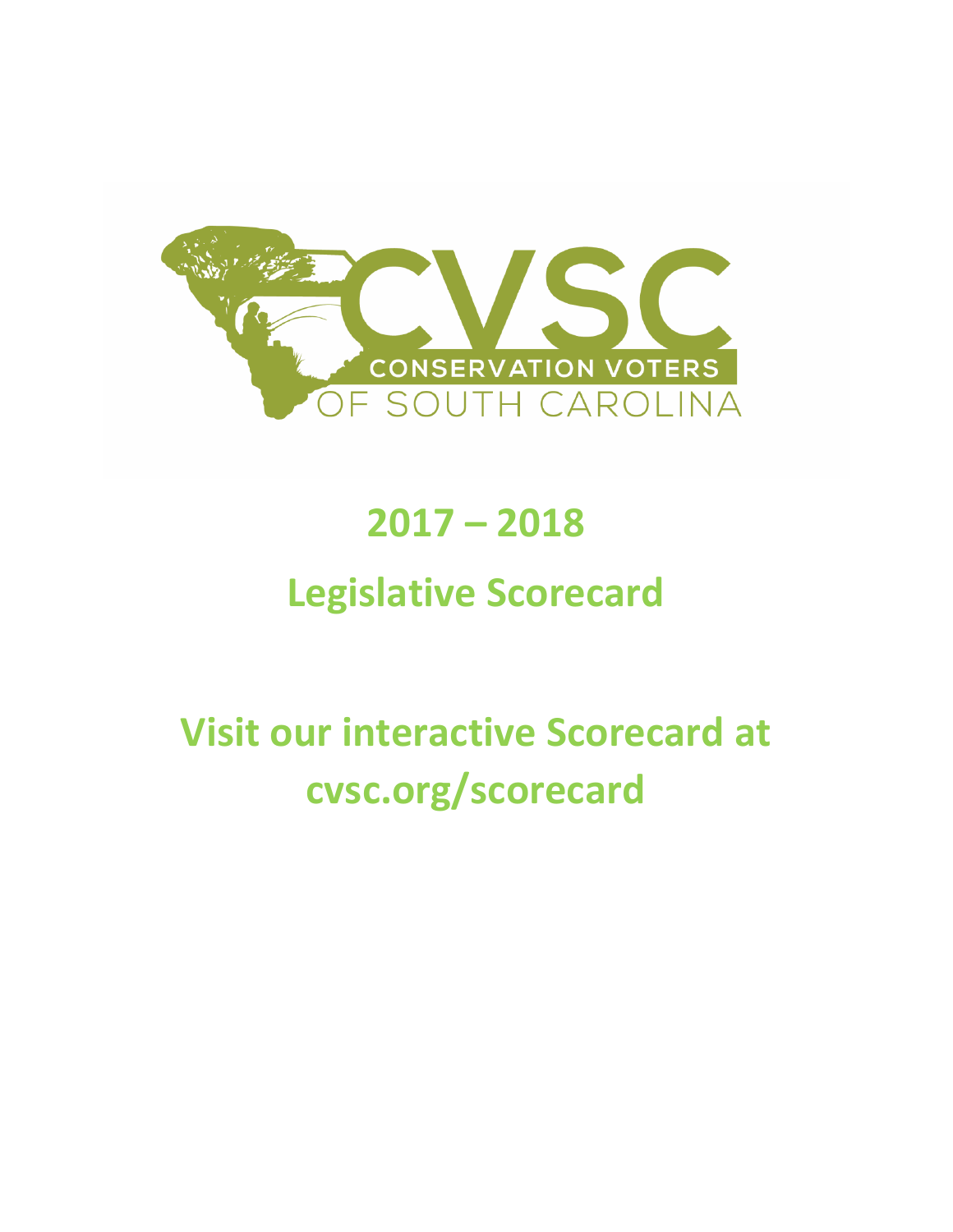## **Introduction**

Welcome to the 2017-2018 Conservation Scorecard, your window into the South Carolina State General Assembly and the actions taken – or not taken – to protect the South Carolina you love.

The State General Assembly can be complicated and confusing. Our job is to show you who is working for – or against – the protection of our air, land, and water. We score how House and Senate members voted on bills important to the conservation community. In cases where there was confusion about an issue or a lack of consensus from the conservation community, we do not include those votes in the score chart.

The 2017-2018 session was historic in many respects, from the vast number of votes in the House to the landmark legislation passed, defended, and defeated. The average scores returned to historic norms (from last year's high), but the scores of some of our champions were historically high, still. Statistical scores, however, are an incomplete report on the legislative record. Who sponsored the good and bad bills? Who fought in Committee? Who worked behind the scenes or spoke on the floor? To add some additional context, we are including a bump (plus or minus) for bill sponsorships. Not only does this show who doesn't have your interests at heart, it highlights who is going the extra mile for conservation.

The descriptions below describe the content of the bills, the process they went through, and the votes tallied in the following spreadsheets. Those votes are then averaged to produce the Legislator's score. The Legislator's lifetime score is an average of this session plus each previous session served.

## **Vote Descriptions**

## **S.44 Solar Market Growth**

#### **(Second Reading) 2/1/17** *Senate Vote: 38-4*

S.44 establishes a clear and consistent path for property tax treatment of solar panels and other renewable energy installations; providing an 80% reduction of Fair Market Value for purposes of property tax assessment. The bill also clarifies the current treatment of all residential solar panels as exempt from property tax.

Sponsored by Senator Greg Gregory (R-Lancaster) and Senator Glenn Reese (D-Spartanburg), Senators understood the need to grow our solar market in South Carolina and passed the bill on February 1, 2017 with a vote of 38 to 4. Unfortunately, after passing the Senate, the bill sat in the House Ways and Means Committee until it received a subcommittee hearing on May 2, 2017, at the request of Reps. J. Smith and Loftis. After hours of debate and testimony, Reps. Pitts, White, and Whitmire voted to adjourn debate and killed the bill, with Rep. Anthony as the only voice on the subcommittee who supported solar growth. The bill never progressed out of subcommittee in the House.

- This is a Pro-Conservation Bill.
- The Pro-Conservation Vote was YES for passage of the bill
- $\bullet$  The Bill passed the Senate on 2/1/17, but died in House Ways & Means subcommittee.

## **H.3529 Anti-Home Rule**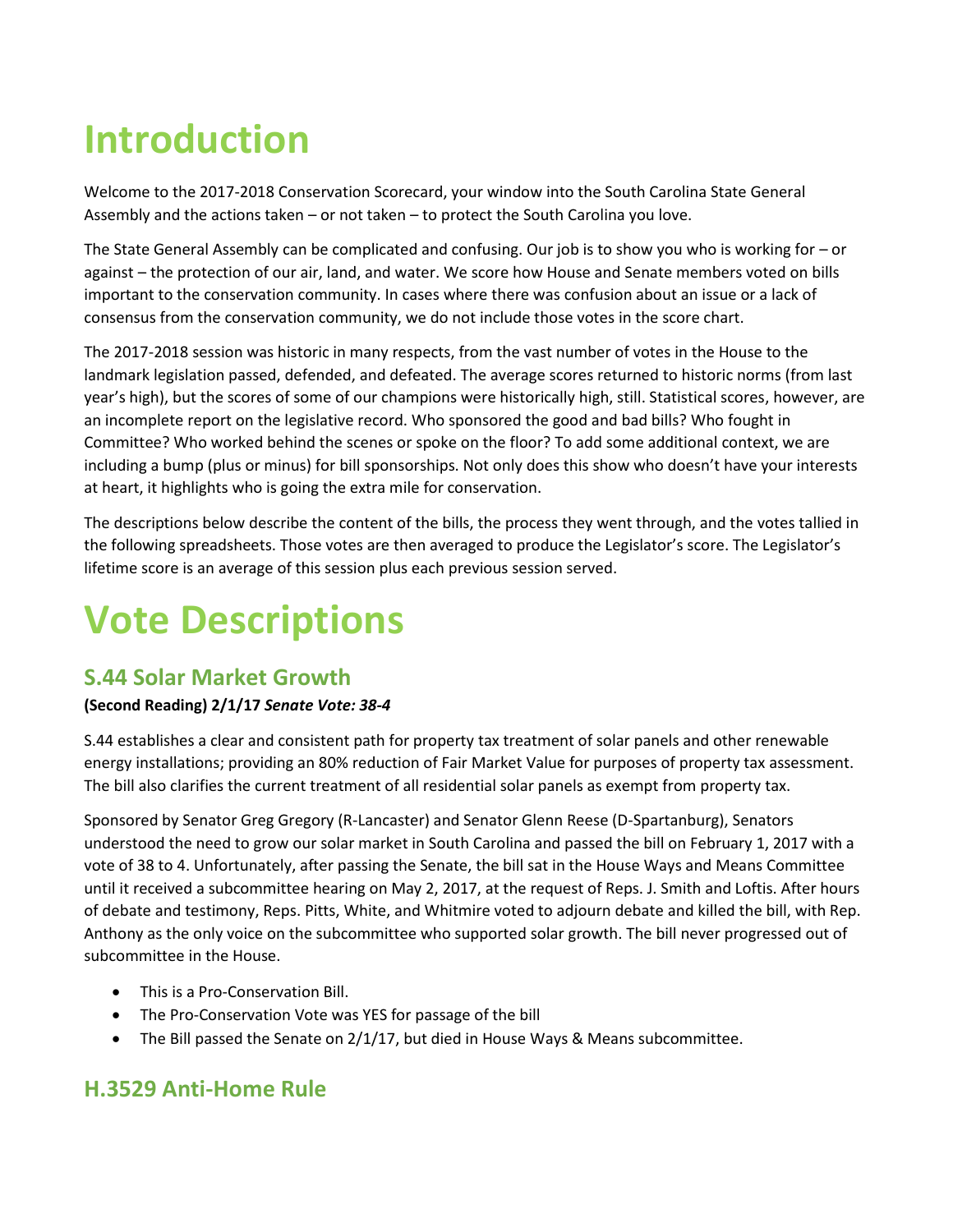#### **(Continuing Bill) 3/7/17** *House Vote: 50-49* **(Second Reading) 2/7/18** *House Vote: 73-41*

H.3529 sought to prohibit communities from adopting local ordinances affecting disposable containers, specifically plastic bags and Styrofoam. With several intense debates on the roles of local and state government and the detrimental effects of plastics on our coastal economies, House champions won a very close vote on March 7, 2017, to delay consideration of the bill for a year by "continuing the bill."

The bill was introduced by Bedingfield (R-Greenville), Sandifer (R-Oconee), Hamilton (R-Greenville), Forrester (R-Spartanburg) and many others.

H.3529 was again eligible for consideration in the House in 2018. Despite valiant attempts by House champions, special interests succeeded in flipping a number of votes to allow the bill's passage in the House on February 7, 2018, by a vote of 73-41.

The bill then moved to the Senate, *where it ultimately died in 2018*.

House champions that assisted with the continuance vote in 2017 and stuck with us in 2018 include Representatives Brown, Clary, Cobb-Hunter, Cogswell, Erickson, Herbkersman, McCoy, McKnight, Newton, Ott, J. Smith, Stavrinakis, Sottile.

- This is an Anti-Conservation Bill.
- The Pro-Conservation Vote was YES for continuing the bill on March 7, 2017, and NO for second reading on February 2, 2018.
- The Continuing vote was successful in 2017. However, the bill passed the House in 2018 and then stalled and died in the Senate.

#### **S.105 Saving the Automatic Stay**

**(Special Order Vote) 3/7/17** *Senate Vote: 25-15* **(Adjournment Vote) 3/8/2017** *Senate Vote: 10-22* **(Second Reading) 2/27/18** *House Vote: 86-30*

The Automatic Stay is an important pause button that goes into effect when a permit decision is challenged, but before the permit is issued, in the Administrative Law Court (ALC). This stay has paused activities that may have done irreparable harm before the permit is reviewed in the ALC.

S.105 was introduced by Senators Rankin (R-Horry), Goldfinch (R-Georgetown), and Verdin (R-Laurens) to establish a time limit on the Stay and shift responsibility for showing irreparable harm to those challenging the permit, impairing the ability of citizens to participate in the permitting process.

After intense debate in subcommittee and committee in the Senate, the bill made it to the floor of the Senate where it was stalled by an objection from Senator McElveen. The Senate attempted to make this bill priority for consideration (by placing it on "special order") and overcome Senator McElveen's objection. The vote on the Senate floor failed to reach the 2/3 majority and failed 25-15 (27 were needed).

After the failed special order vote, the Senate Rules Committee, under the leadership of Senator Massey, used its special order slot to bring this bill up for debate. Senator McElveen led an intense filibuster with several other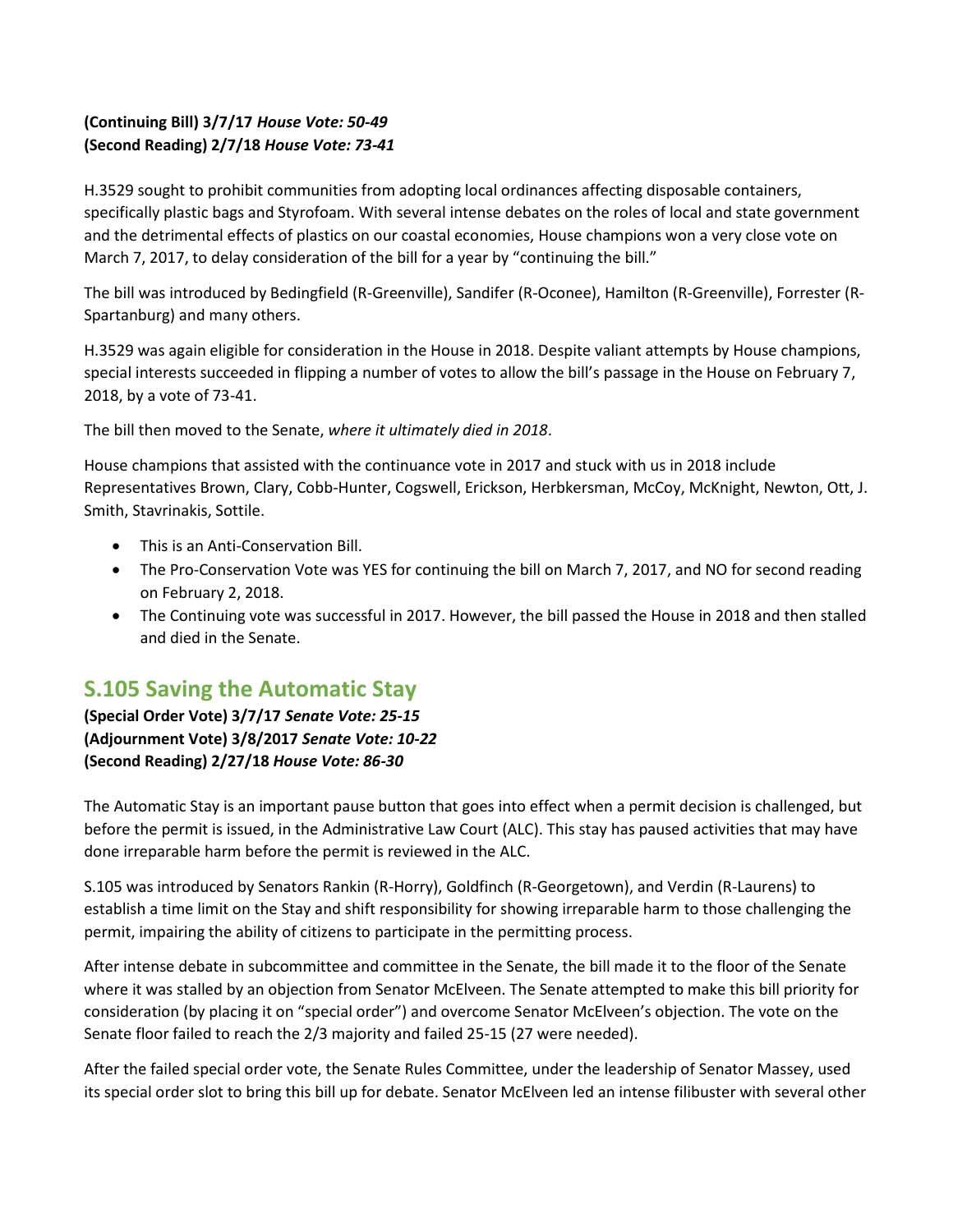Senators working to kill the bill or reduce its impact. In an effort to prolong the filibuster, Senator McElveen moved to adjourn for the day. His motion to adjourn failed 10-22.

The debate continued, and ultimately, S.105 was amended (improving it slightly) before being passed out of the Senate.

The amendment limits the stay to 90 days, requires a hearing within 30 days, shifts the burden of proof to the public for maintaining the stay, stipulates that a case cannot be found moot if the stay is lifted and work on the permit proceeds, and requires the Administrative Law Court to address the case within 12 months. The bill also provides an exception for hazardous waste permits, requiring these to follow the "old" version of the automatic stay law. Thanks go to Senator McElveen, Kimpson, Sheheen, Hutto, Senn, Allen, Fanning, Young, and Scott for their work to improve this bad bill.

After passing the Senate, the bill was considered by the House. After a lengthy committee process, the bill made it to the floor of the House where the Senate amendments were preserved and the bill was passed. The bill was then signed into law by Governor McMaster March 12<sup>th</sup>, 2018.

- This is an Anti-Conservation Bill.
- The Pro-Conservation Vote was NO for special order in the Senate, YES for adjournment in the Senate, and NO for the bill's passage in the House.
- An amended bill passed the Senate in 2017, the House in 2018, and was signed into law by the Governor in 3/12/2018.

### **H.3653 Immunity from Nuisance Suits**

**(Second Reading) 3/22/17** *House Vote: 78-27* **(Second Reading) 1/31/18** *Senate Vote: 29-14*

H. 3653 sought to give industries immunity from nuisance suits from their neighbors. Nuisance laws allow citizens to take legal action to protect their property and quality of life from excessive light, noise, and odor pollution that comes from neighboring industrial sites. The conservation community opposed this bill because it limited the rights of citizens to take action and protect their families and property from pollution by giving immunity to industries from nuisance suits.

H.3653 was introduced by Forrester (R-Spartanburg), Yow (R-Chesterfield), Loftis (R-Greenville), Henegan (D-Marlboro), Spires (R-Lexington), Anderson (D-Georgetown), Burns (R-Greenville), V.S. Moss (R-Cherokee), Crawford (R-Horry) and several others.

After several unsuccessful attempts at amendments to reduce the impact of the bill led by Rep. Clary (R-Clemson), the bill ultimately passed the House by a vote of 78-27.

In the Senate, the bill was placed on special order against the objections of Senator Bright-Matthews and others.

Once the bill was up for debate, Senator Sheheen filibustered the bill, aided by Senators Campsen, Davis, Fanning, Hutto, Kimpson, Martin, and Bright-Matthews. Through their efforts the bill was amended and its impacts greatly reduced. Unfortunately, it still put property owners in a weaker position against polluting industrial neighbors. On January 31, 2018, the Senate passed the amended version of H.3653 by a vote of 29-14. The House agreed with the Senate amendments and sent the bill to the Governor February  $12<sup>th</sup>$ , 2018.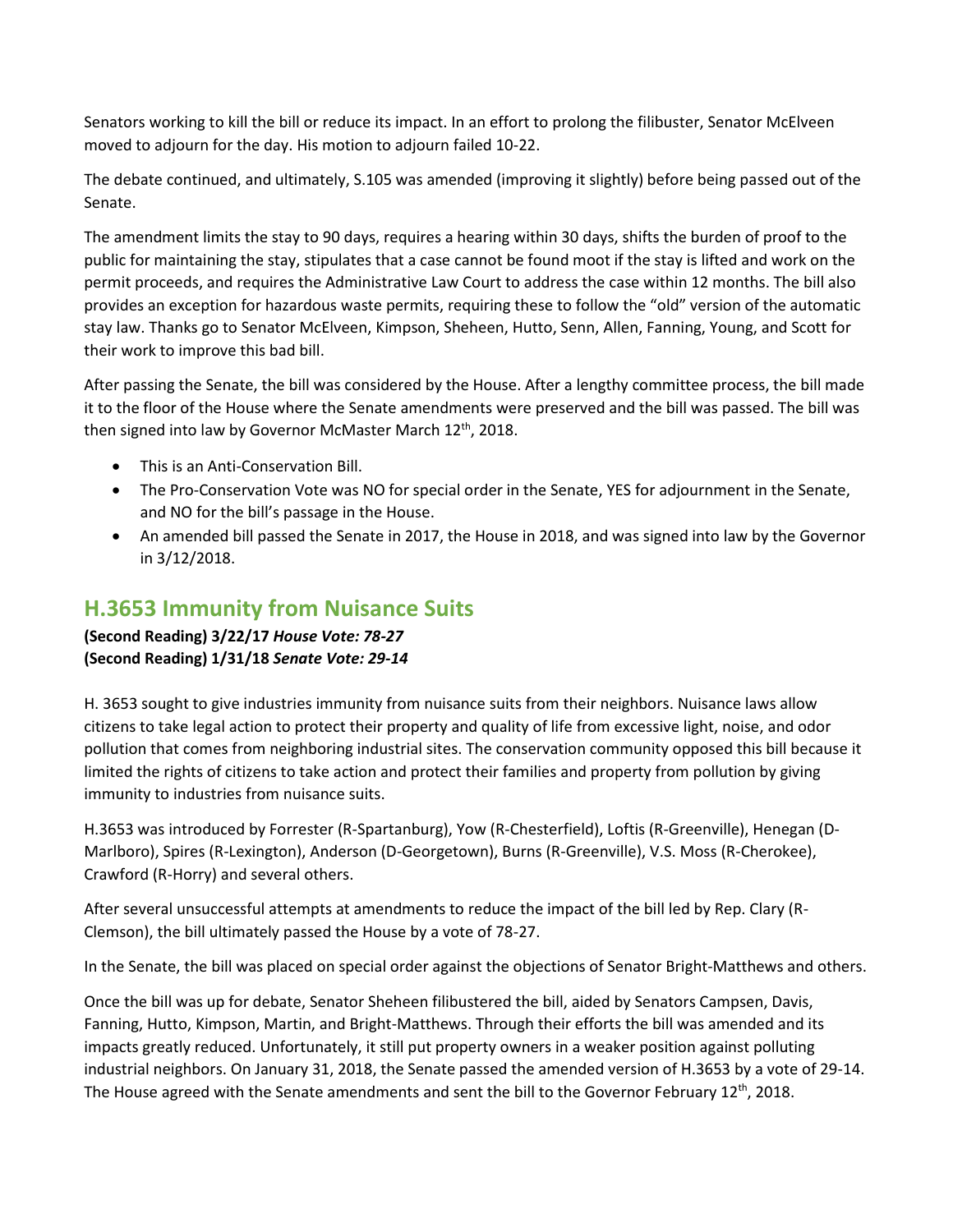- This is an Anti-Conservation Bill.
- The Pro-Conservation Vote was NO for the bill's passage in the House and in the Senate.
- The bill passed the House in 2017, an amended version passed the Senate in 2018, and the bill was signed into law by the Governor in 2/12/2018.

#### **H.3929 The Poultry Bill**

#### **(Cloture Vote) 5/9/17** *House Vote: 54-44*

H.3929 reduces the ability of neighbors and DHEC to address the negative impacts of poultry operations on adjacent lands and natural resources. The bill was yet another attempt to reduce people's ability to engage in the permitting process and protect their rights to a clean and healthy environment. The bill as proposed established a \$5,000 filing fee for appeals of poultry permits, eliminated vegetative buffer requirements, limited the number of citizens with 'standing' to bring and appeal, and took away DHEC's discretion in establishing setbacks from water sources.

H.3929 was introduced by Representatives Hiott (R-Pickens), Pitts (R-Laurens), Kirby (D-Florence), Yow (R-Chesterfield), Sandifer (R-Oconee), Atkinson (D-Marion), and several others.

After much discussion with stakeholders, the House Ag and Natural Resources Committee, led by Chairman Hiott, removed the \$5,000 filing fee for appealing a permit and reinserted the requirements for vegetative buffers.

When the bill came to the floor of the House, Rep. Clary introduced over 100 amendments to kill, delay, or improve the bill. In order to limit the number of amendments introduced and the amount of debate on each amendment, the House moved to "invoke cloture" on May 9, 2017, by a vote of 54-44. This vote prevented a prolonged floor fight and weakened the ability of Rep. Clary (R-Clemson) to improve the bill.

Ultimately, H.3929 passed the House by a vote of 77-12 (this vote was not scored).

Once in the Senate, Senator Kimpson led a lengthy filibuster in order to secure several amendments and improve the bill further. On March 12, 2018, Governor Henry McMaster signed H.3929 into law.

- This is a procedural vote on an Anti-Conservation Bill.
- The Pro-Conservation Vote was NO for cloture in the House.
- The bill passed the House in 2017, an amended version passed the Senate in 2018, and the bill became law 3/12/2018.

### **H.3218 Dam Safety Reform**

#### **(Second) 2/1/17** *House Vote: 104-3*

In response to the floods of 2015-2016, H.3218 would have updated the dam safety law to give DHEC the tools and data necessary to protect citizens, their property, and the environment. Speaker Lucas (R-Darlington) and Representatives Hiott (R-Pickens), V.S. Moss (R-Cherokee), Pitts (R-Laurens), West (R-Anderson), and Crosby (R-Charleston) and several House members introduced H.3218. The House Ag and Natural Resources Committee worked diligently to study the issue and shepherd the bill through the House. On February 2, 2017, H.3218 passed the House by a vote of 102-1.

H.3218 remained in the Senate Committee on Agriculture and Natural Resources for the rest of session with only one subcommittee hearing. With a failure to come to a consensus, the Senators committed to work over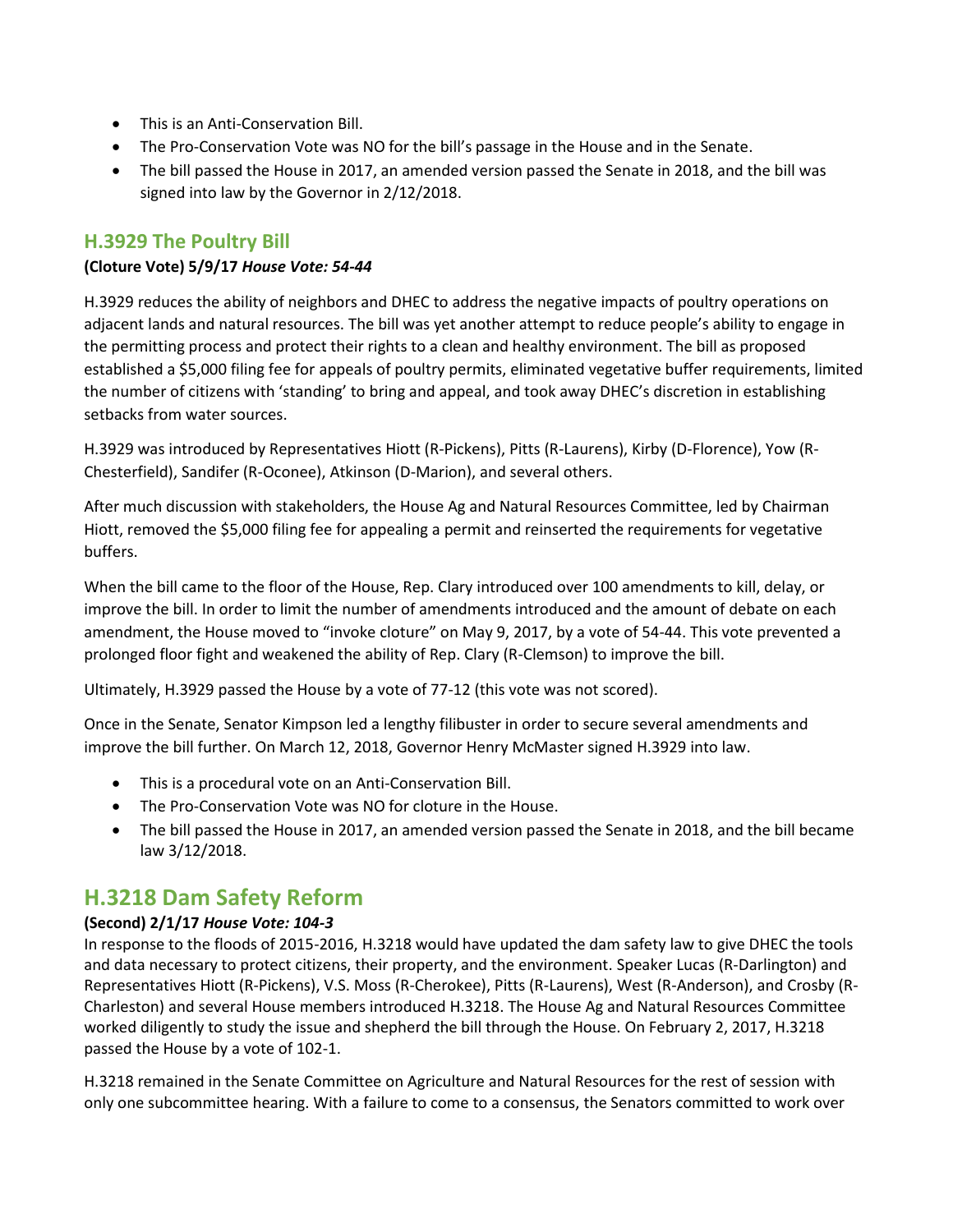the "off-season" to craft legislation supported by a broad array of stakeholders as well as House and Senate members. Only time will tell if this process bears fruit and if meaningful legislation will be crafted for introduction and adoption in 2019.

- This is a Pro-Conservation Bill.
- The Pro-Conservation Vote was YES for passage in the House.
- The bill passed the House in 2017, but stalled and died in the Senate.

### **H.4379 Utilities Consumer Advocate**

#### **(Second Reading) 1/23/18** *House Vote: 114-1*

H.4379 was one of six bills introduced in the House as a result of the failed VC Summer nuclear project in order to reform the Base Load Review Act (BLRA), the law which governs the relationship between utilities and their ratepayers. In the fall-out of the project, energy reform leaders in the House crafted the bill to create a Consumer Advocate who would argue for ratepayer protections in Public Service Commission rate-making cases. The proposed House bill would have established a consumer advocate in the Attorney General's office and would have reformed the mission of ORS to no longer include the economic viability of utilities.

H.4379 was introduced by Representatives McCoy (R-Charleston), Ott (D-Calhoun), Lucas (R-Darlington), Anderson (D-Georgetown), Ballentine (R-Lexington), and a long list of bipartisan co-sponsors. During debate on the House floor, the bill had several champions including Representatives Ott, Finlay, Clary, McCoy, Toole, Cobb-Hunter, J.E. Smith, and Caskey. After thoughtful debate, the bill passed out of the House with a 114-1 vote on January 23, 2018; sending a signal that House members were taking energy reform and ratepayer protection measures seriously.

Eventually, this bill passed the Senate unanimously on the last day of the legislative session. That day Senator Davis (R-Beaufort) led the Senate to amend the bill to also include language supporting large-scale solar production in South Carolina (similar to the language in S.890). When the General Assembly returned for the 27<sup>th</sup> and 28<sup>th</sup> of June, the Consumer Advocate portion of H.4379 was then inserted into H.4375 along with many of the other BLRA reform measures, which was ratified June 28<sup>th</sup>. Unfortunately, the large-scale solar language was not included.

- This is a Pro-Conservation Bill.
- The Pro-Conservation Vote was YES for passage
- The Bill passed the House on  $1/23/18$  and the Senate on  $5/10/18$ . The bill did not come up for a concurrence vote.

## **H.5045 Net Metering Cap Increase**

#### **(Table Motion to Recommit) 4/5/18** *House Vote: 51-50* **(Continuing Bill) 4/5/18** *House Vote: 61-39*

H.5045 was written to protect the utilities from potential lost revenue by sabotaging efforts to continue growing South Carolina's solar industry. This bill was introduced by Rep. Bill Sandifer (R-Oconee), White (R-Anderson), and Forrester (R-Spartanburg) and fast-tracked through the Labor, Commerce, and Industry subcommittee and committee the next legislative day with no debate about its job-killing implications or the additional cost that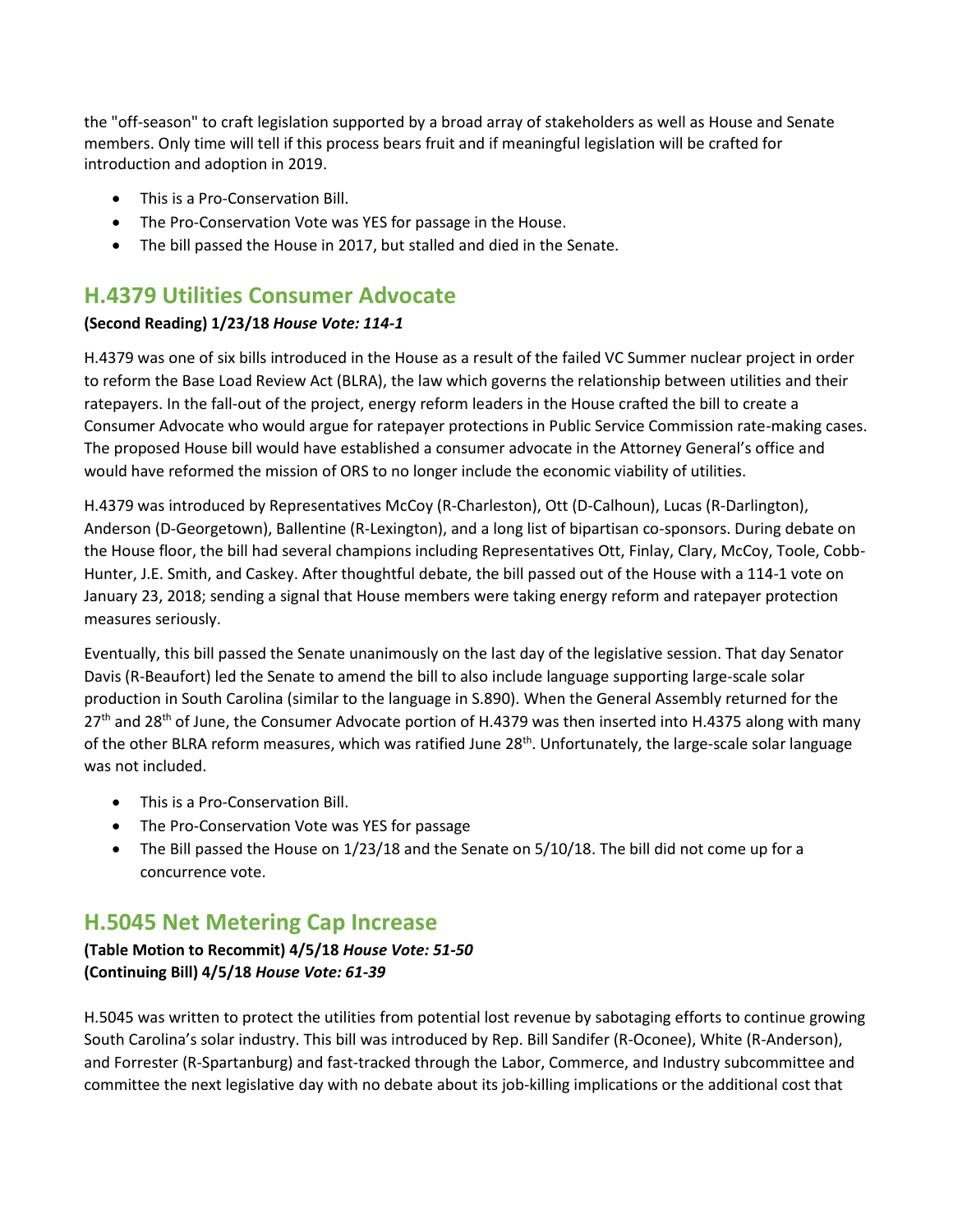would be passed on to energy ratepayers. The timing was also orchestrated to place it directly before the Solar Jobs Bill (see information on H.4421, below) to pressure solar supporters to seek a compromise.

Solar champions didn't give up, and Reps. Stavrinakis, Ballentine, Clary, Caskey, Williams, and J.E. Smith rose to challenge the bill. Rep. James Smith made a motion to recommit the bill to committee which would have killed it. Rep. Forrester, a supporter of the bill, made a motion to "table" the motion to recommit. The House voted 51-50 on April 5, 2018 to table the motion to recommit, letting debate on the bill continue. This was one vote in a series of four votes on H.5045 and a series of 14 votes on H.5045 and H.4421.

While this vote was a loss, the early vote picture allowed our clean-energy champions to work to flip votes on the floor, ultimately allowing a bipartisan coalition of clean energy champions to kill H.5045 through a continuance vote of 61-39.

Killing this bill allowed the House to proceed to debate and discussion on H.4421, the Solar Jobs Bill.

- This is an Anti-Conservation Bill.
- The Pro-Conservation Vote was NO for tabling the motion to recommit and YES for Continuance.
- The bill died in the House.

#### **H.4421 Solar Jobs**

**(Second Reading) 4/5/18** *House Vote: 64-33* **(Table Motion to Reconsider) 4/10/18** *House Vote: 55-54* **(Third Reading) 4/10/18** *House Vote: 61-44*

H.4421 was introduced to eliminate the net metering cap on residential solar and allow our state's solar energy sector to continue to produce thousands of good-paying clean energy jobs, lower power bills, and eliminate payment to utilities for "lost revenue" due to solar growth. This bill was broadly supported by the conservation community, solar industries, and a wide range of other stakeholders.

The bill was introduced by Representatives J.E. Smith (D-Richland), McCoy (R-Charleston), Ott (D-Calhoun), G.M. Smith (R-Sumter), Ballentine (R-Lexington), W. Newton (R-Beaufort), Bales (D-Kershaw), McEachern (D-Richland), Brown (D-Charleston), Henegan (D-Marlboro), Clary (R-Pickens), Arrington (R-Dorchester), Stavrinakis (D-Charleston), Caskey (R-Lexington), Norrell (D-Lancaster), Bernstein (R-Richland), Knight (D-Colleton), Gilliard (D-Charleston), Funderburk (D-Kershaw), Loftis (R-Greenville), M. Rivers (D-Beaufort), Cobb-Hunter (D-Orangeburg) and King (D-York)

H.4421 came up on the floor of the House immediately after the defeat of a utility-written solar sabotage bill that was put there to derail it (see H.5045, immediately above).

As part of a series of 10 votes on H.4421 on April 5, 2018, clean energy champions (such as Representatives Stavrinakis, Ballentine, Clary, Caskey, Williams, and J.E. Smith) worked to secure a 64-33 victory on second reading.

On April 10, however, Rep. Thayer raised a parliamentary inquiry concerning the bill – asking if 2/3 of the House would be needed for passage of the bill because it contained property tax exemptions. After lengthy discussions with Reps. James Smith, Mandy Powers Norrell, and others, Speaker Lucas ruled that a 2/3 vote would be required for passage per the SC Constitution. This set the threshold for approval at 82 votes.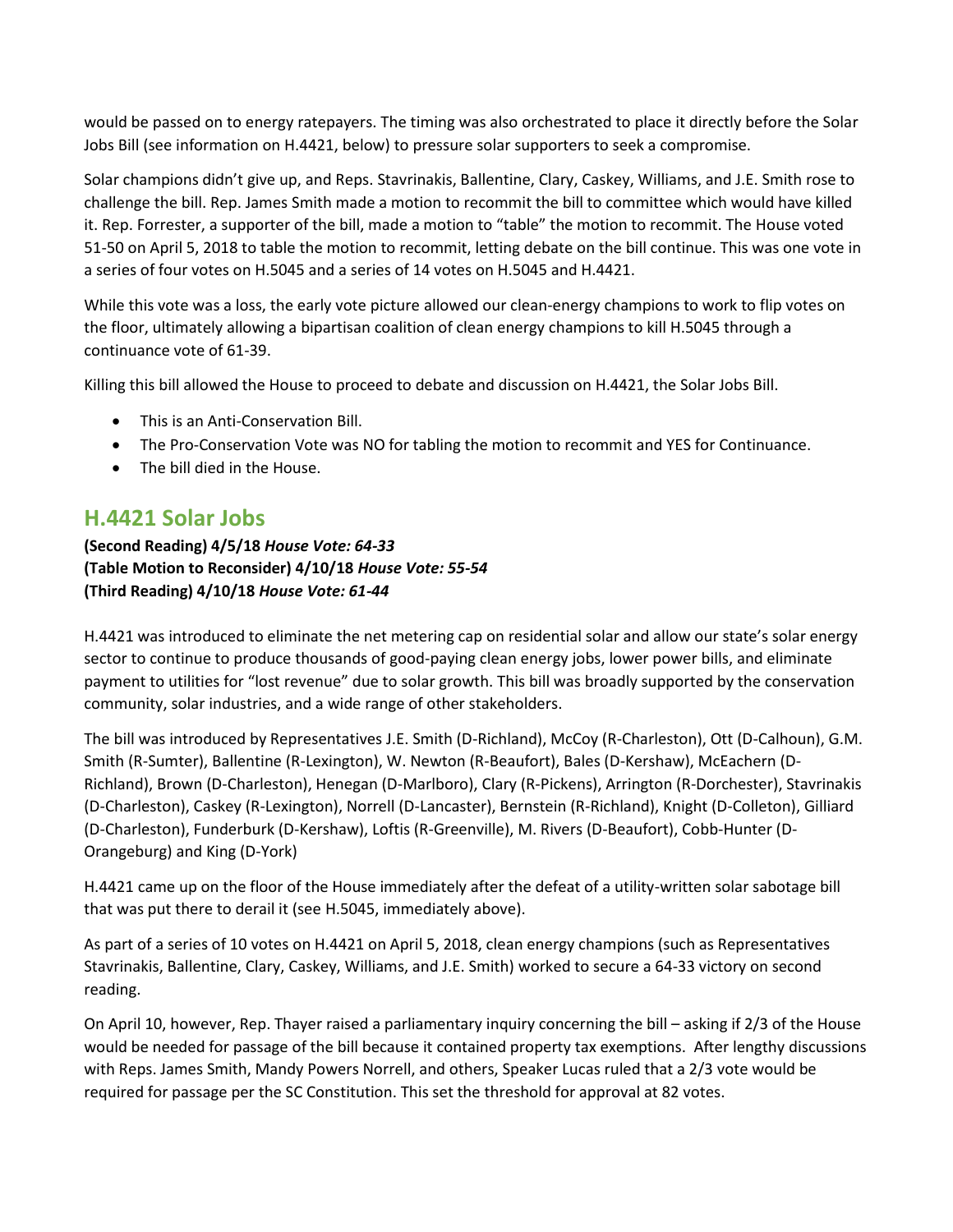Rep. James Smith and other clean energy champions like Peter McCoy, Katie Arrington, Gilda Cobb-Hunter, Russell Ott, Gary Clary, and Mandy Powers Norrell took steps to try and remove the property tax provisions of the bill and eliminate the need for an 82 vote supermajority. The only way to remove the offending section was to move the House into a "Committee of the Whole," a tactic that had not been used in over 30 years in the SC House.

Anti-solar Representatives moved to table a motion by James Smith to move into the Committee of the Whole. The tabling motion succeeded by a vote of 54-51, preventing amendment of the bill. This vote is not scored.

Rep. Arrington then moved to reconsider the tabling vote in order to try again to enter the Committee of the Whole. This vote failed 55-54.

With all efforts to fix the bill exhausted, the bill proceeded to third reading with the supermajority vote requirement still in place. While the bill received a majority of votes with 61-44, it did not reach the 82 vote supermajority and therefore was defeated on third reading.

- This is a Pro-Conservation Bill.
- The Pro-Conservation Vote was YES for second reading of the bill, NO for Table Motion to Reconsider, and YES for third reading
- The bill died in the House.

## **H.4644 Landfill Clean-Up & Emergency Fund**

**(Second) 3/9/18** *House Vote: 98-1* **(Second) 4/25/18** *Senate Vote: 43-0*

H.4644 gives DHEC the ability to respond immediately to landfill emergencies, requires construction, and demolition recyclers to quickly process the debris they collect, and gives localities zoning authority instead of DHEC.

The bill was introduced by Dillard (D-Greenville), Anthony (D-Union), Atkinson (D-Marion), Kirby (D-Florence), Henderson-Myers (D-Spartanburg), Martin (R-Newberry), Burns (R-Greenville), Williams (D-Darlington), Yow (R-Chesterfield), W. Newton (R-Beaufort), Hewitt (R-Georgetown), Blackwell (R-Aiken), Forrest (R-Lexington) and Hixon (R-Aiken); it was formed through a consensus-based stakeholder process at DHEC that yielded a broad coalition of support.

The House voted 98-1 on March 9, 2018 to support the bill. The Senate voted on April 25, 2018, to approve the bill. Governor McMaster then signed it into law on May 3, 2018.

- These are votes on a Pro-Conservation Bill.
- The Pro-Conservation Vote was YES for second reading in the House and Senate
- The bill has been signed into law.

#### **H.4727 Conservation Bank Re-authorization**

**(Second) 2/14/18** *House Vote: 107-3* **(Second) 3/22/18** *Senate Vote: 38-0*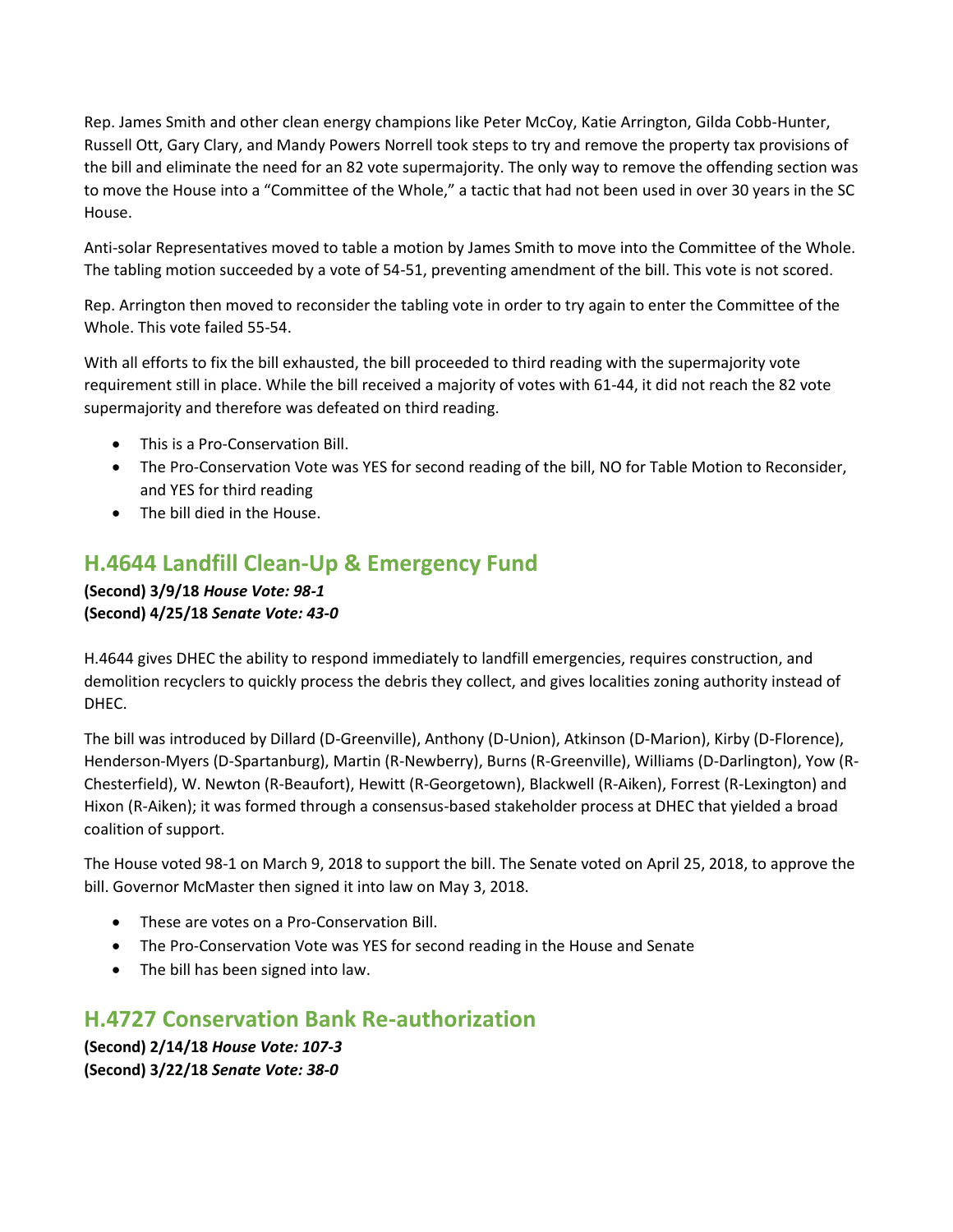H. 4727 permanently re-authorizes the Conservation Bank while also maintaining its independence, preserving its competitive grants process, ensuring its ability to support cost-effective conservation easements, and implementing several structural reforms to the Board and operations to improve transparency and inter-agency coordination related to conservation efforts.

H.4727 was sponsored by Representatives White (R-Anderson), Hardee (R-Horry), Yow (R-Chesterfield), Huggins (R-Lexington), Jefferson (D-Berkeley), Hosey (D-Barnwell), Anderson (D-Georgetown), West (R-Anderson), Hewitt (R-Georgetown), Finlay (R-Richland), Ott (D-Calhoun), Duckworth (R-Horry), Sandifer (R-Oconee), Davis (R-Berkeley), Clary (R-Pickens), B. Newton (R-Lancaster), J.E. Smith (D-Richland), Rutherford (D-Richland), Bernstein (D-Richland), W. Newton (R-Beaufort), Herbkersman (R-Beaufort), McCoy (R-Charleston), Lowe (R-Darlington), Elliott (R-Greenville), and S. Rivers (R-Berkeley).

Representatives White, Pitts, Lowe, and others worked on passage out of the House on February 14, 2018 with a vote of 107-3.

The bill was shepherded through the Senate by Senators Setzler, Leatherman, Campsen, and others. On March 22, 2018, the Senate passed H.4727 by a vote of 38-0

The nearly unanimous passage of this bill in both the House and Senate demonstrated the support for the State's continued investment in the protection of public and private lands.

The bill was signed into law by Governor McMaster on June 18, 2018.

- These are votes on a Pro-Conservation Bill.
- The Pro-Conservation Vote was YES for second reading in the House and Senate
- The bill has been signed into law.

## **H.4950 Prudency Budget Amendment 38a**

#### **(Adoption) 5/2/18** *House Vote: 67-38*

Rep. James Smith (D-Columbia) introduced a "prudency" amendment to the House budget (amendment 38a) to provide a second vehicle to ensure this critical legal concept is codified in this past legislative session (note that H.4375 now includes this language as passed; for more, please see the summary for H.4379 above).

This amendment defines imprudence and prudence in regard to utility contracts and cost decisions – establishing a clear standard or test for which expenses will be deemed "prudent" and may, therefore, be included in rates charged to customers. For example, many have argued that expenses on the VC Summer project were not prudent; therefore, these costs should not be passed on to ratepayers. The Base Load Review Act (BLRA) of 2007, in effect, gave near permanent prudency to all VC Summer related costs.

The language in this budget amendment will help to avoid another VC Summer nuclear debacle and moves SC away from the utility-friendly system that was created with the misguided passage of the BLRA in 2007. The BLRA was pushed through the legislature in 2007 to allow utilities to charge ratepayers for nuclear generation projects before they were completed. The law set up a system that guaranteed a rate of return for the utilities and put ratepayers at risk for a failed project.

- This is a Pro-Conservation Amendment to the Budget.
- The Pro-Conservation Vote was YES for adoption of the amendment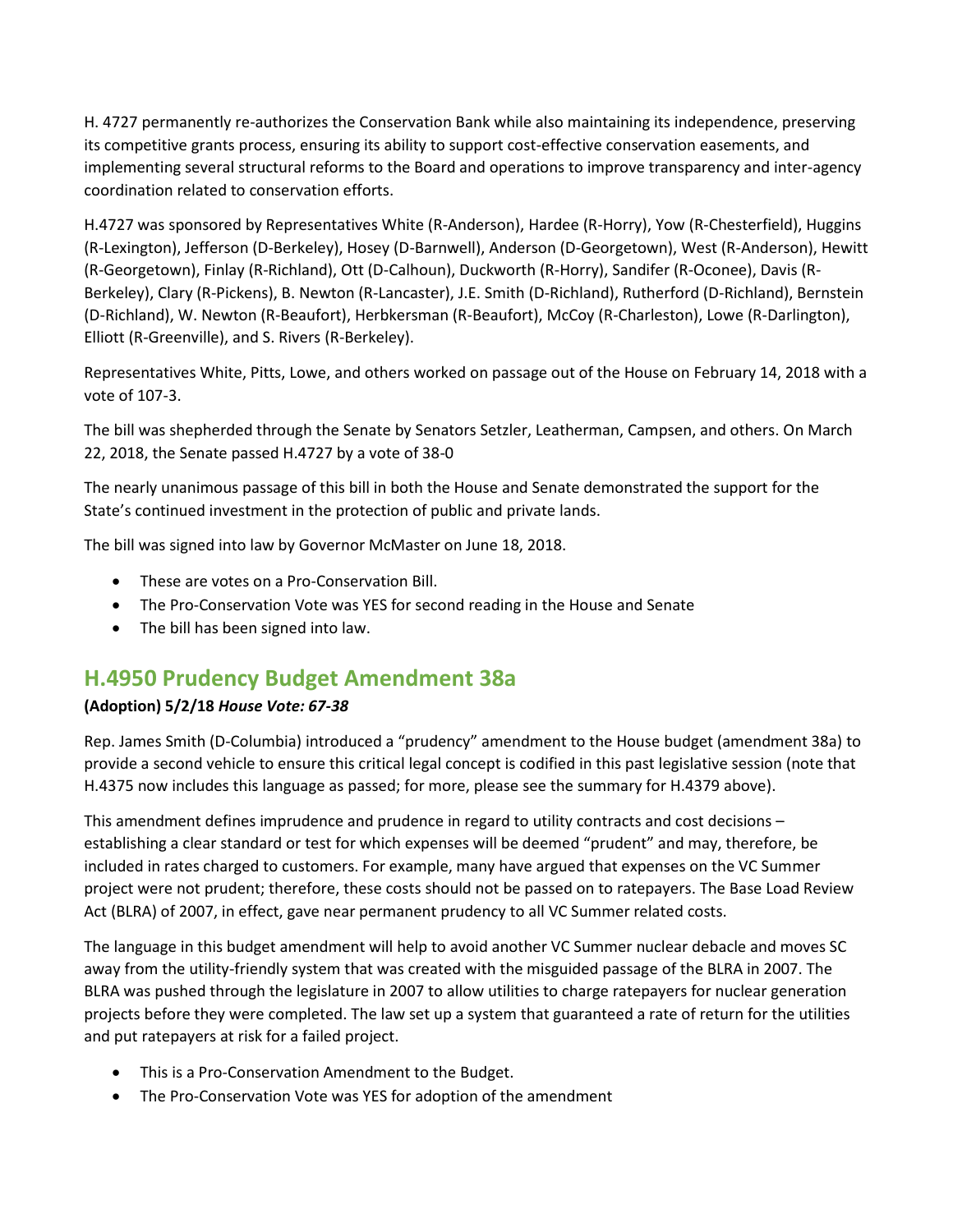• The Amendment was adopted by the House on 5/2/18. The budget conference committee then eliminated this amendment (Rule 24, Germaneness); however, its language was included in H.4375, the BLRA Reform Bill which passed on the last day of session.

### **H.4950 IRP Budget Amendment 36a**

#### **(Adoption) 5/2/18** *House Vote: 62-40*

Rep. James Smith (D-Columbia) introduced Amendment 36a to the budget in order to improve the Integrated Resource Planning (IRP) process at the Public Service Commission. If included in the final version of the budget, then the Public Service Commission (PSC) would have ensured that utilities look for the lowest cost options to address energy planning needs by requiring utilities to consider energy efficiency and renewable energy resources when looking for lowest cost options as well as ensuring the PSC incorporates cost-saving renewable and efficiency efforts into their orders and decisions. As we strive for a more efficient, renewable-based clean energy future, this is still an important regulatory step forward. The amendment was adopted by the House 62- 40 on May 2, 2018. However, the budget conference committee then eliminated this amendment by Rule 24 because of a lack of Germaneness.

- This is a Pro-Conservation Amendment to the Budget.
- The Pro-Conservation Vote was YES for adoption of the amendment
- The Amendment was adopted by the House on 5/2/18. The budget conference committee then eliminated this amendment during its negotiations (Rule 24, Germaneness).

## **Bonus Bills - stalled and un-scored bills that determine sponsorship bumps:**

- H.4425, Public Utility Consumer Protection Act**,** would have protected consumers from paying for abandoned energy projects and would create a consumer advocate to citizen interests.
- H.4307, Anti-Offshore Oil Infrastructure, would prevent the creation of infrastructure for the purposes of transporting offshore oil in SC.
- H.4334, Pro-Offshore Oil Infrastructure, would encourage the creation of infrastructure to transport oil drilled off SC's shores.
- H.4887, Support of Offshore Oil Drilling, would express support of the SC General Assembly of offshore drilling activities off the SC coast.
- H. 4875, Solar Habitat, would create voluntary best practices for solar producers to minimize negative environmental impacts.
- **H. 5001, Clean Energy Access Act, would require utility companies to provide commercial or industrial in Action** customers (>1Mw) access to renewable energy programs.
- **•** H.3304, Commercial Property Clean Energy Act or (C-PACE), would provide counties the ability to enact legislation that would make allow collection on property tax bills of private loans for efficiency or clean energy improvements on commercial properties.
- H.4458, Littering Penalties, expanded the penalties for specific types of litter to include cigarette waste and dead animals.
- H.3416, Environmental Bill of Rights, would create an environmental bill of rights that gives citizens the right to protect and conserve the environment.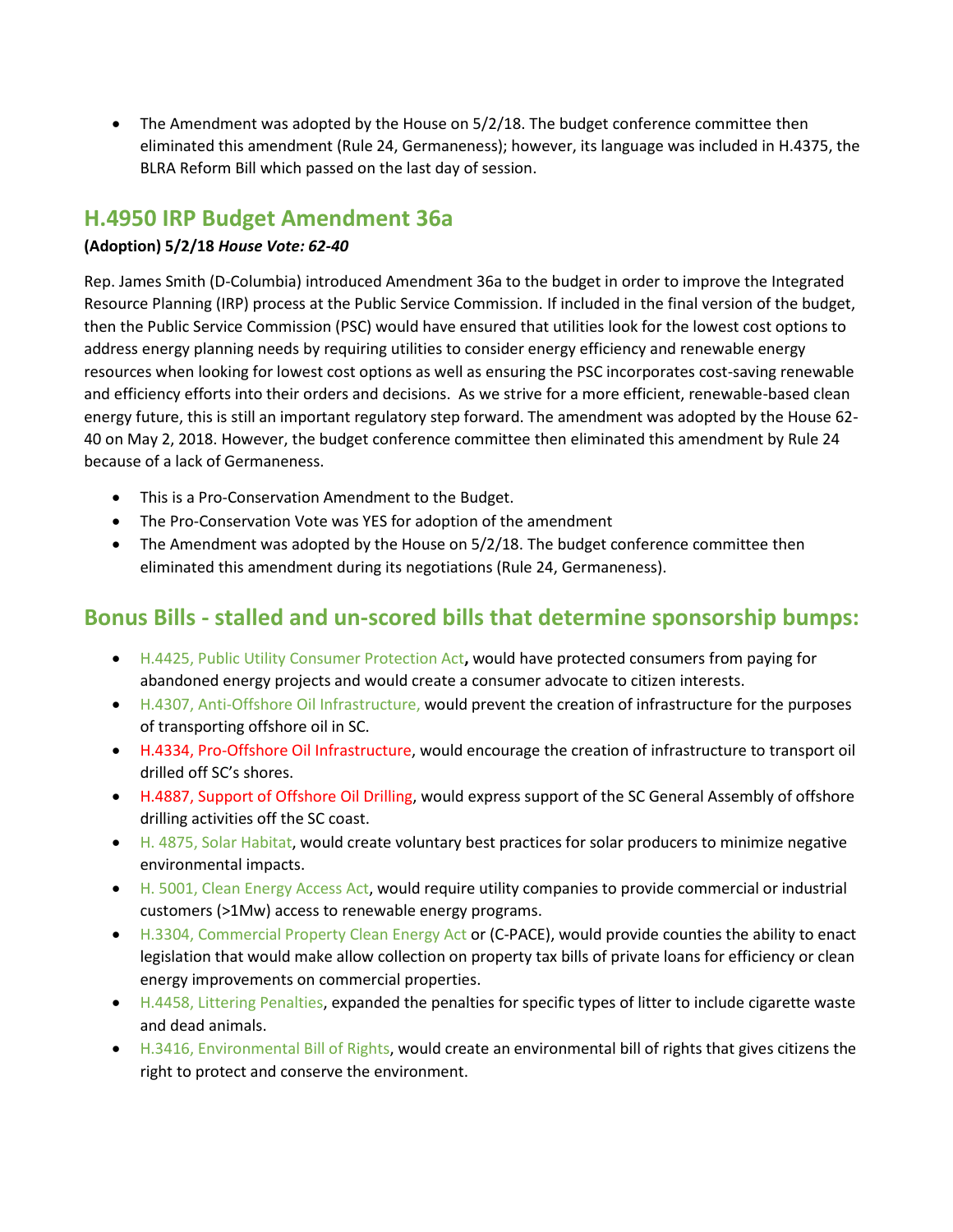- H.3565, Saving the Automatic Stay (similar to the initial version of S.105), would have made it harder for citizens to challenge a permit by removing the automatic stay and switching the burden of proof to the challenger of a permit in Administrative Law Court.
- H.4896, Anti-Offshore Oil Drilling, denounced any offshore oil activities along the SC coast.
- S. 219, SC Conservation Bank Re-authorization, would have re-authorized the Conservation Bank for another 10 years.
- S. 890, Energy Freedom Act, would allow for the purchase of energy from lowest-cost and independent producers.
- S.712, Offshore Oil Drilling Referendum, would mandate that a biased question about offshore drilling be included on 2018 primary ballots.
- S.784, Shoreline Retreat, would push back the effective shoreline retreat date until 2019, allowing for development in areas that should not be pursued.
- S.987, Clean Energy Access Act, would allow for greater access to renewable energy programs by commercial or industrial customers (>1Mw).
- S.323, Industry Immunity from Nuisance Suits, would make manufacturing and industrial facilities immune from nuisance suits from neighbors.
- S.298, Polluter Amnesty, sought to amend the Pollution Control Act in order to eliminate the ability of citizens to sue for the cleanup of past, unpermitted pollution

#### **We've included a key for better understanding the following spreadsheets:**

- **+** : Pro-conservation vote
- **-** : Anti-conservation vote
- **NV**: No Vote Failed to vote on the bill (counted as a negative)
- **EA**: Excused Absence (not counted as a negative because the legislator was excused in the journal)
- **NA**: Legislator was not a member of the body at the time of the vote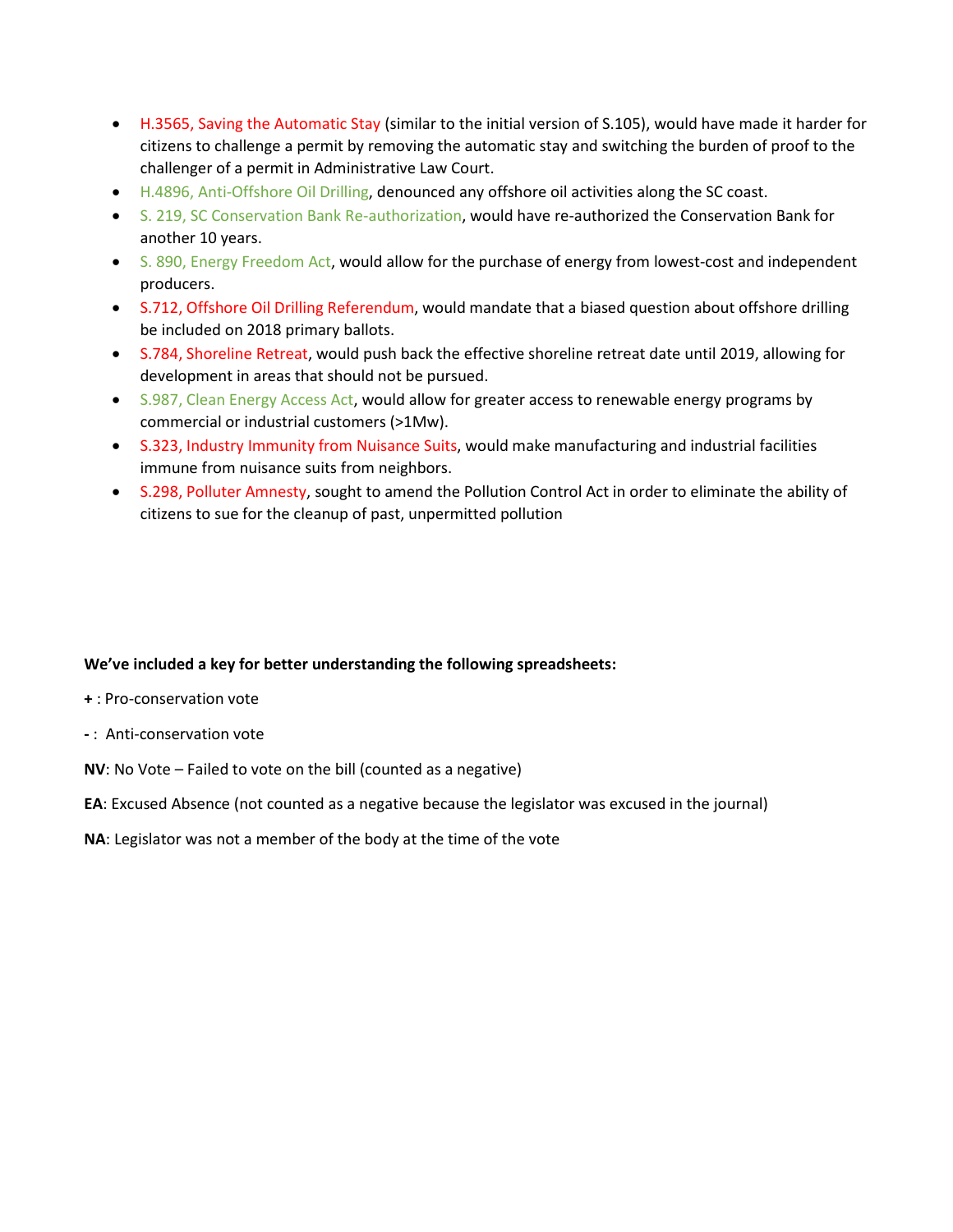| <b>SENATE</b>                               |                |                            |                |                       |                      |                       |                                   | S.105 Saving the Automatic Stay (Special Order | S.105 Saving the Automatic Stay (Adjournment | H.3653 Immunity from Nuisance Suits (Second) |                                  |                                  |
|---------------------------------------------|----------------|----------------------------|----------------|-----------------------|----------------------|-----------------------|-----------------------------------|------------------------------------------------|----------------------------------------------|----------------------------------------------|----------------------------------|----------------------------------|
| "Lifetime" Senate                           |                |                            |                |                       |                      |                       |                                   |                                                |                                              |                                              | Re-authorization                 | Emergency Fund                   |
| scores have been                            |                |                            |                |                       |                      |                       |                                   |                                                |                                              |                                              |                                  |                                  |
| calculated using only                       |                |                            |                |                       |                      |                       |                                   |                                                |                                              |                                              |                                  |                                  |
| the 2011-2018 data.<br>Not enough votes     |                |                            |                |                       |                      |                       |                                   |                                                |                                              |                                              |                                  |                                  |
| were recorded prior to                      |                |                            |                |                       |                      |                       |                                   |                                                |                                              |                                              |                                  | ಳ                                |
| 2011 to enable                              |                |                            |                |                       |                      |                       |                                   |                                                |                                              |                                              | Bank                             |                                  |
| statistical scoring. Also,                  |                |                            |                |                       |                      |                       |                                   |                                                |                                              |                                              |                                  | H.4644 Landfill Clean-Up         |
| the Senate normally                         |                |                            |                | 2017-2018 Total Score | 2017-2018 Base Score | Bill Sponsorship Bump |                                   |                                                |                                              |                                              | Conservation                     |                                  |
| votes only after                            |                |                            |                |                       |                      |                       |                                   |                                                |                                              |                                              |                                  |                                  |
| reaching consensus,<br>leading to many 100% | District       |                            |                |                       |                      |                       |                                   |                                                |                                              |                                              |                                  |                                  |
| scores.                                     |                |                            |                |                       |                      |                       |                                   |                                                |                                              |                                              |                                  |                                  |
|                                             |                |                            | Lifetime Score |                       |                      |                       |                                   |                                                |                                              |                                              | Second)                          | [Second]                         |
|                                             | Senate         | <b>Party - Home County</b> |                |                       |                      |                       | S.44 Solar Market Growth (Second) | Vote)                                          | Vote)                                        |                                              | H.4727                           |                                  |
|                                             |                |                            |                |                       |                      |                       | 2/1/2017                          | 3/7/2017                                       | 3/8/2017                                     | 1/31/2018                                    | 3/22/2018                        | 4/25/2018                        |
|                                             |                |                            |                |                       |                      |                       | $38 - 4$                          | $25 - 15$                                      | $10 - 22$                                    | 29-14                                        | $38 - 0$                         | $43 - 0$                         |
| Alexander, Thomas                           | 1              | R - Oconee                 | 84%            | 60%                   | 60%                  | 0%                    | $\begin{array}{c} + \end{array}$  | $\sim$                                         | EA                                           |                                              | $\ddot{}$                        | $\begin{array}{c} + \end{array}$ |
| Allen, Karl                                 | $\overline{7}$ | D - Greenville             | 95%            | 83%                   | 83%                  | 0%                    | $+$                               | $\ddot{}$                                      | $\ddot{}$                                    | $\overline{\phantom{a}}$                     | $\ddot{}$                        | $\ddot{}$                        |
| Bennett, Sean                               | 38             | R - Dorchester             | 80%            | 47%                   | 50%                  | -3%                   | $\begin{array}{c} + \end{array}$  | $\overline{\phantom{a}}$                       | ٠                                            | ÷,                                           | $\ddot{}$                        | $\ddot{}$                        |
| Campbell, Paul                              | 44             | R - Berkeley               | 75%            | 30%                   | 40%                  | 10%                   | $\ddot{}$                         |                                                |                                              |                                              | EA                               | $\begin{array}{c} + \end{array}$ |
| Campsen, Chip                               | 43             | R-Charleston               | 94%            | 65%                   | 60%                  | 5%                    | $\ddot{}$                         | $\sim$                                         | ٠                                            | $\begin{array}{c} + \end{array}$             | EA                               | $\begin{array}{c} + \end{array}$ |
| Cash, Richard                               | 3              | R-Anderson                 | 67%            | 67%                   | 67%                  | 0%                    | <b>NA</b>                         | <b>NA</b>                                      | <b>NA</b>                                    | $\overline{\phantom{a}}$                     | $\ddot{}$                        | $\begin{array}{c} + \end{array}$ |
| Climer, Wes                                 | 15             | R - York                   | 47%            | 47%                   | 50%                  | -3%                   | $\begin{array}{c} + \end{array}$  | $\overline{\phantom{a}}$                       | L,                                           | ä,                                           | $\ddot{}$                        | $\ddot{}$                        |
| Corbin, Tom                                 | 5              | R - Greenville             | 63%            | 47%                   | 50%                  | -3%                   | $\begin{array}{c} + \end{array}$  | $\overline{\phantom{a}}$                       | $\overline{a}$                               | $\blacksquare$                               | $\ddot{}$                        | $\ddot{}$                        |
| Cromer, Ronnie                              | 18             | R - Newberry               | 79%            | 33%                   | 33%                  | 0%                    | ä,                                | $\sim$                                         | ٠                                            |                                              | $\ddot{}$                        | $\ddot{}$                        |
| Davis, Tom                                  | 46             | R - Beaufort               | 72%            | 85%                   | 80%                  | 5%                    | $\ddot{}$                         | $\overline{\phantom{a}}$                       | EA                                           | $\ddot{}$                                    | $\ddot{}$                        | $\begin{array}{c} + \end{array}$ |
| Fanning, Mike                               | 17             | D - Fairfield              | 89%            | 89%                   | 80%                  | 9%                    | $\overline{\phantom{a}}$          | $\ddot{}$                                      | EA                                           | $\ddot{}$                                    | $\ddot{}$                        | $\ddot{}$                        |
| Gambrell, Mike                              | 4              | R-Anderson                 | 17%            | 17%                   | 20%                  | $-3%$                 | $\sim$                            | $\blacksquare$                                 | ä,                                           | $\overline{a}$                               | EA                               | $\ddot{}$                        |
| Goldfinch, Stephen                          | 34             | R - Georgetown             | 37%            | 37%                   | 50%                  | $-13%$                | $\ddot{}$                         | $\overline{\phantom{a}}$                       | ä,                                           | ÷,                                           | $\ddot{}$                        | $\pmb{+}$                        |
| Gregory, Greg                               | 16             | R - Lancaster              | 96%            | 93%                   | 80%                  | 13%                   | $\ddot{}$                         | $\overline{\phantom{a}}$                       | EA                                           | $\ddot{}$                                    | $\ddot{}$                        | $\begin{array}{c} + \end{array}$ |
| Grooms, Larry                               | 37             | R - Berkeley               | 74%            | 57%                   | 60%                  | $-3%$                 | $\begin{array}{c} + \end{array}$  | EA                                             | $\overline{a}$                               | ÷,                                           | $\ddot{}$                        | $\ddot{}$                        |
| Hembree, Greg                               | 28             | R - Horry                  | 75%            | 47%                   | 50%                  | $-3%$                 | $\begin{array}{c} + \end{array}$  | $\overline{\phantom{a}}$                       | ÷,                                           | ÷,                                           | $\ddot{}$                        | $\ddot{}$                        |
| Hutto, Brad                                 | 40             | D - Orangeburg             | 84%            | 103%                  | 100%                 | 3%                    | $\begin{array}{c} + \end{array}$  | $\ddot{}$                                      | EA                                           | $\ddot{}$                                    | $\ddot{}$                        | $\ddot{}$                        |
| Jackson, Darrell                            | 21             | D - Richland               | 53%            | 33%                   | 33%                  | 0%                    | <b>NV</b>                         | <b>NV</b>                                      | <b>NV</b>                                    | <b>NV</b>                                    | $\ddot{}$                        | $\begin{array}{c} + \end{array}$ |
| Johnson, Kevin                              | 36             | D - Clarendon              | 94%            | 80%                   | 80%                  | 0%                    | $\begin{array}{c} + \end{array}$  | $\ddot{}$                                      | EA                                           | $\overline{\phantom{a}}$                     | $\ddot{}$                        | $\pmb{+}$                        |
| Kimpson, Marlon                             | 42             | D - Charleston             | 101%           | 100%                  | 100%                 | 0%                    | $\begin{array}{c} + \end{array}$  | $\begin{array}{c} + \end{array}$               | $\ddot{}$                                    | $\begin{array}{c} + \end{array}$             | EA                               | $\begin{array}{c} + \end{array}$ |
| Leatherman, Hugh                            | 31             | R - Florence               | 85%            | 56%                   | 50%                  | 6%                    | $\begin{array}{c} + \end{array}$  | $\overline{a}$                                 | ٠                                            | ÷,                                           | $\ddot{}$                        | $\pmb{+}$                        |
| Malloy, Gerald                              | 29             | D - Darlington             | 101%           | 103%                  | 100%                 | 3%                    | $\ddot{}$                         | $\ddot{}$                                      | EA                                           | $\begin{array}{c} + \end{array}$             | $\ddot{}$                        | $\begin{array}{c} + \end{array}$ |
| Martin, Shane                               | 13             | R - Spartanburg            | 55%            | 60%                   | 60%                  | 0%                    | $\ddot{}$                         | $\overline{\phantom{a}}$                       | $\overline{\phantom{a}}$                     | $\ddot{}$                                    | EA                               | $\pmb{+}$                        |
| Massey, Shane                               | 25             | R - Edgefield              | 71%            | 50%                   | 50%                  | 0%                    | $\begin{array}{c} + \end{array}$  | $\overline{a}$                                 | ٠                                            |                                              | $\ddot{}$                        | $\pmb{+}$                        |
| Matthews, John                              | 39             | D - Orangeburg             | 94%            | 100%                  | 100%                 | 0%                    | $\ddot{}$                         | $\ddot{}$                                      | $\ddot{}$                                    | $\begin{array}{c} + \end{array}$             | EA                               | $\ddot{}$                        |
| Matthews, Margie Bri                        | 45             | D- Colleton                | 100%           | 100%                  | 100%                 | 0%                    | $\begin{array}{c} + \end{array}$  | $\ddot{}$                                      | $\ddot{}$                                    | $\begin{array}{c} + \end{array}$             | $\ddot{}$                        | $\begin{array}{c} + \end{array}$ |
| McElveen, Thomas                            | 35             | D - Sumter                 | 97%            | 103%                  | 100%                 | 3%                    | $\ddot{}$                         | $\ddot{}$                                      | $\ddot{}$                                    | EA                                           | $\ddot{}$                        | $\begin{array}{c} + \end{array}$ |
| Mcleod, Mia                                 | 22             | D - Richland               | 103%           | 103%                  | 100%                 | 3%                    | $\begin{array}{c} + \end{array}$  | $\begin{array}{c} + \end{array}$               | $\ddot{}$                                    | $\ddot{}$                                    | $\ddot{}$                        | $\begin{array}{c} + \end{array}$ |
| Nicholson, Floyd                            | 10             | D - Greenwood              | 92%            | 83%                   | 83%                  | 0%                    | $\ddot{}$                         | $\ddot{}$                                      | $\ddot{}$                                    | $\overline{\phantom{a}}$                     | $\ddot{}$                        | $\ddot{}$                        |
| Peeler, Harvey                              |                | 14 R - Cherokee            | 72%            | 33%                   | 33%                  | 0%                    | $\overline{\phantom{a}}$          | $\overline{\phantom{a}}$                       | $\overline{\phantom{a}}$                     |                                              | $\begin{array}{c} + \end{array}$ | $\ddot{}$                        |
| Rankin, Luke                                | 33             | R - Horry                  | 66%            | 45%                   | 50%                  | $-5%$                 | $\begin{array}{c} + \end{array}$  | $\overline{\phantom{a}}$                       | $\overline{\phantom{a}}$                     | $\overline{\phantom{a}}$                     | $\pmb{+}$                        | $\pmb{+}$                        |
| Reese, Glenn                                |                | 11   D - Spartanburg       | 67%            | 53%                   | 50%                  | 3%                    | <b>NV</b>                         | $\ddot{}$                                      | $\ddot{}$                                    | ÷,                                           | <b>NV</b>                        | $\ddot{}$                        |
| Rice, Rex                                   | $\overline{2}$ | R - Pickens                | 50%            | 50%                   | 50%                  | 0%                    | $\begin{array}{c} + \end{array}$  | $\overline{\phantom{a}}$                       | ä,                                           | $\Box$                                       | $\pmb{+}$                        | $\pmb{+}$                        |
| Sabb, Ronnie                                | 32             | D - Williamsburg           | 81%            | 100%                  | 100%                 | 0%                    | $\begin{array}{c} + \end{array}$  | $\ddot{}$                                      | $^{\mathrm{+}}$                              | $\, +$                                       | $\ddot{}$                        | $\begin{array}{c} + \end{array}$ |
| Scott, John                                 | 19             | D - Richland               | 96%            | 83%                   | 83%                  | 0%                    | $\ddot{}$                         | $^{+}$                                         | <b>NV</b>                                    | $\begin{array}{c} + \end{array}$             | $\begin{array}{c} + \end{array}$ | $\begin{array}{c} + \end{array}$ |
| Senn, Sandy                                 | 41             | R - Charleston             | 53%            | 53%                   | 50%                  | 3%                    | $^{\mathrm{+}}$                   | $\overline{\phantom{a}}$                       | $\overline{\phantom{a}}$                     | $\blacksquare$                               | $\ddot{}$                        | $\begin{array}{c} + \end{array}$ |
| Setzler, Nikki                              | 26             | D - Lexington              | 82%            | 56%                   | 50%                  | 6%                    | $\ddot{}$                         | <b>NV</b>                                      | <b>NV</b>                                    | $\blacksquare$                               | $\ddot{}$                        | $\begin{array}{c} + \end{array}$ |
| Shealy, Katrina                             | 23             | R - Lexington              | 79%            | 50%                   | 50%                  | 0%                    | $\ddot{}$                         | $\overline{\phantom{a}}$                       | $\frac{1}{2}$                                |                                              | $\begin{array}{c} + \end{array}$ | $\begin{array}{c} + \end{array}$ |
| Sheheen, Vincent                            | 27             | D - Kershaw                | 95%            | 103%                  | 100%                 | 3%                    | $^{+}$                            | $^{+}$                                         | $\ddot{}$                                    | $\begin{array}{c} + \end{array}$             | $\ddot{}$                        | $\begin{array}{c} + \end{array}$ |
| Talley, Scott                               | 12             | R - Spartanburg            | 78%            | 78%                   | 75%                  | 3%                    | $\begin{array}{c} + \end{array}$  | EA                                             | EA                                           | $\centerdot$                                 | $\begin{array}{c} + \end{array}$ | $\begin{array}{c} + \end{array}$ |
| Timmons, William                            | 6              | R - Greenville             | 53%            | 53%                   | 50%                  | 3%                    | $\begin{array}{c} + \end{array}$  | $\overline{\phantom{a}}$                       | $\overline{\phantom{a}}$                     | $\sim$                                       | $\begin{array}{c} + \end{array}$ | $\begin{array}{c} + \end{array}$ |
| Turner, Ross                                | 8              | R - Greenville             | 77%            | 50%                   | 50%                  | 0%                    | $\ddot{}$                         | $\overline{\phantom{a}}$                       | $\overline{\phantom{a}}$                     | $\overline{\phantom{a}}$                     | $\begin{array}{c} + \end{array}$ | $\ddot{}$                        |
| Verdin, Danny                               | 9              | R - Laurens                | 67%            | 44%                   | 50%                  | -6%                   | $\ddot{}$                         | $\overline{\phantom{a}}$                       | EA                                           | ٠                                            | $\ddot{}$                        | EA                               |
| Williams, Kent                              | 30             | D - Marion                 | 86%            | 57%                   | 60%                  | $-3%$                 | $\begin{array}{c} + \end{array}$  | $\overline{\phantom{a}}$                       | EA                                           | $\Box$                                       | $\ddot{}$                        | $+$                              |
| Young, Tom                                  |                | 24 R - Aiken               | 77%            | 53%                   | 50%                  | 3%                    | $\begin{array}{c} + \end{array}$  | $\overline{\phantom{a}}$                       | $\overline{\phantom{a}}$                     | $\overline{\phantom{a}}$                     | $\begin{array}{c} + \end{array}$ | $\begin{array}{c} + \end{array}$ |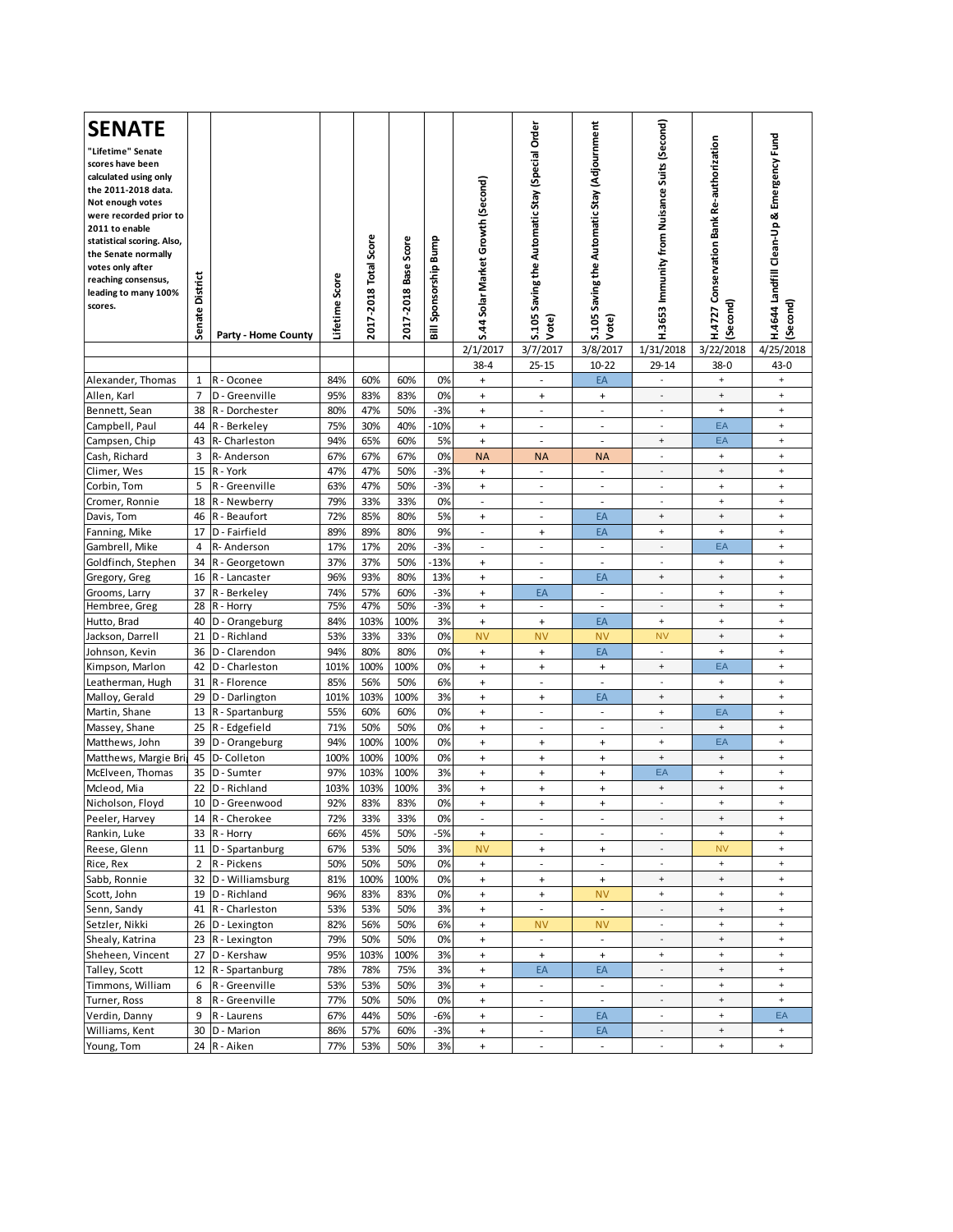| <b>Sponsored</b>        |                 |                                                        |              |          |                          |       |                        |
|-------------------------|-----------------|--------------------------------------------------------|--------------|----------|--------------------------|-------|------------------------|
|                         |                 |                                                        |              |          |                          |       |                        |
| <b>Bills</b>            | Senate District | Sponsorship Bump<br>$\overline{\overline{\mathbf{a}}}$ | <b>Water</b> | puen     | Energy                   | Waste | <b>Good Governance</b> |
| Alexander, Thomas       | 1               | 0                                                      |              | S.219    |                          |       | <b>S.323</b>           |
| Allen, Karl             | 7               | 0                                                      |              |          |                          |       |                        |
| Bennett, Sean           | 38              | $-3$                                                   |              |          |                          |       | <b>S.323</b>           |
| Campbell, Paul          | 44              | $-10$                                                  |              |          |                          |       | S.298(L), S.323(L)     |
| Campsen, Chip           | 43              | 5                                                      |              | S.219(L) |                          |       |                        |
| Cash, Richard           | 3               | $\mathbf 0$                                            |              |          |                          |       |                        |
| Climer, Wes             | 15              | $-3$                                                   |              |          |                          |       | <b>S.323</b>           |
| Corbin, Tom             | 5               | $-3$                                                   |              |          |                          |       | S.323                  |
| Courson, John           | 20              | 3                                                      |              | S.219    |                          |       |                        |
| Cromer, Ronnie          | 18              | $\mathbf 0$                                            |              | S.219    |                          |       | <b>S.323</b>           |
| Davis, Tom              | 46              | 5                                                      |              |          | S.890(L)                 |       |                        |
| Fanning, Mike           | 17              | 9                                                      |              | S.219    | S.954, S.890             |       |                        |
| Gambrell, Mike          | 4               | $-3$                                                   |              |          |                          |       | S.323                  |
| Goldfinch, Stephen      | 34              | $-13$                                                  |              |          | S.712 (L), S.784 (L)     |       | S.105                  |
| Gregory, Greg           | 16              | 13                                                     |              |          | S.44(L), S.890, S.987(L) |       |                        |
| Grooms, Larry           | 37              | $-3$                                                   |              |          |                          |       | S.323                  |
| Hembree, Greg           | 28              | $-3$                                                   |              |          |                          |       | S.323                  |
| Hutto, Brad             | 40              | 3                                                      |              | S.219    |                          |       |                        |
| Jackson, Darrell        | 21              | $\mathbf 0$                                            |              |          | S.890                    |       | S.323                  |
| Johnson, Kevin          | 36              | 0                                                      |              | S.219    |                          |       | S.323                  |
| Kimpson, Marlon         | 42              | $\mathbf 0$                                            |              |          |                          |       |                        |
| Leatherman, Hugh        | 31              | 6                                                      |              |          | S.954, S.890             |       |                        |
| Malloy, Gerald          | 29              | 3                                                      |              | S.219    |                          |       |                        |
| Martin, Shane           | 13              | 0                                                      |              |          |                          |       |                        |
| Massey, Shane           | 25              | $\mathbf{O}$                                           |              |          | S.954                    |       | S.323                  |
| Matthews, John          | 39              | 0                                                      |              |          |                          |       |                        |
| Matthews, Margie Bright | 45              | $\pmb{0}$                                              |              |          |                          |       |                        |
| McElveen, Thomas        | 35              | $\overline{\mathbf{3}}$                                |              | S.219    |                          |       |                        |
| Mcleod, Mia             | 22              | 3                                                      |              | S.219    |                          |       |                        |
| Nicholson, Floyd        | 10              | 0                                                      |              | S.219    |                          |       | S.323                  |
| Peeler, Harvey          | 14              | $\pmb{0}$                                              |              |          |                          |       |                        |
| Rankin, Luke            | 33              | $-5$                                                   |              |          |                          |       | S.105 (L)              |
| Reese, Glenn            | 11              | 3                                                      |              | S.219    | <b>S.44</b>              |       | S.323                  |
| Rice, Rex               | $\overline{2}$  | $\mathbf 0$                                            |              |          | S.890, S.784             |       |                        |
| Sabb, Ronnie            | 32              | 0                                                      |              |          |                          |       | S.323                  |
| Scott, John             | 19              | 0                                                      |              |          |                          |       | <b>S.323</b>           |
| Senn, Sandy             | 41              | 3                                                      |              |          | S.890                    |       |                        |
| Setzler, Nikki          | 26              | 6                                                      |              | S.219    | S.954                    |       |                        |
| Shealy, Katrina         | 23              | 0                                                      |              |          | S.890                    |       | S.323                  |
| Sheheen, Vincent        | 27              | $\overline{\mathbf{3}}$                                |              | S.219    |                          |       |                        |
| Talley, Scott           | 12              | $\overline{\mathbf{3}}$                                |              | S.219    | S.890                    |       | S.323                  |
| Timmons, William        | 6               | $\overline{3}$                                         |              |          | S.890                    |       |                        |
| Turner, Ross            | 8               | $\mathbf 0$                                            |              |          | S.890                    |       | S.323                  |
| Verdin, Danny           | 9               | -6                                                     |              |          |                          |       | S.105, S.323           |
| Williams, Kent          | 30              | $-3$                                                   |              |          |                          |       | <b>S.323</b>           |
| Young, Tom              | 24              | $\overline{\mathbf{3}}$                                |              | S.219    | S.890                    |       | <b>S.323</b>           |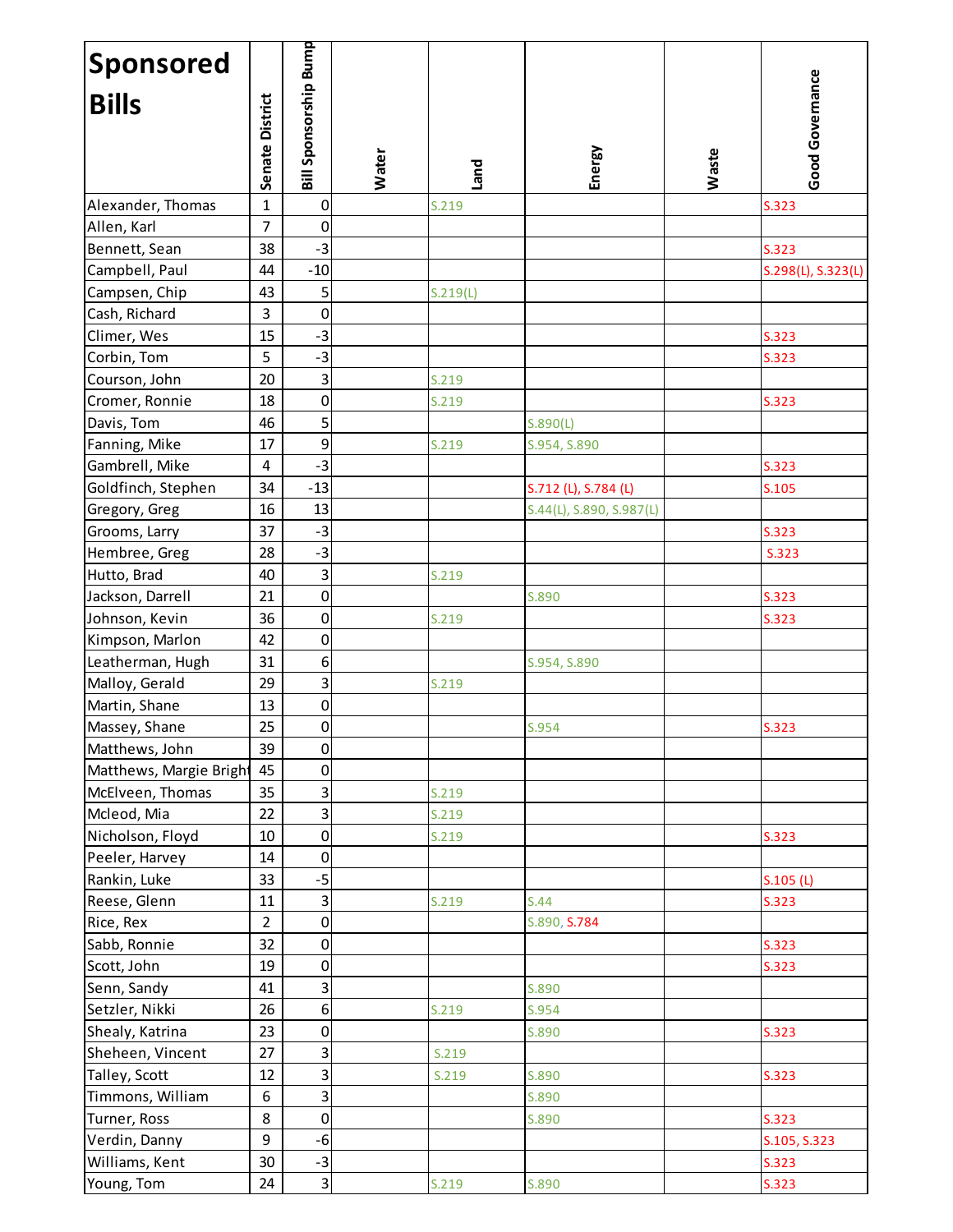| <b>HOUSE</b><br>Lifetime scores were<br>calculated using the data<br>2017-2018 Total Score<br>2017-2018 Base Score<br>between 2003 and 2018.<br>County<br>Representatives coming into<br>office at a later date have<br>Lifetime Score<br>District<br>fewer scores to include in<br>Home<br>this. It is an average of their<br>biennial scores since<br>House<br>arty<br>assuming office.<br>59<br>56%<br>Alexander, Terry<br>D - Florence<br>52%<br>56%<br>25%<br>Allison, Rita<br>36<br>- Spartanburg<br>61%<br>22%<br>60%<br>63%<br>103<br>82%<br>Anderson, Carl<br>- Georgetown<br>87%<br>Anthony, Mike<br>42<br>D - Union<br>66%<br>81%<br>67%<br>67%<br>94<br>Dorchester<br>70%<br>Arrington, Katie<br>57<br>28%<br>31%<br>28%<br>Atkinson, Lucas<br>D - Marion<br>87<br>38%<br>32%<br>50%<br>Atwater, Todd<br>- Lexington<br>38%<br>44%<br>80<br>D - Richland<br>68%<br>Bales, Jimmy<br>71<br>73%<br>81%<br>Richland<br>82%<br>Ballentine, Nathan<br>69%<br>72%<br>90<br>83%<br>Bamberg, Justin<br>Bamberg<br>24<br>42%<br>39%<br>Greenville<br>69%<br>Bannister, Bruce<br>28<br>50%<br>42%<br>Bedingfield, Eric*<br>Greenville<br>37%<br>114<br>69%<br>66%<br>Charleston<br>66%<br>Bennett, Lin<br>87%<br>96%<br>78<br>D - Richland<br>92%<br>Bernstein, Beth<br>63%<br>72%<br>81<br>R - Aiken<br>72%<br>Blackwell, Bart<br>122<br>64%<br>67%<br>79%<br>Bowers, Bill<br>D - Hampton<br>123<br>80%<br>83%<br>Bradley, Jeff<br>Beaufort<br>93%<br>100%<br>70<br>D-Richland<br>100%<br>100%<br>Brawley, Wendy | Sponsorship Bump<br>ā<br>0%<br>$-3%$<br>3%<br>$-6%$<br>0%<br>$-3%$<br>$-6%$<br>6%<br>8%<br>3%<br>$-3%$<br>$-8%$ | Dam Safety Reform<br>(Second)<br>H.3218<br>2/1/2017<br>$104 - 3$<br><b>NV</b><br>$+$<br>$+$<br>$+$<br>$+$<br>$+$<br><b>NV</b><br>$+$ | Rule<br>Anti-Home<br>(Continuing Bill)<br>H.3529<br>3/7/2017<br>50-49<br>$+$<br>$\sim$<br>$\sim$<br>$+$<br>$+$ | Immunity from Nuisance<br>Suits (Second)<br>H.3653<br>3/22/2017<br>78-27<br>$\sim$<br>$\sim$<br>$\sim$ | The Poultry Bill<br>(Cloture Vote)<br>H.3929<br>5/9/2017<br>54-44<br><b>NV</b> | nsumer<br>රි<br>(Second)<br>Utilities<br>Advocate<br>4379<br>I<br>1/23/2018<br>$114 - 1$ | Anti-Home Rule (Second)<br>H.3529<br>2/7/2018<br>73-41 | <b>Conservation Bank Re-</b><br>authorization (Second)<br>4727<br>Í.<br>2/14/2018 | Automatic Stay<br>ing the<br>Savi<br>(Second)<br>\$.105<br>2/27/2018 | οð<br>Emergency Fund (Second)<br>Landfill Clean-Up<br>H.4644<br>3/8/2018 | Cap Increas<br>(Table Motion to Recommit)<br>Metering<br>ĕ<br>5045<br>£<br>4/5/2018 | Cap Increase<br>Net Metering<br>Continue)<br>ន<br>(Motion<br>H.5045<br>4/5/2018 | Solar Jobs<br>(Second Reading)<br>H.4421<br>4/5/2018 | consider)<br>Solar Jobs<br><b>Motion to</b><br>4421<br>Table<br>I<br>4/10/2018 | Solar Jobs<br>(Third Reading)<br>4421<br>I<br>4/10/2018 | H.4950 IRP Budget Amendment<br>(Adoption)<br>5/2/2018 | H.4950 Prudency Budget<br>Amendment (Adoption) |
|--------------------------------------------------------------------------------------------------------------------------------------------------------------------------------------------------------------------------------------------------------------------------------------------------------------------------------------------------------------------------------------------------------------------------------------------------------------------------------------------------------------------------------------------------------------------------------------------------------------------------------------------------------------------------------------------------------------------------------------------------------------------------------------------------------------------------------------------------------------------------------------------------------------------------------------------------------------------------------------------------------------------------------------------------------------------------------------------------------------------------------------------------------------------------------------------------------------------------------------------------------------------------------------------------------------------------------------------------------------------------------------------------------------------------------------------------------------------------------------------------------------------|-----------------------------------------------------------------------------------------------------------------|--------------------------------------------------------------------------------------------------------------------------------------|----------------------------------------------------------------------------------------------------------------|--------------------------------------------------------------------------------------------------------|--------------------------------------------------------------------------------|------------------------------------------------------------------------------------------|--------------------------------------------------------|-----------------------------------------------------------------------------------|----------------------------------------------------------------------|--------------------------------------------------------------------------|-------------------------------------------------------------------------------------|---------------------------------------------------------------------------------|------------------------------------------------------|--------------------------------------------------------------------------------|---------------------------------------------------------|-------------------------------------------------------|------------------------------------------------|
|                                                                                                                                                                                                                                                                                                                                                                                                                                                                                                                                                                                                                                                                                                                                                                                                                                                                                                                                                                                                                                                                                                                                                                                                                                                                                                                                                                                                                                                                                                                    |                                                                                                                 |                                                                                                                                      |                                                                                                                |                                                                                                        |                                                                                |                                                                                          |                                                        |                                                                                   |                                                                      |                                                                          |                                                                                     |                                                                                 |                                                      |                                                                                |                                                         |                                                       |                                                |
|                                                                                                                                                                                                                                                                                                                                                                                                                                                                                                                                                                                                                                                                                                                                                                                                                                                                                                                                                                                                                                                                                                                                                                                                                                                                                                                                                                                                                                                                                                                    |                                                                                                                 |                                                                                                                                      |                                                                                                                |                                                                                                        |                                                                                |                                                                                          |                                                        |                                                                                   |                                                                      |                                                                          |                                                                                     |                                                                                 |                                                      |                                                                                |                                                         |                                                       | 5/2/2018                                       |
|                                                                                                                                                                                                                                                                                                                                                                                                                                                                                                                                                                                                                                                                                                                                                                                                                                                                                                                                                                                                                                                                                                                                                                                                                                                                                                                                                                                                                                                                                                                    |                                                                                                                 |                                                                                                                                      |                                                                                                                |                                                                                                        |                                                                                |                                                                                          |                                                        |                                                                                   |                                                                      |                                                                          |                                                                                     |                                                                                 |                                                      |                                                                                |                                                         |                                                       |                                                |
|                                                                                                                                                                                                                                                                                                                                                                                                                                                                                                                                                                                                                                                                                                                                                                                                                                                                                                                                                                                                                                                                                                                                                                                                                                                                                                                                                                                                                                                                                                                    |                                                                                                                 |                                                                                                                                      |                                                                                                                |                                                                                                        |                                                                                | $+$                                                                                      | $\sim$                                                 | $107 - 3$<br>$+$                                                                  | 86-30                                                                | $98 - 1$<br>$+$                                                          | 51-50<br>$+$                                                                        | 61-39<br>$+$                                                                    | 64-33<br>$+$                                         | 55-54                                                                          | 61-44<br><b>NV</b>                                      | $62 - 40$<br>$+$                                      | 67-38<br>$+$                                   |
|                                                                                                                                                                                                                                                                                                                                                                                                                                                                                                                                                                                                                                                                                                                                                                                                                                                                                                                                                                                                                                                                                                                                                                                                                                                                                                                                                                                                                                                                                                                    |                                                                                                                 |                                                                                                                                      |                                                                                                                |                                                                                                        | $\sim$                                                                         | $+$                                                                                      | $\overline{\phantom{a}}$                               | $+$                                                                               | <b>NV</b><br>$\sim$                                                  | $+$                                                                      | $\overline{\phantom{a}}$                                                            | $\sim$                                                                          | $\sim$                                               | <b>NV</b><br>$\sim$                                                            | $\sim$                                                  | $\overline{\phantom{a}}$                              | $\sim$                                         |
|                                                                                                                                                                                                                                                                                                                                                                                                                                                                                                                                                                                                                                                                                                                                                                                                                                                                                                                                                                                                                                                                                                                                                                                                                                                                                                                                                                                                                                                                                                                    |                                                                                                                 |                                                                                                                                      |                                                                                                                |                                                                                                        | $+$                                                                            | $+$                                                                                      | EA                                                     | $+$                                                                               | $\sim$                                                               | <b>NV</b>                                                                | $\cdot$                                                                             | $\sim$                                                                          | $+$                                                  | $+$                                                                            | $+$                                                     | $+$                                                   | $+$                                            |
|                                                                                                                                                                                                                                                                                                                                                                                                                                                                                                                                                                                                                                                                                                                                                                                                                                                                                                                                                                                                                                                                                                                                                                                                                                                                                                                                                                                                                                                                                                                    |                                                                                                                 |                                                                                                                                      |                                                                                                                | EA                                                                                                     | $+$                                                                            | $+$                                                                                      | $\overline{\phantom{a}}$                               | $+$                                                                               | $\sim$                                                               | $+$                                                                      | $+$                                                                                 | $^{+}$                                                                          | $+$                                                  | $+$                                                                            | $+$                                                     | $+$                                                   | $+$                                            |
|                                                                                                                                                                                                                                                                                                                                                                                                                                                                                                                                                                                                                                                                                                                                                                                                                                                                                                                                                                                                                                                                                                                                                                                                                                                                                                                                                                                                                                                                                                                    |                                                                                                                 |                                                                                                                                      |                                                                                                                | $\sim$                                                                                                 | $+$                                                                            | EA                                                                                       | $\sim$                                                 | $+$                                                                               | $\sim$                                                               | <b>NV</b>                                                                | $+$                                                                                 | $+$                                                                             | <b>NV</b>                                            | $+$                                                                            | $+$                                                     | $+$                                                   | $+$                                            |
|                                                                                                                                                                                                                                                                                                                                                                                                                                                                                                                                                                                                                                                                                                                                                                                                                                                                                                                                                                                                                                                                                                                                                                                                                                                                                                                                                                                                                                                                                                                    |                                                                                                                 |                                                                                                                                      | $\sim$                                                                                                         | $\sim$                                                                                                 | $\sim$                                                                         | $+$                                                                                      | $\sim$                                                 | $+$                                                                               | $\overline{\phantom{a}}$                                             | $+$                                                                      | $\overline{\phantom{a}}$                                                            | $\sim$                                                                          | $\sim$                                               | <b>NV</b>                                                                      | $\sim$                                                  | <b>NV</b>                                             | $+$                                            |
|                                                                                                                                                                                                                                                                                                                                                                                                                                                                                                                                                                                                                                                                                                                                                                                                                                                                                                                                                                                                                                                                                                                                                                                                                                                                                                                                                                                                                                                                                                                    |                                                                                                                 |                                                                                                                                      | $\sim$                                                                                                         | EA                                                                                                     | <b>NV</b>                                                                      | <b>NV</b>                                                                                | $\sim$                                                 | $+$                                                                               | $\sim$                                                               | $+$                                                                      | $\cdot$                                                                             | $\sim$                                                                          | $+$                                                  | EA                                                                             | EA                                                      | $+$                                                   | $+$                                            |
|                                                                                                                                                                                                                                                                                                                                                                                                                                                                                                                                                                                                                                                                                                                                                                                                                                                                                                                                                                                                                                                                                                                                                                                                                                                                                                                                                                                                                                                                                                                    |                                                                                                                 |                                                                                                                                      | $\sim$<br>EA                                                                                                   | $\sim$<br>$\sim$                                                                                       | $\sim$                                                                         | <b>NV</b>                                                                                | $\overline{\phantom{a}}$<br>$\sim$                     | $+$                                                                               | $\overline{\phantom{a}}$<br>$\sim$                                   | <b>NV</b>                                                                | $+$                                                                                 | $+$                                                                             | $+$                                                  | <b>NV</b>                                                                      | $+$                                                     | <b>NV</b>                                             | <b>NV</b>                                      |
|                                                                                                                                                                                                                                                                                                                                                                                                                                                                                                                                                                                                                                                                                                                                                                                                                                                                                                                                                                                                                                                                                                                                                                                                                                                                                                                                                                                                                                                                                                                    |                                                                                                                 | $+$<br><b>NV</b>                                                                                                                     | <b>NV</b>                                                                                                      | $\ddot{}$                                                                                              | <b>NV</b><br>$+$                                                               | $+$<br>$+$                                                                               | $\ddot{}$                                              | $+$<br>$^{+}$                                                                     | $+$                                                                  | $+$<br><b>NV</b>                                                         | $+$<br>$+$                                                                          | $+$<br>$^{+}$                                                                   | $+$<br>$+$                                           | $+$<br><b>NV</b>                                                               | $\ddot{}$<br><b>NV</b>                                  | $+$<br>$+$                                            | $+$<br>$+$                                     |
|                                                                                                                                                                                                                                                                                                                                                                                                                                                                                                                                                                                                                                                                                                                                                                                                                                                                                                                                                                                                                                                                                                                                                                                                                                                                                                                                                                                                                                                                                                                    |                                                                                                                 | $+$                                                                                                                                  | EA                                                                                                             | $\sim$                                                                                                 | $+$                                                                            | $+$                                                                                      | $\sim$                                                 | $+$                                                                               | $\sim$                                                               | $+$                                                                      | EA                                                                                  | EA                                                                              | EA                                                   | $\sim$                                                                         | $\sim$                                                  | $\sim$                                                | $\sim$                                         |
|                                                                                                                                                                                                                                                                                                                                                                                                                                                                                                                                                                                                                                                                                                                                                                                                                                                                                                                                                                                                                                                                                                                                                                                                                                                                                                                                                                                                                                                                                                                    |                                                                                                                 | $+$                                                                                                                                  | $\sim$                                                                                                         | $\ddot{}$                                                                                              | $\sim$                                                                         | <b>NA</b>                                                                                | <b>NA</b>                                              | <b>NA</b>                                                                         | <b>NA</b>                                                            | <b>NA</b>                                                                | <b>NA</b>                                                                           | <b>NA</b>                                                                       | <b>NA</b>                                            | <b>NA</b>                                                                      | <b>NA</b>                                               | <b>NA</b>                                             | <b>NA</b>                                      |
|                                                                                                                                                                                                                                                                                                                                                                                                                                                                                                                                                                                                                                                                                                                                                                                                                                                                                                                                                                                                                                                                                                                                                                                                                                                                                                                                                                                                                                                                                                                    | $-3%$                                                                                                           | $+$                                                                                                                                  | $+$                                                                                                            | $\sim$                                                                                                 | $+$                                                                            | $+$                                                                                      | $\sim$                                                 | $+$                                                                               | $\sim$                                                               | $+$                                                                      | $\sim$                                                                              | $+$                                                                             | $+$                                                  | $\sim$                                                                         | $+$                                                     | $+$                                                   | $+$                                            |
|                                                                                                                                                                                                                                                                                                                                                                                                                                                                                                                                                                                                                                                                                                                                                                                                                                                                                                                                                                                                                                                                                                                                                                                                                                                                                                                                                                                                                                                                                                                    | 9%                                                                                                              | $+$                                                                                                                                  | $+$                                                                                                            | $\ddot{}$                                                                                              | $+$                                                                            | $^{+}$                                                                                   | $+$                                                    | $+$                                                                               | $\ddot{}$                                                            | $+$                                                                      | $\ddot{}$                                                                           | $^{+}$                                                                          | EA                                                   | $+$                                                                            | $+$                                                     | <b>NV</b>                                             | <b>NV</b>                                      |
|                                                                                                                                                                                                                                                                                                                                                                                                                                                                                                                                                                                                                                                                                                                                                                                                                                                                                                                                                                                                                                                                                                                                                                                                                                                                                                                                                                                                                                                                                                                    | 9%                                                                                                              | $+$                                                                                                                                  | $\sim$                                                                                                         | $\sim$                                                                                                 | $+$                                                                            | $+$                                                                                      | $\sim$                                                 | $+$                                                                               | $\sim$                                                               | $+$                                                                      | $\sim$                                                                              | $+$                                                                             | $+$                                                  | $\sim$                                                                         | $+$                                                     | $+$                                                   | $+$                                            |
|                                                                                                                                                                                                                                                                                                                                                                                                                                                                                                                                                                                                                                                                                                                                                                                                                                                                                                                                                                                                                                                                                                                                                                                                                                                                                                                                                                                                                                                                                                                    | 3%                                                                                                              | <b>NV</b>                                                                                                                            | EA                                                                                                             | <b>NV</b>                                                                                              | $+$                                                                            | $+$                                                                                      | <b>NV</b>                                              | $+$                                                                               | $+$                                                                  | EA                                                                       | $\overline{\phantom{a}}$                                                            | $\sim$                                                                          | $+$                                                  | $+$                                                                            | $+$                                                     | $+$                                                   | $+$                                            |
|                                                                                                                                                                                                                                                                                                                                                                                                                                                                                                                                                                                                                                                                                                                                                                                                                                                                                                                                                                                                                                                                                                                                                                                                                                                                                                                                                                                                                                                                                                                    | 3%<br>0%                                                                                                        | $+$<br><b>NA</b>                                                                                                                     | $+$<br><b>NA</b>                                                                                               | $\sim$<br><b>NA</b>                                                                                    | $\sim$<br><b>NA</b>                                                            | EA<br>$^{+}$                                                                             | $+$<br>$\overline{+}$                                  | $+$<br>$+$                                                                        | $\sim$<br>$\ddot{}$                                                  | $+$<br>$+$                                                               | $+$<br>$\ddot{}$                                                                    | $+$<br>$+$                                                                      | $+$<br>$+$                                           | $+$<br>$+$                                                                     | $+$<br>$+$                                              | $+$<br>$+$                                            | $+$<br>$+$                                     |
| 90%<br>88%<br>103%<br>116<br>D - Charleston<br>Brown, Robert                                                                                                                                                                                                                                                                                                                                                                                                                                                                                                                                                                                                                                                                                                                                                                                                                                                                                                                                                                                                                                                                                                                                                                                                                                                                                                                                                                                                                                                       | 15%                                                                                                             | $+$                                                                                                                                  | $+$                                                                                                            | $+$                                                                                                    | $+$                                                                            | $+$                                                                                      | $\ddot{}$                                              | $+$                                                                               | $+$                                                                  | $+$                                                                      | $+$                                                                                 | $+$                                                                             | $+$                                                  | $+$                                                                            | $+$                                                     | <b>NV</b>                                             | <b>NV</b>                                      |
| 17%<br>48<br>R- York<br>17%<br>17%<br>Bryant, Bruce                                                                                                                                                                                                                                                                                                                                                                                                                                                                                                                                                                                                                                                                                                                                                                                                                                                                                                                                                                                                                                                                                                                                                                                                                                                                                                                                                                                                                                                                | 0%                                                                                                              | <b>NA</b>                                                                                                                            | <b>NA</b>                                                                                                      | <b>NA</b>                                                                                              | <b>NA</b>                                                                      | <b>NV</b>                                                                                | $\sim$                                                 | $+$                                                                               | $\overline{\phantom{a}}$                                             | <b>NV</b>                                                                | $\sim$                                                                              | $^{+}$                                                                          | $\sim$                                               | $\sim$                                                                         | $\sim$                                                  | <b>NV</b>                                             | $\sim$                                         |
| 17<br>53%<br>25%<br>15%<br>Burns, Mike<br>Greenville                                                                                                                                                                                                                                                                                                                                                                                                                                                                                                                                                                                                                                                                                                                                                                                                                                                                                                                                                                                                                                                                                                                                                                                                                                                                                                                                                                                                                                                               | $-10%$                                                                                                          | $+$                                                                                                                                  | $\sim$                                                                                                         | $\sim$                                                                                                 | $\sim$                                                                         | $+$                                                                                      | $\sim$                                                 | $+$                                                                               | $\sim$                                                               | $+$                                                                      | $\sim$                                                                              | $\sim$                                                                          | <b>NV</b>                                            | $\sim$                                                                         | $\sim$                                                  | $\sim$                                                | $\sim$                                         |
| 81%<br>87%<br>89<br>87%<br>Caskey, Micah<br>- Lexington                                                                                                                                                                                                                                                                                                                                                                                                                                                                                                                                                                                                                                                                                                                                                                                                                                                                                                                                                                                                                                                                                                                                                                                                                                                                                                                                                                                                                                                            | 6%                                                                                                              | <b>NV</b>                                                                                                                            | $+$                                                                                                            | $\overline{\phantom{a}}$                                                                               | $+$                                                                            | $+$                                                                                      | $\begin{array}{c} + \end{array}$                       | $+$                                                                               | $\overline{\phantom{a}}$                                             | $^{+}$                                                                   | $+$                                                                                 | $^{+}$                                                                          | $+$                                                  | $+$                                                                            | $+$                                                     | $+$                                                   | $+$                                            |
| 35<br>23%<br>25%<br>10%<br>Chumley, Bill<br>R - Spartanburg                                                                                                                                                                                                                                                                                                                                                                                                                                                                                                                                                                                                                                                                                                                                                                                                                                                                                                                                                                                                                                                                                                                                                                                                                                                                                                                                                                                                                                                        | $-15%$                                                                                                          | $+$                                                                                                                                  | $\sim$                                                                                                         | $\sim$                                                                                                 | $\sim$                                                                         | $+$                                                                                      | $\sim$                                                 | $+$                                                                               | $\sim$                                                               | $+$                                                                      | <b>NV</b>                                                                           | <b>NV</b>                                                                       | <b>NV</b>                                            | $\sim$                                                                         | $\sim$                                                  | $\sim$                                                | $\sim$                                         |
| $\overline{3}$<br>113%<br>- Pickens<br>100%<br>120%<br>Clary, Gary                                                                                                                                                                                                                                                                                                                                                                                                                                                                                                                                                                                                                                                                                                                                                                                                                                                                                                                                                                                                                                                                                                                                                                                                                                                                                                                                                                                                                                                 | 20%                                                                                                             | $+$                                                                                                                                  | $+$                                                                                                            | $\ddot{}$                                                                                              | $+$                                                                            | $+$                                                                                      | $\ddot{}$                                              | $+$                                                                               | EA                                                                   | $+$                                                                      | $+$                                                                                 | $^{+}$                                                                          | $+$                                                  | $+$                                                                            | $+$                                                     | $+$                                                   | $+$                                            |
| 107<br>29%<br>23%<br>- Horry<br>46%<br>Clemmons, Alan                                                                                                                                                                                                                                                                                                                                                                                                                                                                                                                                                                                                                                                                                                                                                                                                                                                                                                                                                                                                                                                                                                                                                                                                                                                                                                                                                                                                                                                              | $-6%$                                                                                                           | $+$                                                                                                                                  | $\sim$                                                                                                         | $\sim$                                                                                                 | $\sim$                                                                         | $+$                                                                                      | $\sim$                                                 | $+$                                                                               | $\sim$                                                               | $+$                                                                      | $\sim$                                                                              | $\sim$                                                                          | $\sim$                                               | EA                                                                             | EA                                                      | $\sim$                                                | $\sim$                                         |
| 82<br>88%<br>91%<br>Clyburn, Bill<br>85%<br>D - Aiken<br>66<br>94%<br>106%<br>Cobb-Hunter, Gilda<br>80%                                                                                                                                                                                                                                                                                                                                                                                                                                                                                                                                                                                                                                                                                                                                                                                                                                                                                                                                                                                                                                                                                                                                                                                                                                                                                                                                                                                                            | 3%<br>12%                                                                                                       | $+$<br>$+$                                                                                                                           | $+$<br>$+$                                                                                                     | $\ddot{}$<br>$\ddot{}$                                                                                 | $+$<br>$+$                                                                     | $^{+}$<br>$+$                                                                            | $\ddot{}$<br>$+$                                       | $+$<br>$+$                                                                        | $\overline{\phantom{a}}$<br>$+$                                      | <b>NV</b><br><b>NV</b>                                                   | $+$<br>$+$                                                                          | $^{+}$<br>$+$                                                                   | $+$<br>$+$                                           | $+$<br>$+$                                                                     | $+$<br>$\ddot{}$                                        | $+$<br>$+$                                            | $+$<br>$+$                                     |
| - Orangeburg<br>92%<br>98%<br>Cogswell, William<br>110<br>Charleston<br>98%                                                                                                                                                                                                                                                                                                                                                                                                                                                                                                                                                                                                                                                                                                                                                                                                                                                                                                                                                                                                                                                                                                                                                                                                                                                                                                                                                                                                                                        | 6%                                                                                                              | $+$                                                                                                                                  | $+$                                                                                                            | $+$                                                                                                    | $+$                                                                            | $+$                                                                                      | $\ddot{}$                                              | $+$                                                                               | $+$                                                                  | <b>NV</b>                                                                | $\overline{A}$                                                                      | A                                                                               | A                                                    | $+$                                                                            | $\overline{A}$                                          | $+$                                                   | $+$                                            |
| 32<br>44%<br>44%<br>Cole, Derham<br>72%<br>Spartanburg                                                                                                                                                                                                                                                                                                                                                                                                                                                                                                                                                                                                                                                                                                                                                                                                                                                                                                                                                                                                                                                                                                                                                                                                                                                                                                                                                                                                                                                             | 0%                                                                                                              | $+$                                                                                                                                  | $\sim$                                                                                                         | $\sim$                                                                                                 | $+$                                                                            | $+$                                                                                      | $\sim$                                                 | $+$                                                                               | $\sim$                                                               | $+$                                                                      | $\sim$                                                                              | $+$                                                                             | $+$                                                  | $\sim$                                                                         | <b>NV</b>                                               | $\sim$                                                | $\sim$                                         |
| 5<br>R - Pickens<br>66%<br>40%<br>40%<br>Collins, Neal                                                                                                                                                                                                                                                                                                                                                                                                                                                                                                                                                                                                                                                                                                                                                                                                                                                                                                                                                                                                                                                                                                                                                                                                                                                                                                                                                                                                                                                             | 0%                                                                                                              | $+$                                                                                                                                  | $+$                                                                                                            | $\overline{\phantom{a}}$                                                                               | $+$                                                                            | $^{+}$                                                                                   | $\overline{\phantom{a}}$                               | $+$                                                                               | $\overline{\phantom{a}}$                                             | EA                                                                       | $\overline{\phantom{a}}$                                                            | $\sim$                                                                          | $\overline{\phantom{a}}$                             | $+$                                                                            | $\overline{\phantom{a}}$                                | $\sim$                                                | $\sim$                                         |
| 68<br>43%<br>25%<br>22%<br>- Horry<br>Crawford, Heather                                                                                                                                                                                                                                                                                                                                                                                                                                                                                                                                                                                                                                                                                                                                                                                                                                                                                                                                                                                                                                                                                                                                                                                                                                                                                                                                                                                                                                                            | $-3%$                                                                                                           | $+$                                                                                                                                  | $\sim$                                                                                                         | $\sim$                                                                                                 | $\sim$                                                                         | $+$                                                                                      | $\sim$                                                 | $+$                                                                               | $\sim$                                                               | $+$                                                                      | $\sim$                                                                              | $\sim$                                                                          | $\sim$                                               | $\sim$                                                                         | $\sim$                                                  | $\sim$                                                | $\sim$                                         |
| 117<br>50%<br>53%<br>Crosby, Bill<br>66%<br>Charleston                                                                                                                                                                                                                                                                                                                                                                                                                                                                                                                                                                                                                                                                                                                                                                                                                                                                                                                                                                                                                                                                                                                                                                                                                                                                                                                                                                                                                                                             | 3%                                                                                                              | $+$                                                                                                                                  | $+$                                                                                                            | $\overline{\phantom{a}}$                                                                               | $\sim$                                                                         | $^{+}$                                                                                   | $\ddot{}$                                              | $+$                                                                               | $\overline{\phantom{a}}$                                             | $\ddot{}$                                                                | $\sim$                                                                              | $\sim$                                                                          | $+$                                                  | $\sim$                                                                         | <b>NV</b>                                               | $\sim$                                                | $+$                                            |
| 92<br>71%<br>71%<br>Berkeley<br>67%<br>Daning, Joseph                                                                                                                                                                                                                                                                                                                                                                                                                                                                                                                                                                                                                                                                                                                                                                                                                                                                                                                                                                                                                                                                                                                                                                                                                                                                                                                                                                                                                                                              | 0%                                                                                                              | $+$                                                                                                                                  | $+$                                                                                                            | $\ddot{}$                                                                                              | $\sim$                                                                         | $+$                                                                                      | $\begin{array}{c} + \end{array}$                       | $+$                                                                               | $\sim$                                                               | $+$                                                                      | $\sim$                                                                              | $\sim$                                                                          | $+$                                                  | EA                                                                             | EA                                                      | $+$                                                   | $+$                                            |
| 50%<br>44%<br>50%<br>100<br>R - Berkeley<br>Davis, Sylleste<br>43<br>53%<br>56%<br>53%<br>Dellenev. Greg<br>IR-<br>Chester                                                                                                                                                                                                                                                                                                                                                                                                                                                                                                                                                                                                                                                                                                                                                                                                                                                                                                                                                                                                                                                                                                                                                                                                                                                                                                                                                                                         | 6%<br>$-3%$                                                                                                     | $+$                                                                                                                                  | $+$                                                                                                            | $\overline{\phantom{a}}$                                                                               | $\overline{\phantom{a}}$                                                       | $+$                                                                                      | $\ddot{}$                                              | $^{+}$                                                                            | $\sim$                                                               | $\ddot{}$                                                                | $\cdot$                                                                             | $\sim$                                                                          | $\cdot$                                              | $\sim$                                                                         | $\overline{\phantom{a}}$                                | $\ddot{}$                                             | $\sim$                                         |
| 94%<br>Dillard, Chandra<br>23<br>D - Greenville<br>97%<br>108%                                                                                                                                                                                                                                                                                                                                                                                                                                                                                                                                                                                                                                                                                                                                                                                                                                                                                                                                                                                                                                                                                                                                                                                                                                                                                                                                                                                                                                                     | 14%                                                                                                             | $+$<br>$+$                                                                                                                           | $+$                                                                                                            | $+$                                                                                                    | <b>NV</b><br><b>NV</b>                                                         | $+$                                                                                      | $+$                                                    | $\begin{array}{c} + \end{array}$<br>$+$                                           | $+$                                                                  | $+$<br>$+$                                                               | $+$                                                                                 | $\begin{array}{c} + \end{array}$<br>$^{+}$                                      | $\ddot{}$<br>$+$                                     | $+$                                                                            | $\begin{array}{c} + \end{array}$<br>$+$                 | $\begin{array}{c} + \end{array}$<br>$+$               | $^{+}$<br>$+$                                  |
| 91%<br>94%<br>97%<br>Douglas, MaryGail<br>41<br>D - Fairfield                                                                                                                                                                                                                                                                                                                                                                                                                                                                                                                                                                                                                                                                                                                                                                                                                                                                                                                                                                                                                                                                                                                                                                                                                                                                                                                                                                                                                                                      | 3%                                                                                                              | $+$                                                                                                                                  | $+$                                                                                                            | $\ddot{}$                                                                                              | $+$                                                                            | $+$                                                                                      | $+$                                                    | $+$                                                                               | $\sim$                                                               | $^\mathrm{+}$                                                            | $+$                                                                                 | $+$                                                                             | $+$                                                  | $+$                                                                            | $\ddot{}$                                               | $+$                                                   | $+$                                            |
| 66%<br>25%<br>31%<br>Duckworth, Greg<br>104<br>R - Horry                                                                                                                                                                                                                                                                                                                                                                                                                                                                                                                                                                                                                                                                                                                                                                                                                                                                                                                                                                                                                                                                                                                                                                                                                                                                                                                                                                                                                                                           | 6%                                                                                                              | $+$                                                                                                                                  | $\sim$                                                                                                         | $\sim$                                                                                                 | $\sim$                                                                         | $^{+}$                                                                                   | $\sim$                                                 | $+$                                                                               | $\sim$                                                               | $+$                                                                      | $\sim$                                                                              | $\sim$                                                                          | $\sim$                                               | $\sim$                                                                         | $\sim$                                                  | $\sim$                                                | $\sim$                                         |
| 38%<br>Elliott, Jason<br>22<br>38%<br>38%<br>R - Greenville                                                                                                                                                                                                                                                                                                                                                                                                                                                                                                                                                                                                                                                                                                                                                                                                                                                                                                                                                                                                                                                                                                                                                                                                                                                                                                                                                                                                                                                        | 0%                                                                                                              | $+$                                                                                                                                  | $\sim$                                                                                                         | $\sim$                                                                                                 | $\sim$                                                                         | $+$                                                                                      | $\sim$                                                 | $+$                                                                               | $\sim$                                                               | $+$                                                                      | $\sim$                                                                              | $+$                                                                             | $\sim$                                               | $\sim$                                                                         | $\sim$                                                  | $\sim$                                                | $+$                                            |
| 124<br>85%<br>75%<br>81%<br>Erickson, Shannon<br>R - Beaufort                                                                                                                                                                                                                                                                                                                                                                                                                                                                                                                                                                                                                                                                                                                                                                                                                                                                                                                                                                                                                                                                                                                                                                                                                                                                                                                                                                                                                                                      | 6%                                                                                                              | $+$                                                                                                                                  | $+$                                                                                                            | $\sim$                                                                                                 | $\sim$                                                                         | $^{+}$                                                                                   | $\,$ +                                                 | $+$                                                                               | $\sim$                                                               | <b>NV</b>                                                                | $+$                                                                                 | $+$                                                                             | $+$                                                  | $+$                                                                            | $+$                                                     | $\ddot{}$                                             | $+$                                            |
| 26<br>58%<br>31%<br>25%<br>Felder, Raye<br>R - York                                                                                                                                                                                                                                                                                                                                                                                                                                                                                                                                                                                                                                                                                                                                                                                                                                                                                                                                                                                                                                                                                                                                                                                                                                                                                                                                                                                                                                                                | $-6%$                                                                                                           | $+$                                                                                                                                  | $\sim$                                                                                                         | $\sim$                                                                                                 | $\sim$                                                                         | $+$                                                                                      | $\sim$                                                 | $\ast$                                                                            | $\sim$                                                               | $\,$ + $\,$                                                              | $\sim$                                                                              | $+$                                                                             | $\sim$                                               | $\sim$                                                                         | $\sim$                                                  | $\sim$                                                | $\sim$                                         |
| 50%<br>56%<br>75<br>R - Richland<br>65%<br>Finlay, Kirkman                                                                                                                                                                                                                                                                                                                                                                                                                                                                                                                                                                                                                                                                                                                                                                                                                                                                                                                                                                                                                                                                                                                                                                                                                                                                                                                                                                                                                                                         | 6%                                                                                                              | <b>NV</b>                                                                                                                            | EA                                                                                                             | $\sim$                                                                                                 | $\sim$                                                                         | $+$                                                                                      | <b>NV</b>                                              | $\begin{array}{c} + \end{array}$                                                  | <b>NV</b>                                                            | $+$                                                                      | Α                                                                                   | A                                                                               | A                                                    | $\mathsf{A}$                                                                   | $\overline{A}$                                          | $\ddot{}$                                             | $+$                                            |
| 39<br>41%<br>38%<br>41%<br>Forrest, Cal<br>R - Lexington<br>52%<br>25%<br>14%<br>34<br>Forrester, Mike<br>R - Spartanburg                                                                                                                                                                                                                                                                                                                                                                                                                                                                                                                                                                                                                                                                                                                                                                                                                                                                                                                                                                                                                                                                                                                                                                                                                                                                                                                                                                                          | 3%<br>$-11%$                                                                                                    | $+$<br>$+$                                                                                                                           | <b>NV</b><br>$\sim$                                                                                            | $\ddot{}$<br>$\overline{\phantom{a}}$                                                                  | $\sim$<br>$\sim$                                                               | $+$<br>$+$                                                                               | $\ddag$<br>$\sim$                                      | $\ast$<br>$^{+}$                                                                  | $\sim$<br>$\sim$                                                     | $\,$ + $\,$<br>$+$                                                       | $\sim$<br>$\sim$                                                                    | $\sim$<br>$\sim$                                                                | $\sim$<br>$\overline{\phantom{a}}$                   | $\sim$<br>$\sim$                                                               | $\sim$<br>$\sim$                                        | $\sim$<br>٠                                           | $\sim$<br>$\sim$                               |
| 106<br>67%<br>38%<br>38%<br>Fry, Russell<br>R - Horry                                                                                                                                                                                                                                                                                                                                                                                                                                                                                                                                                                                                                                                                                                                                                                                                                                                                                                                                                                                                                                                                                                                                                                                                                                                                                                                                                                                                                                                              | 0%                                                                                                              | $+$                                                                                                                                  | $\sim$                                                                                                         | $\sim$                                                                                                 | $+$                                                                            | $+$                                                                                      | $\sim$                                                 | $\ddot{}$                                                                         | $\sim$                                                               | $\,$ + $\,$                                                              | $\sim$                                                                              | $\sim$                                                                          | $\sim$                                               | $\sim$                                                                         | $\sim$                                                  | $\sim$                                                | $+$                                            |
| 52<br>100%<br>109%<br>D - Kershaw<br>93%<br>Funderburk, Laurie                                                                                                                                                                                                                                                                                                                                                                                                                                                                                                                                                                                                                                                                                                                                                                                                                                                                                                                                                                                                                                                                                                                                                                                                                                                                                                                                                                                                                                                     | 9%                                                                                                              | $+$                                                                                                                                  | $+$                                                                                                            | $\begin{array}{c} + \end{array}$                                                                       | $\ddot{}$                                                                      | $+$                                                                                      | $\,$ +                                                 | $^{+}$                                                                            | $+$                                                                  | $\ddot{}$                                                                | $\ddot{}$                                                                           | $+$                                                                             | $+$                                                  | $+$                                                                            | $\,$ +                                                  | $+$                                                   | $+$                                            |
| 11<br>R - Abbeville<br>48%<br>25%<br>19%<br>Gagnon, Craig                                                                                                                                                                                                                                                                                                                                                                                                                                                                                                                                                                                                                                                                                                                                                                                                                                                                                                                                                                                                                                                                                                                                                                                                                                                                                                                                                                                                                                                          | $-6%$                                                                                                           | $+$                                                                                                                                  | <b>NV</b>                                                                                                      | $\sim$                                                                                                 | $\sim$                                                                         | $\ddot{}$                                                                                | <b>NV</b>                                              | $\ast$                                                                            | $\sim$                                                               | $\,$ + $\,$                                                              | $\sim$                                                                              | $\sim$                                                                          | $\sim$                                               | $\sim$                                                                         | $\sim$                                                  | $\sim$                                                | $\sim$                                         |
| Gilliard, Wendell<br>111<br>D - Charleston<br>81%<br>75%<br>84%                                                                                                                                                                                                                                                                                                                                                                                                                                                                                                                                                                                                                                                                                                                                                                                                                                                                                                                                                                                                                                                                                                                                                                                                                                                                                                                                                                                                                                                    | 9%                                                                                                              | $^\mathrm{+}$                                                                                                                        | $+$                                                                                                            | $\ddot{}$                                                                                              | $+$                                                                            | $+$                                                                                      | $\,$ +                                                 | $+$                                                                               | $+$                                                                  | <b>NV</b>                                                                | <b>NV</b>                                                                           | <b>NV</b>                                                                       | <b>NV</b>                                            | $+$                                                                            | $\,$ +                                                  | $+$                                                   | $+$                                            |
| 73%<br>95<br>72%<br>82%<br>Govan, Jerry<br>D - Orangeburg                                                                                                                                                                                                                                                                                                                                                                                                                                                                                                                                                                                                                                                                                                                                                                                                                                                                                                                                                                                                                                                                                                                                                                                                                                                                                                                                                                                                                                                          | 9%                                                                                                              | $+$                                                                                                                                  | $\pm$                                                                                                          | $\overline{\phantom{a}}$                                                                               | <b>NV</b>                                                                      | $\ddot{}$                                                                                | $\sim$                                                 | $\ast$                                                                            | $\sim$                                                               | EA                                                                       | $+$                                                                                 | $+$                                                                             | $^\mathrm{+}$                                        | $+$                                                                            | $\,$ +                                                  | $+$                                                   | $+$                                            |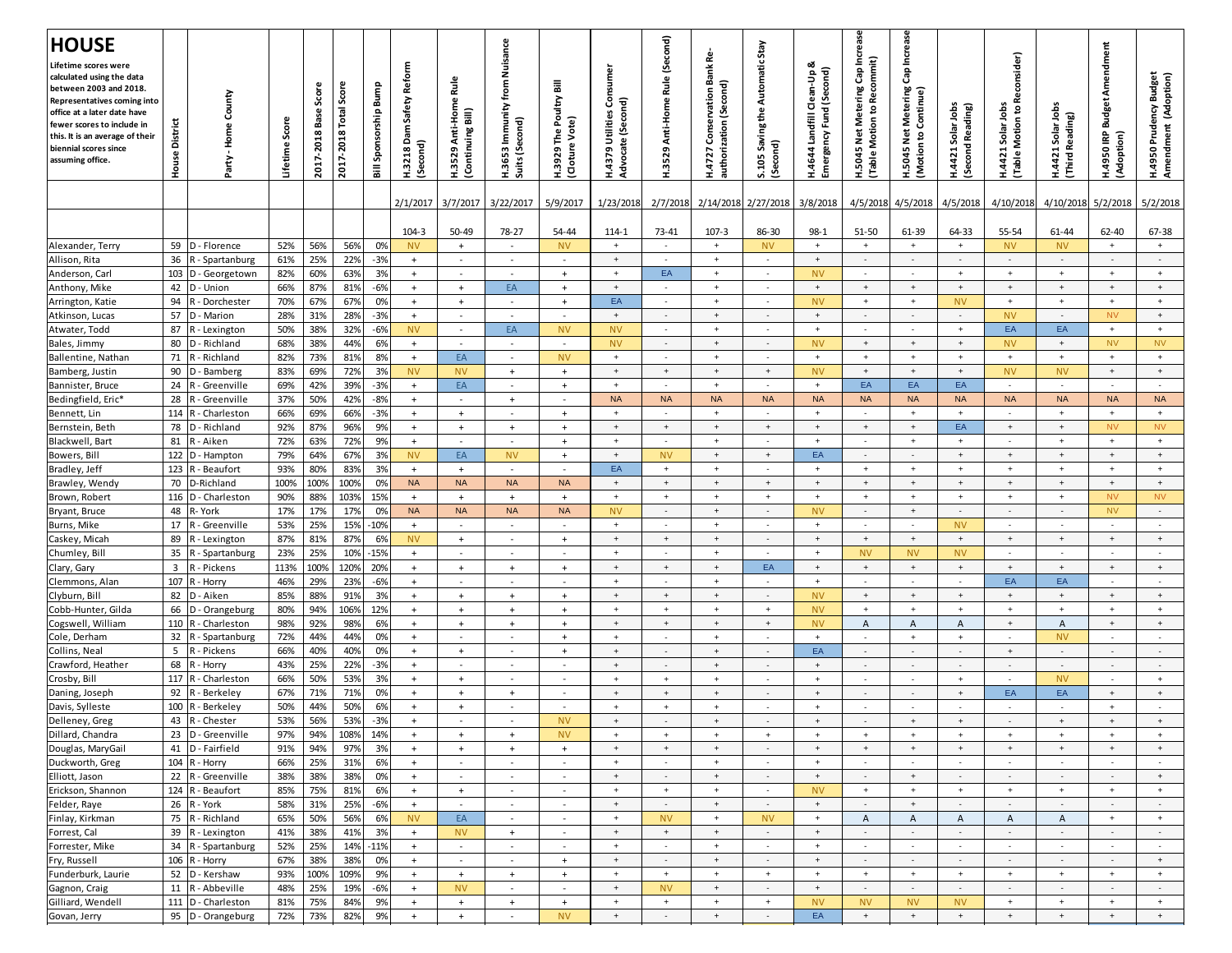| 2/1/2017<br>3/7/2017<br>3/22/2017<br>5/9/2017<br>1/23/2018<br>2/7/2018<br>2/14/2018<br>2/27/2018<br>3/8/2018<br>4/5/2018<br>4/5/2018<br>4/5/2018<br>4/10/2018<br>4/10/2018<br>5/2/2018<br>$104 - 3$<br>50-49<br>51-50<br>61-39<br>64-33<br>$62 - 40$<br>67-38<br>78-27<br>54-44<br>114-1<br>73-41<br>107-3<br>86-30<br>$98 - 1$<br>55-54<br>61-44<br>Hamilton, Daniel<br>29%<br>EA<br>EA<br>20<br>- Greenville<br>29%<br>20%<br>$-9%$<br><b>NV</b><br>$+$<br>$+$<br>$\sim$<br>$\sim$<br>$^{+}$<br>$\sim$<br>$\sim$<br>$\sim$<br>$\sim$<br>$+$<br>$\sim$<br>$\sim$<br>$\sim$<br>45%<br>25%<br>31%<br>105<br>- Horry<br>6%<br><b>NV</b><br><b>NV</b><br><b>NV</b><br><b>NV</b><br><b>NV</b><br><b>NV</b><br>Hardee, Kevin<br>$^{+}$<br>$\sim$<br>$\sim$<br>$+$<br>$^{+}$<br>$\sim$<br>$+$<br>$\sim$<br>$\sim$<br>$\overline{\phantom{a}}$<br>Hart, Chris<br>73<br>64%<br>56%<br>59%<br>3%<br><b>NV</b><br><b>NV</b><br><b>NV</b><br><b>NV</b><br>- Richland<br><b>NV</b><br><b>NV</b><br><b>NV</b><br>$\pm$<br>$+$<br>$\ddot{}$<br>$+$<br>$\ddot{\phantom{1}}$<br>$\ddot{}$<br>$+$<br>$^{+}$<br>$+$<br>55<br>33%<br>- Dillon<br>57%<br>30%<br>$-3%$<br>EA<br>$+$<br>$+$<br>Hayes, Jackie<br>$+$<br>$\overline{\phantom{a}}$<br>$+$<br>$+$<br>$\sim$<br>$\overline{\phantom{a}}$<br>$\sim$<br>$\overline{\phantom{a}}$<br>$\sim$<br>$\sim$<br>$\overline{\phantom{a}}$<br>$\sim$<br>$\overline{\phantom{a}}$<br>Henderson, Phyllis<br>25%<br>$-6%$<br><b>NV</b><br>40%<br>19%<br>21<br>- Greenville<br>$+$<br>$+$<br>$\sim$<br>$\ddot{}$<br>$+$<br>$\epsilon$<br>÷<br>$\sim$<br>$\sim$<br>$\sim$<br>$\sim$<br>$\sim$<br>$\sim$<br>$\sim$<br>$\overline{\phantom{a}}$<br>Henderson-Myers,<br>Rosalyn<br>31<br>95%<br>92%<br>95%<br><b>NA</b><br><b>NA</b><br>D-Spartanburg<br>3%<br><b>NA</b><br><b>NA</b><br><b>NV</b><br>$+$<br>$\ddot{}$<br>$\ddot{}$<br>$+$<br>$+$<br>$+$<br>$^{+}$<br>$\ddot{}$<br>$\ddot{}$<br>$+$<br>$+$<br>75%<br>78%<br>3%<br>Henegan, Pat<br>54<br>- Marlboro<br>97%<br><b>NV</b><br>$+$<br>$+$<br>$+$<br>$+$<br>$+$<br>$^{+}$<br>$+$<br>$+$<br>$+$<br>$+$<br>$+$<br>$+$<br>$\sim$<br>$\overline{\phantom{a}}$<br>$\overline{\phantom{a}}$<br>Herbkersman, Bill<br>118<br>78%<br>60%<br>- Beaufort<br>69%<br>9%<br>EA<br><b>NV</b><br><b>NV</b><br><b>NV</b><br>$+$<br>$+$<br><b>NV</b><br>$+$<br>$+$<br>$+$<br>$+$<br>$+$<br>$+$<br>$+$<br>$\sim$<br>$\overline{\phantom{a}}$<br>55%<br>108<br>64%<br>64%<br>9%<br>Hewitt, Lee<br>- Georgetown<br>$\mathsf{A}$<br>Α<br>$\mathsf{A}$<br>A<br>$+$<br>A<br>$+$<br>$+$<br>$+$<br>$+$<br>$+$<br>$\overline{\phantom{a}}$<br>$\sim$<br>$\sim$<br>$\overline{\phantom{a}}$<br>$\sim$<br>EA<br>EA<br>Hill, Jonathon<br>8<br>55%<br>43%<br>43%<br>0%<br>- Anderson<br>$\overline{\phantom{a}}$<br>$\overline{\phantom{a}}$<br>$\overline{\phantom{a}}$<br>$\ddot{}$<br>$+$<br>$\ddot{}$<br>$+$<br>$\ddot{}$<br>$\overline{\phantom{a}}$<br>$\sim$<br>$\overline{\phantom{a}}$<br>$\overline{\phantom{a}}$<br>$^{+}$<br>$\overline{\phantom{a}}$<br>EA<br>EA<br>67%<br>33%<br>$-2%$<br>EA<br>EA<br>Hiott, David<br>$\overline{4}$<br>- Pickens<br>31%<br>$\sim$<br>$\ddot{}$<br>$\ddot{}$<br>$\overline{\phantom{a}}$<br>$+$<br>$+$<br>$\sim$<br>$\overline{\phantom{a}}$<br>$\sim$<br>$\overline{\phantom{a}}$<br>$\overline{\phantom{a}}$<br>55%<br>Hixon, Bill<br>83<br>31%<br>28%<br>$-3%$<br>EA<br>EA<br>EA<br>- Aiken<br>$\sim$<br>$+$<br>$\sim$<br>$+$<br>$\overline{\phantom{a}}$<br>$+$<br>$+$<br>$\sim$<br>$\sim$<br>$\sim$<br>$\overline{\phantom{a}}$<br>$\sim$<br>$\overline{\phantom{a}}$<br>80%<br>94%<br>97%<br>3%<br>91<br>- Barnwell<br>$+$<br>$+$<br>Hosey, Lonnie<br>$\ddot{}$<br>$+$<br>$+$<br>$\ddot{}$<br>$+$<br>$+$<br>$+$<br>$+$<br>$+$<br>$+$<br>$+$<br>$\ddot{}$<br>$+$<br>$\overline{\phantom{a}}$<br>Howard, Leon<br>76<br>63%<br>88%<br>3%<br><b>NV</b><br><b>NV</b><br>- Richland<br>91%<br>$+$<br>$\ddot{}$<br>$+$<br>$+$<br>$+$<br>$\ddot{}$<br>$\ddot{}$<br>$+$<br>$+$<br>$+$<br>$+$<br>$+$<br>$\ddot{}$<br>$\overline{+}$<br>72%<br>3%<br>85<br>79%<br>69%<br>Huggins, Chip<br><b>NV</b><br>- Lexington<br>$\ddot{}$<br>$+$<br>$+$<br>$+$<br>$+$<br>$+$<br>$+$<br>$+$<br>$+$<br>$\overline{+}$<br>$+$<br>$\overline{\phantom{a}}$<br>$\overline{\phantom{a}}$<br>3%<br>Jefferson, Joseph<br>102<br>80%<br>63%<br>66%<br>) - Berkeley<br>$\ddot{}$<br>$+$<br>$\ddot{}$<br>$\ddot{}$<br>$\ddot{}$<br>$\overline{+}$<br>$\sim$<br>$\ddot{}$<br>$\ddot{}$<br>$\ddot{}$<br>$\ddot{}$<br>$\overline{\phantom{a}}$<br>58<br>25%<br>2%<br><b>NV</b><br><b>NV</b><br>Johnson, Jeff<br>50%<br>27%<br><b>NV</b><br><b>NV</b><br>- Horry<br>$\overline{\phantom{a}}$<br>$\sim$<br>$\ddot{}$<br>$\ddot{}$<br>$\overline{\phantom{a}}$<br>$\begin{array}{c} + \end{array}$<br>$^{+}$<br>$\overline{\phantom{a}}$<br>$\overline{\phantom{a}}$<br>$\sim$<br>63<br>25%<br>54%<br>22%<br>$-3%$<br><b>NV</b><br><b>NV</b><br>Jordan, Jay<br>- Florence<br><b>NV</b><br>$\sim$<br>$+$<br>$\ddot{}$<br>$\ddot{}$<br>$+$<br>$\overline{\phantom{a}}$<br>$\overline{\phantom{a}}$<br>$\overline{\phantom{a}}$<br>$\sim$<br>$\overline{\phantom{a}}$<br>٠<br>88%<br>King, John<br>49<br>83%<br>91%<br>3%<br><b>NV</b><br>) - York<br>$\pm$<br>$\ddot{}$<br>$+$<br>$+$<br>$^\mathrm{+}$<br>$+$<br>$\ddot{}$<br>$+$<br>$+$<br>$\ddot{}$<br>$+$<br>$\ddot{}$<br>$+$<br>$\ddot{}$<br>Kirby, Roger<br>61<br>90%<br>75%<br>84%<br>9%<br>EA<br>EA<br>EA<br>EA<br>) - Florence<br>$+$<br>$\ddot{}$<br>$\ddot{}$<br>$\overline{+}$<br>$\overline{\phantom{a}}$<br>$\ddot{}$<br>$\overline{+}$<br>$+$<br>$\ddot{}$<br>$+$<br>$\sim$<br>EA<br>EA<br>Knight, Patsy<br>97<br>79%<br>85%<br>85%<br>0%<br>EA<br>- Dorchester<br><b>NV</b><br>$\ddot{}$<br>$\ddot{}$<br>$\ddot{}$<br>$\pm$<br>$\ddot{}$<br>$\overline{\phantom{a}}$<br>$+$<br>$+$<br>$+$<br>$\ddot{}$<br>$\ddot{}$<br>$\ddot{}$<br>Loftis, Dwight<br>19<br>34%<br>63%<br>$-2%$<br><b>NV</b><br>- Greenville<br>61%<br>$+$<br>$\ddot{}$<br>$\blacksquare$<br>$\blacksquare$<br>$\overline{+}$<br>$\overline{\phantom{a}}$<br>$+$<br>$\sim$<br>$\overline{+}$<br>$\ddot{}$<br>$\ddot{}$<br>$+$<br>$\ddot{}$<br>$+$<br>$\sim$<br>Long, Steven<br>37<br>13%<br>19%<br>13%<br>$-6%$<br>- Spartanburg<br>$\sim$<br>$\ddot{}$<br>$\overline{\phantom{a}}$<br>$\sim$<br>$\sim$<br>$\sim$<br>$\blacksquare$<br>$\blacksquare$<br>$+$<br>$\overline{\phantom{a}}$<br>$\overline{\phantom{a}}$<br>$+$<br>$\sim$<br>$\sim$<br>$\overline{\phantom{a}}$<br>$\overline{\phantom{a}}$<br>Lowe, Phillip<br>60<br>l - Florence<br>60%<br>25%<br>22%<br>$-3%$<br><b>NV</b><br><b>NV</b><br><b>NV</b><br>$+$<br>$+$<br>$+$<br>$\sim$<br>$+$<br>$\blacksquare$<br>$\blacksquare$<br>$\overline{\phantom{a}}$<br>$\sim$<br>$\sim$<br>$\sim$<br>$\sim$<br>5%<br>65<br>62%<br>25%<br>30%<br>$\sim$<br>$\sim$<br>- Darlington<br>$\overline{+}$<br>$\sim$<br>$^\mathrm{+}$<br>$\sim$<br>$+$<br>$\sim$<br>$\sim$<br>$\sim$<br>$\epsilon$<br>$\sim$<br>$\ddot{}$<br>$\sim$<br>Lucas, Jay<br>$\sim$<br>$\sim$<br>Mace, Nancy<br>99<br>98%<br>92%<br>98%<br>6%<br>-Berkeley<br><b>NA</b><br><b>NA</b><br><b>NA</b><br><b>NA</b><br>$+$<br>$\ddot{}$<br>$\,$ +<br>$\ddot{}$<br>$+$<br>$+$<br>$+$<br>$+$<br>$+$<br>$\overline{+}$<br>$\sim$<br>$\overline{+}$<br>Mack, David<br>109<br>88%<br>94%<br>6%<br>- Charleston<br>78%<br><b>NV</b><br>$\pm$<br>$\begin{array}{c} + \end{array}$<br>$\ddot{}$<br>$\pm$<br>$\ddot{}$<br>$^\mathrm{+}$<br>$\,$ + $\,$<br>$\,$ +<br>$\ddot{}$<br>$+$<br>$\begin{array}{c} + \end{array}$<br>$+$<br>$+$<br>$\begin{array}{c} + \end{array}$<br>$\overline{\phantom{a}}$<br>Magnuson, Josiah<br>38<br>55%<br>55%<br>55%<br>EA<br>EA<br>EA<br>EA<br>EA<br>- Spartanburg<br>0%<br><b>NV</b><br>$\pm$<br>$\ddot{}$<br>$+$<br>$+$<br>$+$<br>$\ddot{}$<br>$\sim$<br>$\sim$<br>$\sim$<br>$\sim$<br>Martin, Rick<br>40<br>25%<br>25%<br>0%<br>- Newberry<br>25%<br>$\ddot{}$<br>$+$<br>$\sim$<br>$\ddot{}$<br>$+$<br>$\sim$<br>$\sim$<br>$\sim$<br>$\sim$<br>$\sim$<br>$\sim$<br>$\sim$<br>$\sim$<br>$\sim$<br>$\sim$<br>$\sim$<br>McCoy, Peter<br>115<br>94%<br>11%<br>- Charleston<br>74%<br>105%<br>$\pm$<br>$\ddot{}$<br>$\ddot{}$<br>$\ddot{}$<br>$+$<br>$+$<br>$+$<br>$+$<br>$+$<br>$^{+}$<br>$\ddot{}$<br>$+$<br>$+$<br>$+$<br>$\ddot{}$<br>$\sim$<br>McCravy, John<br>13<br>25%<br>25%<br>25%<br>0%<br><b>NV</b><br>$\mathcal{L}_{\mathcal{A}}$<br>$\pm$<br>$+$<br>$\sim$<br>$\mathcal{L}$<br>$\sim$<br>$\sim$<br>Greenwood<br>$+$<br>$\sim$<br>$\sim$<br>$\sim$<br>$\sim$<br>$\sim$<br>$\sim$<br>$\ddot{}$<br>McEachern, Joe<br>77<br>89%<br>81%<br>6%<br>- Richland<br>87%<br>$\pm$<br>$+$<br>÷.<br>$+$<br>$+$<br>$\ddot{}$<br>$+$<br>$+$<br>$+$<br>$\overline{+}$<br>$+$<br>$+$<br>$+$<br>$+$<br>$\sim$<br>$\sim$<br>McGinnis, Timothy<br>EA<br><b>NA</b><br><b>NA</b><br><b>NA</b><br>56<br>R-Horry<br>15%<br>9%<br>15%<br>6%<br><b>NA</b><br><b>NV</b><br>$\ddot{}$<br>$\sim$<br>$\sim$<br>$\sim$<br>$\sim$<br>$\sim$<br>$\sim$<br>$\sim$<br>$\sim$<br>$\sim$<br>McKnight, Cezar<br>101<br>D - Williamsburg<br>83%<br>75%<br>78%<br>3%<br>$\ddot{}$<br><b>NV</b><br><b>NV</b><br>$+$<br>$+$<br>$+$<br>$\ddot{}$<br>$+$<br>$+$<br>$\ddot{}$<br>$\ddot{}$<br>$\ddot{}$<br>$\overline{+}$<br>$\ddot{}$<br>$\sim$<br>$\overline{\phantom{a}}$<br>Mitchell, Harold*<br>31 D - Spartanburg<br>64%<br>33%<br>33%<br>0%<br>EA<br><b>NV</b><br><b>NV</b><br><b>NA</b><br><b>NA</b><br><b>NA</b><br><b>NA</b><br><b>NA</b><br><b>NA</b><br><b>NA</b><br><b>NA</b><br><b>NA</b><br><b>NA</b><br><b>NA</b><br><b>NA</b><br>$+$<br>Moss, Dennis<br>25%<br>29<br>R - Cherokee<br>63%<br>22%<br>$-3%$<br>$+$<br>$\sim$<br>$+$<br>$\sim$<br>$+$<br>$\sim$<br>$+$<br>$\sim$<br>$\sim$<br>$\sim$<br>$\sim$<br>$\sim$<br>$\sim$<br>$\sim$<br>$\sim$<br>$\sim$<br>EA<br>Moss, Steve<br>30<br>R - Cherokee<br>70%<br>36%<br>33%<br>$-3%$<br>EA<br>EA<br>EA<br>EA<br>$+$<br>$+$<br>$\sim$<br>$+$<br>$+$<br>$\sim$<br>$\sim$<br>$\sim$<br>$\sim$<br>$\sim$<br>$\sim$<br>Murphy, Chris<br>98<br>R - Dorchester<br>61%<br>62%<br>56%<br>$-6%$<br>EA<br>EA<br>EA<br>$+$<br><b>NV</b><br><b>NV</b><br>$+$<br>$\sim$<br>$+$<br>$+$<br>$+$<br>$+$<br>$+$<br>$\sim$<br>$\sim$<br>$+$<br>Neal, Joe (Deceased)*<br><b>NA</b><br><b>NA</b><br><b>NA</b><br>70<br>D - Richland<br>75%<br>100%<br>103%<br>3%<br><b>NA</b><br><b>NA</b><br><b>NA</b><br><b>NA</b><br><b>NA</b><br><b>NA</b><br><b>NA</b><br><b>NA</b><br><b>NA</b><br><b>NA</b><br><b>NA</b><br><b>NA</b><br>$+$<br>Newton, Brandon<br>45<br>38%<br>38%<br>38%<br>0%<br>R - Lancaster<br>$+$<br>$\sim$<br>$+$<br>$\sim$<br>$+$<br>$\sim$<br>$+$<br>$\sim$<br>$+$<br>$\sim$<br>$\sim$<br>$\sim$<br>$\sim$<br>$+$<br>$\sim$<br>$\sim$<br>Newton, Weston<br>120<br>93%<br>88%<br>103%<br>15%<br><b>NV</b><br>R - Beaufort<br>$+$<br>$+$<br>$+$<br><b>NV</b><br>$+$<br>$+$<br>$+$<br>$+$<br>$+$<br>$+$<br>$+$<br>$+$<br>$+$<br>$+$<br>$+$<br>Norman, Ralph*<br>48<br>97%<br>R - York<br>70%<br>100%<br>$-3%$<br><b>NA</b><br><b>NA</b><br><b>NA</b><br><b>NA</b><br><b>NA</b><br><b>NA</b><br><b>NA</b><br><b>NA</b><br><b>NA</b><br><b>NA</b><br><b>NA</b><br><b>NA</b><br><b>NA</b><br><b>NA</b><br><b>NA</b><br>$+$<br>Norrell, Mandy Powers<br>44<br>92%<br>100%<br>112%<br>12%<br>EA<br>EA<br>D - Lancaster<br>$+$<br>$+$<br>$+$<br>$+$<br>$+$<br>$+$<br>$+$<br>$+$<br>$+$<br>$+$<br>$+$<br>$+$<br>$+$<br>$+$<br>Ott, Russell<br>93<br>92%<br>88%<br>25%<br>D - Calhoun<br>113%<br>$+$<br>$+$<br>$+$<br>$\sim$<br>$+$<br>$+$<br>$+$<br>$+$<br>$\sim$<br>$+$<br>$+$<br>$+$<br>$+$<br>$+$<br>$+$<br>$+$<br>12<br>EA<br>Parks, Anne<br>77%<br>92%<br>95%<br>3%<br>EA<br>EA<br>D - Greenwood<br><b>NV</b><br>$+$<br>$+$<br>$+$<br>$+$<br>$+$<br>$+$<br>$+$<br>$+$<br>$+$<br>$+$<br>$+$<br>$+$<br>113<br>75%<br>6%<br><b>NA</b><br><b>NA</b><br><b>NA</b><br><b>NA</b><br>Pendarvis, Marvin<br>D- Charleston<br>81%<br>81%<br><b>NV</b><br><b>NV</b><br>$^{+}$<br>$+$<br>$^{+}$<br><b>NV</b><br>$+$<br>$+$<br>$+$<br>$+$<br>$+$<br>$+$<br>Pitts, Michael<br>14<br>43%<br>19%<br>13%<br>$-6%$<br><b>NV</b><br><b>NV</b><br>R - Laurens<br>$+$<br>$\sim$<br>$\sim$<br>$+$<br>$\sim$<br>$\sim$<br>$\sim$<br>$\sim$<br>$\sim$<br>$+$<br>$\sim$<br>$\sim$<br>$\sim$<br>$\sim$<br>47<br>60%<br>0%<br>Pope, Tommy<br>R - York<br>75%<br>60%<br>EA<br>$+$<br>$+$<br>$\blacksquare$<br>$\sim$<br>$+$<br>$\sim$<br>$+$<br>$\overline{\phantom{a}}$<br>$+$<br>$\sim$<br>$+$<br>$+$<br>$\sim$<br>$+$<br>$+$ | <b>HOUSE</b><br>Lifetime scores were<br>calculated using the data<br>between 2003 and 2018.<br>Representatives coming into<br>office at a later date have<br>fewer scores to include in<br>this. It is an average of their<br>biennial scores since<br>assuming office. | District<br>House | Party - Home County | Score<br>Lifetime | Score<br>2017-2018 Base | 2017-2018 Total Score | Burnp<br>Bill Sponsorship | Dam Safety Reform<br>(Second)<br>H.3218 | Rule<br>Anti-Home<br>iiil)<br>Continuing<br>H.3529 | H.3653 Immunity from Nuisance<br>Suits (Second) | H.3929 The Poultry Bill<br>(Cloture Vote) | Consumer<br>Advocate (Second)<br>Utilities<br>H.4379 | Rule (Second)<br>Anti-Home<br>H.3529 | <b>Conservation Bank Re</b><br>authorization (Second)<br>H.4727 | Automatic Stay<br>Saving the<br>Second)<br>S.105 | οð<br>Fund (Second)<br>Landfill Clean-Up<br>Emergency<br><b>H.4644</b> | Net Metering Cap Increas<br>Table Motion to Recommit)<br>5045 | Cap Increase<br>H.5045 Net Metering<br>Continue)<br>Motion to | (Second Reading)<br>Solar Jobs<br>H.4421 | consider)<br>Solar Jobs<br>Motion to<br>4421<br>(Table I<br>I | Solar Jobs<br>Reading)<br>H.4421<br>(Third) | H.4950 IRP Budget Amendment<br>(Adoption) | H.4950 Prudency Budget<br>Amendment (Adoption) |
|------------------------------------------------------------------------------------------------------------------------------------------------------------------------------------------------------------------------------------------------------------------------------------------------------------------------------------------------------------------------------------------------------------------------------------------------------------------------------------------------------------------------------------------------------------------------------------------------------------------------------------------------------------------------------------------------------------------------------------------------------------------------------------------------------------------------------------------------------------------------------------------------------------------------------------------------------------------------------------------------------------------------------------------------------------------------------------------------------------------------------------------------------------------------------------------------------------------------------------------------------------------------------------------------------------------------------------------------------------------------------------------------------------------------------------------------------------------------------------------------------------------------------------------------------------------------------------------------------------------------------------------------------------------------------------------------------------------------------------------------------------------------------------------------------------------------------------------------------------------------------------------------------------------------------------------------------------------------------------------------------------------------------------------------------------------------------------------------------------------------------------------------------------------------------------------------------------------------------------------------------------------------------------------------------------------------------------------------------------------------------------------------------------------------------------------------------------------------------------------------------------------------------------------------------------------------------------------------------------------------------------------------------------------------------------------------------------------------------------------------------------------------------------------------------------------------------------------------------------------------------------------------------------------------------------------------------------------------------------------------------------------------------------------------------------------------------------------------------------------------------------------------------------------------------------------------------------------------------------------------------------------------------------------------------------------------------------------------------------------------------------------------------------------------------------------------------------------------------------------------------------------------------------------------------------------------------------------------------------------------------------------------------------------------------------------------------------------------------------------------------------------------------------------------------------------------------------------------------------------------------------------------------------------------------------------------------------------------------------------------------------------------------------------------------------------------------------------------------------------------------------------------------------------------------------------------------------------------------------------------------------------------------------------------------------------------------------------------------------------------------------------------------------------------------------------------------------------------------------------------------------------------------------------------------------------------------------------------------------------------------------------------------------------------------------------------------------------------------------------------------------------------------------------------------------------------------------------------------------------------------------------------------------------------------------------------------------------------------------------------------------------------------------------------------------------------------------------------------------------------------------------------------------------------------------------------------------------------------------------------------------------------------------------------------------------------------------------------------------------------------------------------------------------------------------------------------------------------------------------------------------------------------------------------------------------------------------------------------------------------------------------------------------------------------------------------------------------------------------------------------------------------------------------------------------------------------------------------------------------------------------------------------------------------------------------------------------------------------------------------------------------------------------------------------------------------------------------------------------------------------------------------------------------------------------------------------------------------------------------------------------------------------------------------------------------------------------------------------------------------------------------------------------------------------------------------------------------------------------------------------------------------------------------------------------------------------------------------------------------------------------------------------------------------------------------------------------------------------------------------------------------------------------------------------------------------------------------------------------------------------------------------------------------------------------------------------------------------------------------------------------------------------------------------------------------------------------------------------------------------------------------------------------------------------------------------------------------------------------------------------------------------------------------------------------------------------------------------------------------------------------------------------------------------------------------------------------------------------------------------------------------------------------------------------------------------------------------------------------------------------------------------------------------------------------------------------------------------------------------------------------------------------------------------------------------------------------------------------------------------------------------------------------------------------------------------------------------------------------------------------------------------------------------------------------------------------------------------------------------------------------------------------------------------------------------------------------------------------------------------------------------------------------------------------------------------------------------------------------------------------------------------------------------------------------------------------------------------------------------------------------------------------------------------------------------------------------------------------------------------------------------------------------------------------------------------------------------------------------------------------------------------------------------------------------------------------------------------------------------------------------------------------------------------------------------------------------------------------------------------------------------------------------------------------------------------------------------------------------------------------------------------------------------------------------------------------------------------------------------------------------------------------------------------------------------------------------------------------------------------------------------------------------------------------------------------------------------------------------------------------------------------------------------------------------------------------------------------------------------------------------------------------------------------------------------------------------------------------------------------------------------------------------------------------------------------------------------------------------------------------------------------------------------------------------------------------------------------------------------------------------------------------------------------------------------------------------------------------------------------------------------------------------------------------------------------------------------------------------------------------------------------------------------------------------------------------------------------------------------------------------------------------------------------------------------------------------------------------------------------------------------------------------------------------------------------------------------------------------------------------------------------------------------------------------------------------------------------------------------------------------------------------------------------------------------------------------------------------------------------------------------------------------------------------------------------------------------------------------------------------------------------------------------------------------------------------------------------------------------------------------------------------------------------------------------------------------------------------------------------------------------------------------------------------------------------------------------------------------------------------------------------------------------------------------------------------------------------------------------------------------------------------------------------------------------------------------------------------------------------------------------------------------------------------------------------------------------------------------------------------------------------------------------------------------------------------------------------------------------------------------------------------------------------------------------------------------------------------------------------------------------------------------------------------------------------------------------------------------------------------------------------------------------------------------------------------------------------------------------------------------------------------------------------------------------------------------------------------------------------------------------------------------------------------------------------------------|-------------------------------------------------------------------------------------------------------------------------------------------------------------------------------------------------------------------------------------------------------------------------|-------------------|---------------------|-------------------|-------------------------|-----------------------|---------------------------|-----------------------------------------|----------------------------------------------------|-------------------------------------------------|-------------------------------------------|------------------------------------------------------|--------------------------------------|-----------------------------------------------------------------|--------------------------------------------------|------------------------------------------------------------------------|---------------------------------------------------------------|---------------------------------------------------------------|------------------------------------------|---------------------------------------------------------------|---------------------------------------------|-------------------------------------------|------------------------------------------------|
|                                                                                                                                                                                                                                                                                                                                                                                                                                                                                                                                                                                                                                                                                                                                                                                                                                                                                                                                                                                                                                                                                                                                                                                                                                                                                                                                                                                                                                                                                                                                                                                                                                                                                                                                                                                                                                                                                                                                                                                                                                                                                                                                                                                                                                                                                                                                                                                                                                                                                                                                                                                                                                                                                                                                                                                                                                                                                                                                                                                                                                                                                                                                                                                                                                                                                                                                                                                                                                                                                                                                                                                                                                                                                                                                                                                                                                                                                                                                                                                                                                                                                                                                                                                                                                                                                                                                                                                                                                                                                                                                                                                                                                                                                                                                                                                                                                                                                                                                                                                                                                                                                                                                                                                                                                                                                                                                                                                                                                                                                                                                                                                                                                                                                                                                                                                                                                                                                                                                                                                                                                                                                                                                                                                                                                                                                                                                                                                                                                                                                                                                                                                                                                                                                                                                                                                                                                                                                                                                                                                                                                                                                                                                                                                                                                                                                                                                                                                                                                                                                                                                                                                                                                                                                                                                                                                                                                                                                                                                                                                                                                                                                                                                                                                                                                                                                                                                                                                                                                                                                                                                                                                                                                                                                                                                                                                                                                                                                                                                                                                                                                                                                                                                                                                                                                                                                                                                                                                                                                                                                                                                                                                                                                                                                                                                                                                                                                                                                                                                                                                                                                                                                                                                                                                                                                                                                                                                                                                                                                                                                                                                                                                                                                                                                                                                                                                                                                                                                                                                                                                                                                                                                                                                                                                                                                                                                                                                                                                                                                                                                                                                                                                                                                                                                                                                                                                                                                                                                                                                                                                                                                                                                                                                                                                                                                                                                                                                                                                                                                                            |                                                                                                                                                                                                                                                                         |                   |                     |                   |                         |                       |                           |                                         |                                                    |                                                 |                                           |                                                      |                                      |                                                                 |                                                  |                                                                        |                                                               |                                                               |                                          |                                                               |                                             |                                           | 5/2/2018                                       |
|                                                                                                                                                                                                                                                                                                                                                                                                                                                                                                                                                                                                                                                                                                                                                                                                                                                                                                                                                                                                                                                                                                                                                                                                                                                                                                                                                                                                                                                                                                                                                                                                                                                                                                                                                                                                                                                                                                                                                                                                                                                                                                                                                                                                                                                                                                                                                                                                                                                                                                                                                                                                                                                                                                                                                                                                                                                                                                                                                                                                                                                                                                                                                                                                                                                                                                                                                                                                                                                                                                                                                                                                                                                                                                                                                                                                                                                                                                                                                                                                                                                                                                                                                                                                                                                                                                                                                                                                                                                                                                                                                                                                                                                                                                                                                                                                                                                                                                                                                                                                                                                                                                                                                                                                                                                                                                                                                                                                                                                                                                                                                                                                                                                                                                                                                                                                                                                                                                                                                                                                                                                                                                                                                                                                                                                                                                                                                                                                                                                                                                                                                                                                                                                                                                                                                                                                                                                                                                                                                                                                                                                                                                                                                                                                                                                                                                                                                                                                                                                                                                                                                                                                                                                                                                                                                                                                                                                                                                                                                                                                                                                                                                                                                                                                                                                                                                                                                                                                                                                                                                                                                                                                                                                                                                                                                                                                                                                                                                                                                                                                                                                                                                                                                                                                                                                                                                                                                                                                                                                                                                                                                                                                                                                                                                                                                                                                                                                                                                                                                                                                                                                                                                                                                                                                                                                                                                                                                                                                                                                                                                                                                                                                                                                                                                                                                                                                                                                                                                                                                                                                                                                                                                                                                                                                                                                                                                                                                                                                                                                                                                                                                                                                                                                                                                                                                                                                                                                                                                                                                                                                                                                                                                                                                                                                                                                                                                                                                                                                                                                            |                                                                                                                                                                                                                                                                         |                   |                     |                   |                         |                       |                           |                                         |                                                    |                                                 |                                           |                                                      |                                      |                                                                 |                                                  |                                                                        |                                                               |                                                               |                                          |                                                               |                                             |                                           |                                                |
|                                                                                                                                                                                                                                                                                                                                                                                                                                                                                                                                                                                                                                                                                                                                                                                                                                                                                                                                                                                                                                                                                                                                                                                                                                                                                                                                                                                                                                                                                                                                                                                                                                                                                                                                                                                                                                                                                                                                                                                                                                                                                                                                                                                                                                                                                                                                                                                                                                                                                                                                                                                                                                                                                                                                                                                                                                                                                                                                                                                                                                                                                                                                                                                                                                                                                                                                                                                                                                                                                                                                                                                                                                                                                                                                                                                                                                                                                                                                                                                                                                                                                                                                                                                                                                                                                                                                                                                                                                                                                                                                                                                                                                                                                                                                                                                                                                                                                                                                                                                                                                                                                                                                                                                                                                                                                                                                                                                                                                                                                                                                                                                                                                                                                                                                                                                                                                                                                                                                                                                                                                                                                                                                                                                                                                                                                                                                                                                                                                                                                                                                                                                                                                                                                                                                                                                                                                                                                                                                                                                                                                                                                                                                                                                                                                                                                                                                                                                                                                                                                                                                                                                                                                                                                                                                                                                                                                                                                                                                                                                                                                                                                                                                                                                                                                                                                                                                                                                                                                                                                                                                                                                                                                                                                                                                                                                                                                                                                                                                                                                                                                                                                                                                                                                                                                                                                                                                                                                                                                                                                                                                                                                                                                                                                                                                                                                                                                                                                                                                                                                                                                                                                                                                                                                                                                                                                                                                                                                                                                                                                                                                                                                                                                                                                                                                                                                                                                                                                                                                                                                                                                                                                                                                                                                                                                                                                                                                                                                                                                                                                                                                                                                                                                                                                                                                                                                                                                                                                                                                                                                                                                                                                                                                                                                                                                                                                                                                                                                                                                                            |                                                                                                                                                                                                                                                                         |                   |                     |                   |                         |                       |                           |                                         |                                                    |                                                 |                                           |                                                      |                                      |                                                                 |                                                  |                                                                        |                                                               |                                                               |                                          |                                                               |                                             |                                           |                                                |
|                                                                                                                                                                                                                                                                                                                                                                                                                                                                                                                                                                                                                                                                                                                                                                                                                                                                                                                                                                                                                                                                                                                                                                                                                                                                                                                                                                                                                                                                                                                                                                                                                                                                                                                                                                                                                                                                                                                                                                                                                                                                                                                                                                                                                                                                                                                                                                                                                                                                                                                                                                                                                                                                                                                                                                                                                                                                                                                                                                                                                                                                                                                                                                                                                                                                                                                                                                                                                                                                                                                                                                                                                                                                                                                                                                                                                                                                                                                                                                                                                                                                                                                                                                                                                                                                                                                                                                                                                                                                                                                                                                                                                                                                                                                                                                                                                                                                                                                                                                                                                                                                                                                                                                                                                                                                                                                                                                                                                                                                                                                                                                                                                                                                                                                                                                                                                                                                                                                                                                                                                                                                                                                                                                                                                                                                                                                                                                                                                                                                                                                                                                                                                                                                                                                                                                                                                                                                                                                                                                                                                                                                                                                                                                                                                                                                                                                                                                                                                                                                                                                                                                                                                                                                                                                                                                                                                                                                                                                                                                                                                                                                                                                                                                                                                                                                                                                                                                                                                                                                                                                                                                                                                                                                                                                                                                                                                                                                                                                                                                                                                                                                                                                                                                                                                                                                                                                                                                                                                                                                                                                                                                                                                                                                                                                                                                                                                                                                                                                                                                                                                                                                                                                                                                                                                                                                                                                                                                                                                                                                                                                                                                                                                                                                                                                                                                                                                                                                                                                                                                                                                                                                                                                                                                                                                                                                                                                                                                                                                                                                                                                                                                                                                                                                                                                                                                                                                                                                                                                                                                                                                                                                                                                                                                                                                                                                                                                                                                                                                                                            |                                                                                                                                                                                                                                                                         |                   |                     |                   |                         |                       |                           |                                         |                                                    |                                                 |                                           |                                                      |                                      |                                                                 |                                                  |                                                                        |                                                               |                                                               |                                          |                                                               |                                             |                                           |                                                |
|                                                                                                                                                                                                                                                                                                                                                                                                                                                                                                                                                                                                                                                                                                                                                                                                                                                                                                                                                                                                                                                                                                                                                                                                                                                                                                                                                                                                                                                                                                                                                                                                                                                                                                                                                                                                                                                                                                                                                                                                                                                                                                                                                                                                                                                                                                                                                                                                                                                                                                                                                                                                                                                                                                                                                                                                                                                                                                                                                                                                                                                                                                                                                                                                                                                                                                                                                                                                                                                                                                                                                                                                                                                                                                                                                                                                                                                                                                                                                                                                                                                                                                                                                                                                                                                                                                                                                                                                                                                                                                                                                                                                                                                                                                                                                                                                                                                                                                                                                                                                                                                                                                                                                                                                                                                                                                                                                                                                                                                                                                                                                                                                                                                                                                                                                                                                                                                                                                                                                                                                                                                                                                                                                                                                                                                                                                                                                                                                                                                                                                                                                                                                                                                                                                                                                                                                                                                                                                                                                                                                                                                                                                                                                                                                                                                                                                                                                                                                                                                                                                                                                                                                                                                                                                                                                                                                                                                                                                                                                                                                                                                                                                                                                                                                                                                                                                                                                                                                                                                                                                                                                                                                                                                                                                                                                                                                                                                                                                                                                                                                                                                                                                                                                                                                                                                                                                                                                                                                                                                                                                                                                                                                                                                                                                                                                                                                                                                                                                                                                                                                                                                                                                                                                                                                                                                                                                                                                                                                                                                                                                                                                                                                                                                                                                                                                                                                                                                                                                                                                                                                                                                                                                                                                                                                                                                                                                                                                                                                                                                                                                                                                                                                                                                                                                                                                                                                                                                                                                                                                                                                                                                                                                                                                                                                                                                                                                                                                                                                                                                            |                                                                                                                                                                                                                                                                         |                   |                     |                   |                         |                       |                           |                                         |                                                    |                                                 |                                           |                                                      |                                      |                                                                 |                                                  |                                                                        |                                                               |                                                               |                                          |                                                               |                                             |                                           |                                                |
|                                                                                                                                                                                                                                                                                                                                                                                                                                                                                                                                                                                                                                                                                                                                                                                                                                                                                                                                                                                                                                                                                                                                                                                                                                                                                                                                                                                                                                                                                                                                                                                                                                                                                                                                                                                                                                                                                                                                                                                                                                                                                                                                                                                                                                                                                                                                                                                                                                                                                                                                                                                                                                                                                                                                                                                                                                                                                                                                                                                                                                                                                                                                                                                                                                                                                                                                                                                                                                                                                                                                                                                                                                                                                                                                                                                                                                                                                                                                                                                                                                                                                                                                                                                                                                                                                                                                                                                                                                                                                                                                                                                                                                                                                                                                                                                                                                                                                                                                                                                                                                                                                                                                                                                                                                                                                                                                                                                                                                                                                                                                                                                                                                                                                                                                                                                                                                                                                                                                                                                                                                                                                                                                                                                                                                                                                                                                                                                                                                                                                                                                                                                                                                                                                                                                                                                                                                                                                                                                                                                                                                                                                                                                                                                                                                                                                                                                                                                                                                                                                                                                                                                                                                                                                                                                                                                                                                                                                                                                                                                                                                                                                                                                                                                                                                                                                                                                                                                                                                                                                                                                                                                                                                                                                                                                                                                                                                                                                                                                                                                                                                                                                                                                                                                                                                                                                                                                                                                                                                                                                                                                                                                                                                                                                                                                                                                                                                                                                                                                                                                                                                                                                                                                                                                                                                                                                                                                                                                                                                                                                                                                                                                                                                                                                                                                                                                                                                                                                                                                                                                                                                                                                                                                                                                                                                                                                                                                                                                                                                                                                                                                                                                                                                                                                                                                                                                                                                                                                                                                                                                                                                                                                                                                                                                                                                                                                                                                                                                                                                                            |                                                                                                                                                                                                                                                                         |                   |                     |                   |                         |                       |                           |                                         |                                                    |                                                 |                                           |                                                      |                                      |                                                                 |                                                  |                                                                        |                                                               |                                                               |                                          |                                                               |                                             |                                           |                                                |
|                                                                                                                                                                                                                                                                                                                                                                                                                                                                                                                                                                                                                                                                                                                                                                                                                                                                                                                                                                                                                                                                                                                                                                                                                                                                                                                                                                                                                                                                                                                                                                                                                                                                                                                                                                                                                                                                                                                                                                                                                                                                                                                                                                                                                                                                                                                                                                                                                                                                                                                                                                                                                                                                                                                                                                                                                                                                                                                                                                                                                                                                                                                                                                                                                                                                                                                                                                                                                                                                                                                                                                                                                                                                                                                                                                                                                                                                                                                                                                                                                                                                                                                                                                                                                                                                                                                                                                                                                                                                                                                                                                                                                                                                                                                                                                                                                                                                                                                                                                                                                                                                                                                                                                                                                                                                                                                                                                                                                                                                                                                                                                                                                                                                                                                                                                                                                                                                                                                                                                                                                                                                                                                                                                                                                                                                                                                                                                                                                                                                                                                                                                                                                                                                                                                                                                                                                                                                                                                                                                                                                                                                                                                                                                                                                                                                                                                                                                                                                                                                                                                                                                                                                                                                                                                                                                                                                                                                                                                                                                                                                                                                                                                                                                                                                                                                                                                                                                                                                                                                                                                                                                                                                                                                                                                                                                                                                                                                                                                                                                                                                                                                                                                                                                                                                                                                                                                                                                                                                                                                                                                                                                                                                                                                                                                                                                                                                                                                                                                                                                                                                                                                                                                                                                                                                                                                                                                                                                                                                                                                                                                                                                                                                                                                                                                                                                                                                                                                                                                                                                                                                                                                                                                                                                                                                                                                                                                                                                                                                                                                                                                                                                                                                                                                                                                                                                                                                                                                                                                                                                                                                                                                                                                                                                                                                                                                                                                                                                                                                                                            |                                                                                                                                                                                                                                                                         |                   |                     |                   |                         |                       |                           |                                         |                                                    |                                                 |                                           |                                                      |                                      |                                                                 |                                                  |                                                                        |                                                               |                                                               |                                          |                                                               |                                             |                                           |                                                |
|                                                                                                                                                                                                                                                                                                                                                                                                                                                                                                                                                                                                                                                                                                                                                                                                                                                                                                                                                                                                                                                                                                                                                                                                                                                                                                                                                                                                                                                                                                                                                                                                                                                                                                                                                                                                                                                                                                                                                                                                                                                                                                                                                                                                                                                                                                                                                                                                                                                                                                                                                                                                                                                                                                                                                                                                                                                                                                                                                                                                                                                                                                                                                                                                                                                                                                                                                                                                                                                                                                                                                                                                                                                                                                                                                                                                                                                                                                                                                                                                                                                                                                                                                                                                                                                                                                                                                                                                                                                                                                                                                                                                                                                                                                                                                                                                                                                                                                                                                                                                                                                                                                                                                                                                                                                                                                                                                                                                                                                                                                                                                                                                                                                                                                                                                                                                                                                                                                                                                                                                                                                                                                                                                                                                                                                                                                                                                                                                                                                                                                                                                                                                                                                                                                                                                                                                                                                                                                                                                                                                                                                                                                                                                                                                                                                                                                                                                                                                                                                                                                                                                                                                                                                                                                                                                                                                                                                                                                                                                                                                                                                                                                                                                                                                                                                                                                                                                                                                                                                                                                                                                                                                                                                                                                                                                                                                                                                                                                                                                                                                                                                                                                                                                                                                                                                                                                                                                                                                                                                                                                                                                                                                                                                                                                                                                                                                                                                                                                                                                                                                                                                                                                                                                                                                                                                                                                                                                                                                                                                                                                                                                                                                                                                                                                                                                                                                                                                                                                                                                                                                                                                                                                                                                                                                                                                                                                                                                                                                                                                                                                                                                                                                                                                                                                                                                                                                                                                                                                                                                                                                                                                                                                                                                                                                                                                                                                                                                                                                                                                            |                                                                                                                                                                                                                                                                         |                   |                     |                   |                         |                       |                           |                                         |                                                    |                                                 |                                           |                                                      |                                      |                                                                 |                                                  |                                                                        |                                                               |                                                               |                                          |                                                               |                                             |                                           |                                                |
|                                                                                                                                                                                                                                                                                                                                                                                                                                                                                                                                                                                                                                                                                                                                                                                                                                                                                                                                                                                                                                                                                                                                                                                                                                                                                                                                                                                                                                                                                                                                                                                                                                                                                                                                                                                                                                                                                                                                                                                                                                                                                                                                                                                                                                                                                                                                                                                                                                                                                                                                                                                                                                                                                                                                                                                                                                                                                                                                                                                                                                                                                                                                                                                                                                                                                                                                                                                                                                                                                                                                                                                                                                                                                                                                                                                                                                                                                                                                                                                                                                                                                                                                                                                                                                                                                                                                                                                                                                                                                                                                                                                                                                                                                                                                                                                                                                                                                                                                                                                                                                                                                                                                                                                                                                                                                                                                                                                                                                                                                                                                                                                                                                                                                                                                                                                                                                                                                                                                                                                                                                                                                                                                                                                                                                                                                                                                                                                                                                                                                                                                                                                                                                                                                                                                                                                                                                                                                                                                                                                                                                                                                                                                                                                                                                                                                                                                                                                                                                                                                                                                                                                                                                                                                                                                                                                                                                                                                                                                                                                                                                                                                                                                                                                                                                                                                                                                                                                                                                                                                                                                                                                                                                                                                                                                                                                                                                                                                                                                                                                                                                                                                                                                                                                                                                                                                                                                                                                                                                                                                                                                                                                                                                                                                                                                                                                                                                                                                                                                                                                                                                                                                                                                                                                                                                                                                                                                                                                                                                                                                                                                                                                                                                                                                                                                                                                                                                                                                                                                                                                                                                                                                                                                                                                                                                                                                                                                                                                                                                                                                                                                                                                                                                                                                                                                                                                                                                                                                                                                                                                                                                                                                                                                                                                                                                                                                                                                                                                                                                                            |                                                                                                                                                                                                                                                                         |                   |                     |                   |                         |                       |                           |                                         |                                                    |                                                 |                                           |                                                      |                                      |                                                                 |                                                  |                                                                        |                                                               |                                                               |                                          |                                                               |                                             |                                           |                                                |
|                                                                                                                                                                                                                                                                                                                                                                                                                                                                                                                                                                                                                                                                                                                                                                                                                                                                                                                                                                                                                                                                                                                                                                                                                                                                                                                                                                                                                                                                                                                                                                                                                                                                                                                                                                                                                                                                                                                                                                                                                                                                                                                                                                                                                                                                                                                                                                                                                                                                                                                                                                                                                                                                                                                                                                                                                                                                                                                                                                                                                                                                                                                                                                                                                                                                                                                                                                                                                                                                                                                                                                                                                                                                                                                                                                                                                                                                                                                                                                                                                                                                                                                                                                                                                                                                                                                                                                                                                                                                                                                                                                                                                                                                                                                                                                                                                                                                                                                                                                                                                                                                                                                                                                                                                                                                                                                                                                                                                                                                                                                                                                                                                                                                                                                                                                                                                                                                                                                                                                                                                                                                                                                                                                                                                                                                                                                                                                                                                                                                                                                                                                                                                                                                                                                                                                                                                                                                                                                                                                                                                                                                                                                                                                                                                                                                                                                                                                                                                                                                                                                                                                                                                                                                                                                                                                                                                                                                                                                                                                                                                                                                                                                                                                                                                                                                                                                                                                                                                                                                                                                                                                                                                                                                                                                                                                                                                                                                                                                                                                                                                                                                                                                                                                                                                                                                                                                                                                                                                                                                                                                                                                                                                                                                                                                                                                                                                                                                                                                                                                                                                                                                                                                                                                                                                                                                                                                                                                                                                                                                                                                                                                                                                                                                                                                                                                                                                                                                                                                                                                                                                                                                                                                                                                                                                                                                                                                                                                                                                                                                                                                                                                                                                                                                                                                                                                                                                                                                                                                                                                                                                                                                                                                                                                                                                                                                                                                                                                                                                                                            |                                                                                                                                                                                                                                                                         |                   |                     |                   |                         |                       |                           |                                         |                                                    |                                                 |                                           |                                                      |                                      |                                                                 |                                                  |                                                                        |                                                               |                                                               |                                          |                                                               |                                             |                                           |                                                |
|                                                                                                                                                                                                                                                                                                                                                                                                                                                                                                                                                                                                                                                                                                                                                                                                                                                                                                                                                                                                                                                                                                                                                                                                                                                                                                                                                                                                                                                                                                                                                                                                                                                                                                                                                                                                                                                                                                                                                                                                                                                                                                                                                                                                                                                                                                                                                                                                                                                                                                                                                                                                                                                                                                                                                                                                                                                                                                                                                                                                                                                                                                                                                                                                                                                                                                                                                                                                                                                                                                                                                                                                                                                                                                                                                                                                                                                                                                                                                                                                                                                                                                                                                                                                                                                                                                                                                                                                                                                                                                                                                                                                                                                                                                                                                                                                                                                                                                                                                                                                                                                                                                                                                                                                                                                                                                                                                                                                                                                                                                                                                                                                                                                                                                                                                                                                                                                                                                                                                                                                                                                                                                                                                                                                                                                                                                                                                                                                                                                                                                                                                                                                                                                                                                                                                                                                                                                                                                                                                                                                                                                                                                                                                                                                                                                                                                                                                                                                                                                                                                                                                                                                                                                                                                                                                                                                                                                                                                                                                                                                                                                                                                                                                                                                                                                                                                                                                                                                                                                                                                                                                                                                                                                                                                                                                                                                                                                                                                                                                                                                                                                                                                                                                                                                                                                                                                                                                                                                                                                                                                                                                                                                                                                                                                                                                                                                                                                                                                                                                                                                                                                                                                                                                                                                                                                                                                                                                                                                                                                                                                                                                                                                                                                                                                                                                                                                                                                                                                                                                                                                                                                                                                                                                                                                                                                                                                                                                                                                                                                                                                                                                                                                                                                                                                                                                                                                                                                                                                                                                                                                                                                                                                                                                                                                                                                                                                                                                                                                                                                            |                                                                                                                                                                                                                                                                         |                   |                     |                   |                         |                       |                           |                                         |                                                    |                                                 |                                           |                                                      |                                      |                                                                 |                                                  |                                                                        |                                                               |                                                               |                                          |                                                               |                                             |                                           |                                                |
|                                                                                                                                                                                                                                                                                                                                                                                                                                                                                                                                                                                                                                                                                                                                                                                                                                                                                                                                                                                                                                                                                                                                                                                                                                                                                                                                                                                                                                                                                                                                                                                                                                                                                                                                                                                                                                                                                                                                                                                                                                                                                                                                                                                                                                                                                                                                                                                                                                                                                                                                                                                                                                                                                                                                                                                                                                                                                                                                                                                                                                                                                                                                                                                                                                                                                                                                                                                                                                                                                                                                                                                                                                                                                                                                                                                                                                                                                                                                                                                                                                                                                                                                                                                                                                                                                                                                                                                                                                                                                                                                                                                                                                                                                                                                                                                                                                                                                                                                                                                                                                                                                                                                                                                                                                                                                                                                                                                                                                                                                                                                                                                                                                                                                                                                                                                                                                                                                                                                                                                                                                                                                                                                                                                                                                                                                                                                                                                                                                                                                                                                                                                                                                                                                                                                                                                                                                                                                                                                                                                                                                                                                                                                                                                                                                                                                                                                                                                                                                                                                                                                                                                                                                                                                                                                                                                                                                                                                                                                                                                                                                                                                                                                                                                                                                                                                                                                                                                                                                                                                                                                                                                                                                                                                                                                                                                                                                                                                                                                                                                                                                                                                                                                                                                                                                                                                                                                                                                                                                                                                                                                                                                                                                                                                                                                                                                                                                                                                                                                                                                                                                                                                                                                                                                                                                                                                                                                                                                                                                                                                                                                                                                                                                                                                                                                                                                                                                                                                                                                                                                                                                                                                                                                                                                                                                                                                                                                                                                                                                                                                                                                                                                                                                                                                                                                                                                                                                                                                                                                                                                                                                                                                                                                                                                                                                                                                                                                                                                                                                                            |                                                                                                                                                                                                                                                                         |                   |                     |                   |                         |                       |                           |                                         |                                                    |                                                 |                                           |                                                      |                                      |                                                                 |                                                  |                                                                        |                                                               |                                                               |                                          |                                                               |                                             |                                           |                                                |
|                                                                                                                                                                                                                                                                                                                                                                                                                                                                                                                                                                                                                                                                                                                                                                                                                                                                                                                                                                                                                                                                                                                                                                                                                                                                                                                                                                                                                                                                                                                                                                                                                                                                                                                                                                                                                                                                                                                                                                                                                                                                                                                                                                                                                                                                                                                                                                                                                                                                                                                                                                                                                                                                                                                                                                                                                                                                                                                                                                                                                                                                                                                                                                                                                                                                                                                                                                                                                                                                                                                                                                                                                                                                                                                                                                                                                                                                                                                                                                                                                                                                                                                                                                                                                                                                                                                                                                                                                                                                                                                                                                                                                                                                                                                                                                                                                                                                                                                                                                                                                                                                                                                                                                                                                                                                                                                                                                                                                                                                                                                                                                                                                                                                                                                                                                                                                                                                                                                                                                                                                                                                                                                                                                                                                                                                                                                                                                                                                                                                                                                                                                                                                                                                                                                                                                                                                                                                                                                                                                                                                                                                                                                                                                                                                                                                                                                                                                                                                                                                                                                                                                                                                                                                                                                                                                                                                                                                                                                                                                                                                                                                                                                                                                                                                                                                                                                                                                                                                                                                                                                                                                                                                                                                                                                                                                                                                                                                                                                                                                                                                                                                                                                                                                                                                                                                                                                                                                                                                                                                                                                                                                                                                                                                                                                                                                                                                                                                                                                                                                                                                                                                                                                                                                                                                                                                                                                                                                                                                                                                                                                                                                                                                                                                                                                                                                                                                                                                                                                                                                                                                                                                                                                                                                                                                                                                                                                                                                                                                                                                                                                                                                                                                                                                                                                                                                                                                                                                                                                                                                                                                                                                                                                                                                                                                                                                                                                                                                                                                                                            |                                                                                                                                                                                                                                                                         |                   |                     |                   |                         |                       |                           |                                         |                                                    |                                                 |                                           |                                                      |                                      |                                                                 |                                                  |                                                                        |                                                               |                                                               |                                          |                                                               |                                             |                                           |                                                |
|                                                                                                                                                                                                                                                                                                                                                                                                                                                                                                                                                                                                                                                                                                                                                                                                                                                                                                                                                                                                                                                                                                                                                                                                                                                                                                                                                                                                                                                                                                                                                                                                                                                                                                                                                                                                                                                                                                                                                                                                                                                                                                                                                                                                                                                                                                                                                                                                                                                                                                                                                                                                                                                                                                                                                                                                                                                                                                                                                                                                                                                                                                                                                                                                                                                                                                                                                                                                                                                                                                                                                                                                                                                                                                                                                                                                                                                                                                                                                                                                                                                                                                                                                                                                                                                                                                                                                                                                                                                                                                                                                                                                                                                                                                                                                                                                                                                                                                                                                                                                                                                                                                                                                                                                                                                                                                                                                                                                                                                                                                                                                                                                                                                                                                                                                                                                                                                                                                                                                                                                                                                                                                                                                                                                                                                                                                                                                                                                                                                                                                                                                                                                                                                                                                                                                                                                                                                                                                                                                                                                                                                                                                                                                                                                                                                                                                                                                                                                                                                                                                                                                                                                                                                                                                                                                                                                                                                                                                                                                                                                                                                                                                                                                                                                                                                                                                                                                                                                                                                                                                                                                                                                                                                                                                                                                                                                                                                                                                                                                                                                                                                                                                                                                                                                                                                                                                                                                                                                                                                                                                                                                                                                                                                                                                                                                                                                                                                                                                                                                                                                                                                                                                                                                                                                                                                                                                                                                                                                                                                                                                                                                                                                                                                                                                                                                                                                                                                                                                                                                                                                                                                                                                                                                                                                                                                                                                                                                                                                                                                                                                                                                                                                                                                                                                                                                                                                                                                                                                                                                                                                                                                                                                                                                                                                                                                                                                                                                                                                                                                            |                                                                                                                                                                                                                                                                         |                   |                     |                   |                         |                       |                           |                                         |                                                    |                                                 |                                           |                                                      |                                      |                                                                 |                                                  |                                                                        |                                                               |                                                               |                                          |                                                               |                                             |                                           |                                                |
|                                                                                                                                                                                                                                                                                                                                                                                                                                                                                                                                                                                                                                                                                                                                                                                                                                                                                                                                                                                                                                                                                                                                                                                                                                                                                                                                                                                                                                                                                                                                                                                                                                                                                                                                                                                                                                                                                                                                                                                                                                                                                                                                                                                                                                                                                                                                                                                                                                                                                                                                                                                                                                                                                                                                                                                                                                                                                                                                                                                                                                                                                                                                                                                                                                                                                                                                                                                                                                                                                                                                                                                                                                                                                                                                                                                                                                                                                                                                                                                                                                                                                                                                                                                                                                                                                                                                                                                                                                                                                                                                                                                                                                                                                                                                                                                                                                                                                                                                                                                                                                                                                                                                                                                                                                                                                                                                                                                                                                                                                                                                                                                                                                                                                                                                                                                                                                                                                                                                                                                                                                                                                                                                                                                                                                                                                                                                                                                                                                                                                                                                                                                                                                                                                                                                                                                                                                                                                                                                                                                                                                                                                                                                                                                                                                                                                                                                                                                                                                                                                                                                                                                                                                                                                                                                                                                                                                                                                                                                                                                                                                                                                                                                                                                                                                                                                                                                                                                                                                                                                                                                                                                                                                                                                                                                                                                                                                                                                                                                                                                                                                                                                                                                                                                                                                                                                                                                                                                                                                                                                                                                                                                                                                                                                                                                                                                                                                                                                                                                                                                                                                                                                                                                                                                                                                                                                                                                                                                                                                                                                                                                                                                                                                                                                                                                                                                                                                                                                                                                                                                                                                                                                                                                                                                                                                                                                                                                                                                                                                                                                                                                                                                                                                                                                                                                                                                                                                                                                                                                                                                                                                                                                                                                                                                                                                                                                                                                                                                                                                                            |                                                                                                                                                                                                                                                                         |                   |                     |                   |                         |                       |                           |                                         |                                                    |                                                 |                                           |                                                      |                                      |                                                                 |                                                  |                                                                        |                                                               |                                                               |                                          |                                                               |                                             |                                           |                                                |
|                                                                                                                                                                                                                                                                                                                                                                                                                                                                                                                                                                                                                                                                                                                                                                                                                                                                                                                                                                                                                                                                                                                                                                                                                                                                                                                                                                                                                                                                                                                                                                                                                                                                                                                                                                                                                                                                                                                                                                                                                                                                                                                                                                                                                                                                                                                                                                                                                                                                                                                                                                                                                                                                                                                                                                                                                                                                                                                                                                                                                                                                                                                                                                                                                                                                                                                                                                                                                                                                                                                                                                                                                                                                                                                                                                                                                                                                                                                                                                                                                                                                                                                                                                                                                                                                                                                                                                                                                                                                                                                                                                                                                                                                                                                                                                                                                                                                                                                                                                                                                                                                                                                                                                                                                                                                                                                                                                                                                                                                                                                                                                                                                                                                                                                                                                                                                                                                                                                                                                                                                                                                                                                                                                                                                                                                                                                                                                                                                                                                                                                                                                                                                                                                                                                                                                                                                                                                                                                                                                                                                                                                                                                                                                                                                                                                                                                                                                                                                                                                                                                                                                                                                                                                                                                                                                                                                                                                                                                                                                                                                                                                                                                                                                                                                                                                                                                                                                                                                                                                                                                                                                                                                                                                                                                                                                                                                                                                                                                                                                                                                                                                                                                                                                                                                                                                                                                                                                                                                                                                                                                                                                                                                                                                                                                                                                                                                                                                                                                                                                                                                                                                                                                                                                                                                                                                                                                                                                                                                                                                                                                                                                                                                                                                                                                                                                                                                                                                                                                                                                                                                                                                                                                                                                                                                                                                                                                                                                                                                                                                                                                                                                                                                                                                                                                                                                                                                                                                                                                                                                                                                                                                                                                                                                                                                                                                                                                                                                                                                                                            |                                                                                                                                                                                                                                                                         |                   |                     |                   |                         |                       |                           |                                         |                                                    |                                                 |                                           |                                                      |                                      |                                                                 |                                                  |                                                                        |                                                               |                                                               |                                          |                                                               |                                             |                                           |                                                |
|                                                                                                                                                                                                                                                                                                                                                                                                                                                                                                                                                                                                                                                                                                                                                                                                                                                                                                                                                                                                                                                                                                                                                                                                                                                                                                                                                                                                                                                                                                                                                                                                                                                                                                                                                                                                                                                                                                                                                                                                                                                                                                                                                                                                                                                                                                                                                                                                                                                                                                                                                                                                                                                                                                                                                                                                                                                                                                                                                                                                                                                                                                                                                                                                                                                                                                                                                                                                                                                                                                                                                                                                                                                                                                                                                                                                                                                                                                                                                                                                                                                                                                                                                                                                                                                                                                                                                                                                                                                                                                                                                                                                                                                                                                                                                                                                                                                                                                                                                                                                                                                                                                                                                                                                                                                                                                                                                                                                                                                                                                                                                                                                                                                                                                                                                                                                                                                                                                                                                                                                                                                                                                                                                                                                                                                                                                                                                                                                                                                                                                                                                                                                                                                                                                                                                                                                                                                                                                                                                                                                                                                                                                                                                                                                                                                                                                                                                                                                                                                                                                                                                                                                                                                                                                                                                                                                                                                                                                                                                                                                                                                                                                                                                                                                                                                                                                                                                                                                                                                                                                                                                                                                                                                                                                                                                                                                                                                                                                                                                                                                                                                                                                                                                                                                                                                                                                                                                                                                                                                                                                                                                                                                                                                                                                                                                                                                                                                                                                                                                                                                                                                                                                                                                                                                                                                                                                                                                                                                                                                                                                                                                                                                                                                                                                                                                                                                                                                                                                                                                                                                                                                                                                                                                                                                                                                                                                                                                                                                                                                                                                                                                                                                                                                                                                                                                                                                                                                                                                                                                                                                                                                                                                                                                                                                                                                                                                                                                                                                                                                            |                                                                                                                                                                                                                                                                         |                   |                     |                   |                         |                       |                           |                                         |                                                    |                                                 |                                           |                                                      |                                      |                                                                 |                                                  |                                                                        |                                                               |                                                               |                                          |                                                               |                                             |                                           |                                                |
|                                                                                                                                                                                                                                                                                                                                                                                                                                                                                                                                                                                                                                                                                                                                                                                                                                                                                                                                                                                                                                                                                                                                                                                                                                                                                                                                                                                                                                                                                                                                                                                                                                                                                                                                                                                                                                                                                                                                                                                                                                                                                                                                                                                                                                                                                                                                                                                                                                                                                                                                                                                                                                                                                                                                                                                                                                                                                                                                                                                                                                                                                                                                                                                                                                                                                                                                                                                                                                                                                                                                                                                                                                                                                                                                                                                                                                                                                                                                                                                                                                                                                                                                                                                                                                                                                                                                                                                                                                                                                                                                                                                                                                                                                                                                                                                                                                                                                                                                                                                                                                                                                                                                                                                                                                                                                                                                                                                                                                                                                                                                                                                                                                                                                                                                                                                                                                                                                                                                                                                                                                                                                                                                                                                                                                                                                                                                                                                                                                                                                                                                                                                                                                                                                                                                                                                                                                                                                                                                                                                                                                                                                                                                                                                                                                                                                                                                                                                                                                                                                                                                                                                                                                                                                                                                                                                                                                                                                                                                                                                                                                                                                                                                                                                                                                                                                                                                                                                                                                                                                                                                                                                                                                                                                                                                                                                                                                                                                                                                                                                                                                                                                                                                                                                                                                                                                                                                                                                                                                                                                                                                                                                                                                                                                                                                                                                                                                                                                                                                                                                                                                                                                                                                                                                                                                                                                                                                                                                                                                                                                                                                                                                                                                                                                                                                                                                                                                                                                                                                                                                                                                                                                                                                                                                                                                                                                                                                                                                                                                                                                                                                                                                                                                                                                                                                                                                                                                                                                                                                                                                                                                                                                                                                                                                                                                                                                                                                                                                                                                                            |                                                                                                                                                                                                                                                                         |                   |                     |                   |                         |                       |                           |                                         |                                                    |                                                 |                                           |                                                      |                                      |                                                                 |                                                  |                                                                        |                                                               |                                                               |                                          |                                                               |                                             |                                           |                                                |
|                                                                                                                                                                                                                                                                                                                                                                                                                                                                                                                                                                                                                                                                                                                                                                                                                                                                                                                                                                                                                                                                                                                                                                                                                                                                                                                                                                                                                                                                                                                                                                                                                                                                                                                                                                                                                                                                                                                                                                                                                                                                                                                                                                                                                                                                                                                                                                                                                                                                                                                                                                                                                                                                                                                                                                                                                                                                                                                                                                                                                                                                                                                                                                                                                                                                                                                                                                                                                                                                                                                                                                                                                                                                                                                                                                                                                                                                                                                                                                                                                                                                                                                                                                                                                                                                                                                                                                                                                                                                                                                                                                                                                                                                                                                                                                                                                                                                                                                                                                                                                                                                                                                                                                                                                                                                                                                                                                                                                                                                                                                                                                                                                                                                                                                                                                                                                                                                                                                                                                                                                                                                                                                                                                                                                                                                                                                                                                                                                                                                                                                                                                                                                                                                                                                                                                                                                                                                                                                                                                                                                                                                                                                                                                                                                                                                                                                                                                                                                                                                                                                                                                                                                                                                                                                                                                                                                                                                                                                                                                                                                                                                                                                                                                                                                                                                                                                                                                                                                                                                                                                                                                                                                                                                                                                                                                                                                                                                                                                                                                                                                                                                                                                                                                                                                                                                                                                                                                                                                                                                                                                                                                                                                                                                                                                                                                                                                                                                                                                                                                                                                                                                                                                                                                                                                                                                                                                                                                                                                                                                                                                                                                                                                                                                                                                                                                                                                                                                                                                                                                                                                                                                                                                                                                                                                                                                                                                                                                                                                                                                                                                                                                                                                                                                                                                                                                                                                                                                                                                                                                                                                                                                                                                                                                                                                                                                                                                                                                                                                                                            |                                                                                                                                                                                                                                                                         |                   |                     |                   |                         |                       |                           |                                         |                                                    |                                                 |                                           |                                                      |                                      |                                                                 |                                                  |                                                                        |                                                               |                                                               |                                          |                                                               |                                             |                                           |                                                |
|                                                                                                                                                                                                                                                                                                                                                                                                                                                                                                                                                                                                                                                                                                                                                                                                                                                                                                                                                                                                                                                                                                                                                                                                                                                                                                                                                                                                                                                                                                                                                                                                                                                                                                                                                                                                                                                                                                                                                                                                                                                                                                                                                                                                                                                                                                                                                                                                                                                                                                                                                                                                                                                                                                                                                                                                                                                                                                                                                                                                                                                                                                                                                                                                                                                                                                                                                                                                                                                                                                                                                                                                                                                                                                                                                                                                                                                                                                                                                                                                                                                                                                                                                                                                                                                                                                                                                                                                                                                                                                                                                                                                                                                                                                                                                                                                                                                                                                                                                                                                                                                                                                                                                                                                                                                                                                                                                                                                                                                                                                                                                                                                                                                                                                                                                                                                                                                                                                                                                                                                                                                                                                                                                                                                                                                                                                                                                                                                                                                                                                                                                                                                                                                                                                                                                                                                                                                                                                                                                                                                                                                                                                                                                                                                                                                                                                                                                                                                                                                                                                                                                                                                                                                                                                                                                                                                                                                                                                                                                                                                                                                                                                                                                                                                                                                                                                                                                                                                                                                                                                                                                                                                                                                                                                                                                                                                                                                                                                                                                                                                                                                                                                                                                                                                                                                                                                                                                                                                                                                                                                                                                                                                                                                                                                                                                                                                                                                                                                                                                                                                                                                                                                                                                                                                                                                                                                                                                                                                                                                                                                                                                                                                                                                                                                                                                                                                                                                                                                                                                                                                                                                                                                                                                                                                                                                                                                                                                                                                                                                                                                                                                                                                                                                                                                                                                                                                                                                                                                                                                                                                                                                                                                                                                                                                                                                                                                                                                                                                                                                            |                                                                                                                                                                                                                                                                         |                   |                     |                   |                         |                       |                           |                                         |                                                    |                                                 |                                           |                                                      |                                      |                                                                 |                                                  |                                                                        |                                                               |                                                               |                                          |                                                               |                                             |                                           |                                                |
|                                                                                                                                                                                                                                                                                                                                                                                                                                                                                                                                                                                                                                                                                                                                                                                                                                                                                                                                                                                                                                                                                                                                                                                                                                                                                                                                                                                                                                                                                                                                                                                                                                                                                                                                                                                                                                                                                                                                                                                                                                                                                                                                                                                                                                                                                                                                                                                                                                                                                                                                                                                                                                                                                                                                                                                                                                                                                                                                                                                                                                                                                                                                                                                                                                                                                                                                                                                                                                                                                                                                                                                                                                                                                                                                                                                                                                                                                                                                                                                                                                                                                                                                                                                                                                                                                                                                                                                                                                                                                                                                                                                                                                                                                                                                                                                                                                                                                                                                                                                                                                                                                                                                                                                                                                                                                                                                                                                                                                                                                                                                                                                                                                                                                                                                                                                                                                                                                                                                                                                                                                                                                                                                                                                                                                                                                                                                                                                                                                                                                                                                                                                                                                                                                                                                                                                                                                                                                                                                                                                                                                                                                                                                                                                                                                                                                                                                                                                                                                                                                                                                                                                                                                                                                                                                                                                                                                                                                                                                                                                                                                                                                                                                                                                                                                                                                                                                                                                                                                                                                                                                                                                                                                                                                                                                                                                                                                                                                                                                                                                                                                                                                                                                                                                                                                                                                                                                                                                                                                                                                                                                                                                                                                                                                                                                                                                                                                                                                                                                                                                                                                                                                                                                                                                                                                                                                                                                                                                                                                                                                                                                                                                                                                                                                                                                                                                                                                                                                                                                                                                                                                                                                                                                                                                                                                                                                                                                                                                                                                                                                                                                                                                                                                                                                                                                                                                                                                                                                                                                                                                                                                                                                                                                                                                                                                                                                                                                                                                                                                                            |                                                                                                                                                                                                                                                                         |                   |                     |                   |                         |                       |                           |                                         |                                                    |                                                 |                                           |                                                      |                                      |                                                                 |                                                  |                                                                        |                                                               |                                                               |                                          |                                                               |                                             |                                           |                                                |
|                                                                                                                                                                                                                                                                                                                                                                                                                                                                                                                                                                                                                                                                                                                                                                                                                                                                                                                                                                                                                                                                                                                                                                                                                                                                                                                                                                                                                                                                                                                                                                                                                                                                                                                                                                                                                                                                                                                                                                                                                                                                                                                                                                                                                                                                                                                                                                                                                                                                                                                                                                                                                                                                                                                                                                                                                                                                                                                                                                                                                                                                                                                                                                                                                                                                                                                                                                                                                                                                                                                                                                                                                                                                                                                                                                                                                                                                                                                                                                                                                                                                                                                                                                                                                                                                                                                                                                                                                                                                                                                                                                                                                                                                                                                                                                                                                                                                                                                                                                                                                                                                                                                                                                                                                                                                                                                                                                                                                                                                                                                                                                                                                                                                                                                                                                                                                                                                                                                                                                                                                                                                                                                                                                                                                                                                                                                                                                                                                                                                                                                                                                                                                                                                                                                                                                                                                                                                                                                                                                                                                                                                                                                                                                                                                                                                                                                                                                                                                                                                                                                                                                                                                                                                                                                                                                                                                                                                                                                                                                                                                                                                                                                                                                                                                                                                                                                                                                                                                                                                                                                                                                                                                                                                                                                                                                                                                                                                                                                                                                                                                                                                                                                                                                                                                                                                                                                                                                                                                                                                                                                                                                                                                                                                                                                                                                                                                                                                                                                                                                                                                                                                                                                                                                                                                                                                                                                                                                                                                                                                                                                                                                                                                                                                                                                                                                                                                                                                                                                                                                                                                                                                                                                                                                                                                                                                                                                                                                                                                                                                                                                                                                                                                                                                                                                                                                                                                                                                                                                                                                                                                                                                                                                                                                                                                                                                                                                                                                                                                                                            |                                                                                                                                                                                                                                                                         |                   |                     |                   |                         |                       |                           |                                         |                                                    |                                                 |                                           |                                                      |                                      |                                                                 |                                                  |                                                                        |                                                               |                                                               |                                          |                                                               |                                             |                                           |                                                |
|                                                                                                                                                                                                                                                                                                                                                                                                                                                                                                                                                                                                                                                                                                                                                                                                                                                                                                                                                                                                                                                                                                                                                                                                                                                                                                                                                                                                                                                                                                                                                                                                                                                                                                                                                                                                                                                                                                                                                                                                                                                                                                                                                                                                                                                                                                                                                                                                                                                                                                                                                                                                                                                                                                                                                                                                                                                                                                                                                                                                                                                                                                                                                                                                                                                                                                                                                                                                                                                                                                                                                                                                                                                                                                                                                                                                                                                                                                                                                                                                                                                                                                                                                                                                                                                                                                                                                                                                                                                                                                                                                                                                                                                                                                                                                                                                                                                                                                                                                                                                                                                                                                                                                                                                                                                                                                                                                                                                                                                                                                                                                                                                                                                                                                                                                                                                                                                                                                                                                                                                                                                                                                                                                                                                                                                                                                                                                                                                                                                                                                                                                                                                                                                                                                                                                                                                                                                                                                                                                                                                                                                                                                                                                                                                                                                                                                                                                                                                                                                                                                                                                                                                                                                                                                                                                                                                                                                                                                                                                                                                                                                                                                                                                                                                                                                                                                                                                                                                                                                                                                                                                                                                                                                                                                                                                                                                                                                                                                                                                                                                                                                                                                                                                                                                                                                                                                                                                                                                                                                                                                                                                                                                                                                                                                                                                                                                                                                                                                                                                                                                                                                                                                                                                                                                                                                                                                                                                                                                                                                                                                                                                                                                                                                                                                                                                                                                                                                                                                                                                                                                                                                                                                                                                                                                                                                                                                                                                                                                                                                                                                                                                                                                                                                                                                                                                                                                                                                                                                                                                                                                                                                                                                                                                                                                                                                                                                                                                                                                                                                            |                                                                                                                                                                                                                                                                         |                   |                     |                   |                         |                       |                           |                                         |                                                    |                                                 |                                           |                                                      |                                      |                                                                 |                                                  |                                                                        |                                                               |                                                               |                                          |                                                               |                                             |                                           |                                                |
|                                                                                                                                                                                                                                                                                                                                                                                                                                                                                                                                                                                                                                                                                                                                                                                                                                                                                                                                                                                                                                                                                                                                                                                                                                                                                                                                                                                                                                                                                                                                                                                                                                                                                                                                                                                                                                                                                                                                                                                                                                                                                                                                                                                                                                                                                                                                                                                                                                                                                                                                                                                                                                                                                                                                                                                                                                                                                                                                                                                                                                                                                                                                                                                                                                                                                                                                                                                                                                                                                                                                                                                                                                                                                                                                                                                                                                                                                                                                                                                                                                                                                                                                                                                                                                                                                                                                                                                                                                                                                                                                                                                                                                                                                                                                                                                                                                                                                                                                                                                                                                                                                                                                                                                                                                                                                                                                                                                                                                                                                                                                                                                                                                                                                                                                                                                                                                                                                                                                                                                                                                                                                                                                                                                                                                                                                                                                                                                                                                                                                                                                                                                                                                                                                                                                                                                                                                                                                                                                                                                                                                                                                                                                                                                                                                                                                                                                                                                                                                                                                                                                                                                                                                                                                                                                                                                                                                                                                                                                                                                                                                                                                                                                                                                                                                                                                                                                                                                                                                                                                                                                                                                                                                                                                                                                                                                                                                                                                                                                                                                                                                                                                                                                                                                                                                                                                                                                                                                                                                                                                                                                                                                                                                                                                                                                                                                                                                                                                                                                                                                                                                                                                                                                                                                                                                                                                                                                                                                                                                                                                                                                                                                                                                                                                                                                                                                                                                                                                                                                                                                                                                                                                                                                                                                                                                                                                                                                                                                                                                                                                                                                                                                                                                                                                                                                                                                                                                                                                                                                                                                                                                                                                                                                                                                                                                                                                                                                                                                                                                                            |                                                                                                                                                                                                                                                                         |                   |                     |                   |                         |                       |                           |                                         |                                                    |                                                 |                                           |                                                      |                                      |                                                                 |                                                  |                                                                        |                                                               |                                                               |                                          |                                                               |                                             |                                           |                                                |
|                                                                                                                                                                                                                                                                                                                                                                                                                                                                                                                                                                                                                                                                                                                                                                                                                                                                                                                                                                                                                                                                                                                                                                                                                                                                                                                                                                                                                                                                                                                                                                                                                                                                                                                                                                                                                                                                                                                                                                                                                                                                                                                                                                                                                                                                                                                                                                                                                                                                                                                                                                                                                                                                                                                                                                                                                                                                                                                                                                                                                                                                                                                                                                                                                                                                                                                                                                                                                                                                                                                                                                                                                                                                                                                                                                                                                                                                                                                                                                                                                                                                                                                                                                                                                                                                                                                                                                                                                                                                                                                                                                                                                                                                                                                                                                                                                                                                                                                                                                                                                                                                                                                                                                                                                                                                                                                                                                                                                                                                                                                                                                                                                                                                                                                                                                                                                                                                                                                                                                                                                                                                                                                                                                                                                                                                                                                                                                                                                                                                                                                                                                                                                                                                                                                                                                                                                                                                                                                                                                                                                                                                                                                                                                                                                                                                                                                                                                                                                                                                                                                                                                                                                                                                                                                                                                                                                                                                                                                                                                                                                                                                                                                                                                                                                                                                                                                                                                                                                                                                                                                                                                                                                                                                                                                                                                                                                                                                                                                                                                                                                                                                                                                                                                                                                                                                                                                                                                                                                                                                                                                                                                                                                                                                                                                                                                                                                                                                                                                                                                                                                                                                                                                                                                                                                                                                                                                                                                                                                                                                                                                                                                                                                                                                                                                                                                                                                                                                                                                                                                                                                                                                                                                                                                                                                                                                                                                                                                                                                                                                                                                                                                                                                                                                                                                                                                                                                                                                                                                                                                                                                                                                                                                                                                                                                                                                                                                                                                                                                                                            |                                                                                                                                                                                                                                                                         |                   |                     |                   |                         |                       |                           |                                         |                                                    |                                                 |                                           |                                                      |                                      |                                                                 |                                                  |                                                                        |                                                               |                                                               |                                          |                                                               |                                             |                                           |                                                |
|                                                                                                                                                                                                                                                                                                                                                                                                                                                                                                                                                                                                                                                                                                                                                                                                                                                                                                                                                                                                                                                                                                                                                                                                                                                                                                                                                                                                                                                                                                                                                                                                                                                                                                                                                                                                                                                                                                                                                                                                                                                                                                                                                                                                                                                                                                                                                                                                                                                                                                                                                                                                                                                                                                                                                                                                                                                                                                                                                                                                                                                                                                                                                                                                                                                                                                                                                                                                                                                                                                                                                                                                                                                                                                                                                                                                                                                                                                                                                                                                                                                                                                                                                                                                                                                                                                                                                                                                                                                                                                                                                                                                                                                                                                                                                                                                                                                                                                                                                                                                                                                                                                                                                                                                                                                                                                                                                                                                                                                                                                                                                                                                                                                                                                                                                                                                                                                                                                                                                                                                                                                                                                                                                                                                                                                                                                                                                                                                                                                                                                                                                                                                                                                                                                                                                                                                                                                                                                                                                                                                                                                                                                                                                                                                                                                                                                                                                                                                                                                                                                                                                                                                                                                                                                                                                                                                                                                                                                                                                                                                                                                                                                                                                                                                                                                                                                                                                                                                                                                                                                                                                                                                                                                                                                                                                                                                                                                                                                                                                                                                                                                                                                                                                                                                                                                                                                                                                                                                                                                                                                                                                                                                                                                                                                                                                                                                                                                                                                                                                                                                                                                                                                                                                                                                                                                                                                                                                                                                                                                                                                                                                                                                                                                                                                                                                                                                                                                                                                                                                                                                                                                                                                                                                                                                                                                                                                                                                                                                                                                                                                                                                                                                                                                                                                                                                                                                                                                                                                                                                                                                                                                                                                                                                                                                                                                                                                                                                                                                                                                            |                                                                                                                                                                                                                                                                         |                   |                     |                   |                         |                       |                           |                                         |                                                    |                                                 |                                           |                                                      |                                      |                                                                 |                                                  |                                                                        |                                                               |                                                               |                                          |                                                               |                                             |                                           |                                                |
|                                                                                                                                                                                                                                                                                                                                                                                                                                                                                                                                                                                                                                                                                                                                                                                                                                                                                                                                                                                                                                                                                                                                                                                                                                                                                                                                                                                                                                                                                                                                                                                                                                                                                                                                                                                                                                                                                                                                                                                                                                                                                                                                                                                                                                                                                                                                                                                                                                                                                                                                                                                                                                                                                                                                                                                                                                                                                                                                                                                                                                                                                                                                                                                                                                                                                                                                                                                                                                                                                                                                                                                                                                                                                                                                                                                                                                                                                                                                                                                                                                                                                                                                                                                                                                                                                                                                                                                                                                                                                                                                                                                                                                                                                                                                                                                                                                                                                                                                                                                                                                                                                                                                                                                                                                                                                                                                                                                                                                                                                                                                                                                                                                                                                                                                                                                                                                                                                                                                                                                                                                                                                                                                                                                                                                                                                                                                                                                                                                                                                                                                                                                                                                                                                                                                                                                                                                                                                                                                                                                                                                                                                                                                                                                                                                                                                                                                                                                                                                                                                                                                                                                                                                                                                                                                                                                                                                                                                                                                                                                                                                                                                                                                                                                                                                                                                                                                                                                                                                                                                                                                                                                                                                                                                                                                                                                                                                                                                                                                                                                                                                                                                                                                                                                                                                                                                                                                                                                                                                                                                                                                                                                                                                                                                                                                                                                                                                                                                                                                                                                                                                                                                                                                                                                                                                                                                                                                                                                                                                                                                                                                                                                                                                                                                                                                                                                                                                                                                                                                                                                                                                                                                                                                                                                                                                                                                                                                                                                                                                                                                                                                                                                                                                                                                                                                                                                                                                                                                                                                                                                                                                                                                                                                                                                                                                                                                                                                                                                                                                                            |                                                                                                                                                                                                                                                                         |                   |                     |                   |                         |                       |                           |                                         |                                                    |                                                 |                                           |                                                      |                                      |                                                                 |                                                  |                                                                        |                                                               |                                                               |                                          |                                                               |                                             |                                           |                                                |
|                                                                                                                                                                                                                                                                                                                                                                                                                                                                                                                                                                                                                                                                                                                                                                                                                                                                                                                                                                                                                                                                                                                                                                                                                                                                                                                                                                                                                                                                                                                                                                                                                                                                                                                                                                                                                                                                                                                                                                                                                                                                                                                                                                                                                                                                                                                                                                                                                                                                                                                                                                                                                                                                                                                                                                                                                                                                                                                                                                                                                                                                                                                                                                                                                                                                                                                                                                                                                                                                                                                                                                                                                                                                                                                                                                                                                                                                                                                                                                                                                                                                                                                                                                                                                                                                                                                                                                                                                                                                                                                                                                                                                                                                                                                                                                                                                                                                                                                                                                                                                                                                                                                                                                                                                                                                                                                                                                                                                                                                                                                                                                                                                                                                                                                                                                                                                                                                                                                                                                                                                                                                                                                                                                                                                                                                                                                                                                                                                                                                                                                                                                                                                                                                                                                                                                                                                                                                                                                                                                                                                                                                                                                                                                                                                                                                                                                                                                                                                                                                                                                                                                                                                                                                                                                                                                                                                                                                                                                                                                                                                                                                                                                                                                                                                                                                                                                                                                                                                                                                                                                                                                                                                                                                                                                                                                                                                                                                                                                                                                                                                                                                                                                                                                                                                                                                                                                                                                                                                                                                                                                                                                                                                                                                                                                                                                                                                                                                                                                                                                                                                                                                                                                                                                                                                                                                                                                                                                                                                                                                                                                                                                                                                                                                                                                                                                                                                                                                                                                                                                                                                                                                                                                                                                                                                                                                                                                                                                                                                                                                                                                                                                                                                                                                                                                                                                                                                                                                                                                                                                                                                                                                                                                                                                                                                                                                                                                                                                                                                                                            |                                                                                                                                                                                                                                                                         |                   |                     |                   |                         |                       |                           |                                         |                                                    |                                                 |                                           |                                                      |                                      |                                                                 |                                                  |                                                                        |                                                               |                                                               |                                          |                                                               |                                             |                                           |                                                |
|                                                                                                                                                                                                                                                                                                                                                                                                                                                                                                                                                                                                                                                                                                                                                                                                                                                                                                                                                                                                                                                                                                                                                                                                                                                                                                                                                                                                                                                                                                                                                                                                                                                                                                                                                                                                                                                                                                                                                                                                                                                                                                                                                                                                                                                                                                                                                                                                                                                                                                                                                                                                                                                                                                                                                                                                                                                                                                                                                                                                                                                                                                                                                                                                                                                                                                                                                                                                                                                                                                                                                                                                                                                                                                                                                                                                                                                                                                                                                                                                                                                                                                                                                                                                                                                                                                                                                                                                                                                                                                                                                                                                                                                                                                                                                                                                                                                                                                                                                                                                                                                                                                                                                                                                                                                                                                                                                                                                                                                                                                                                                                                                                                                                                                                                                                                                                                                                                                                                                                                                                                                                                                                                                                                                                                                                                                                                                                                                                                                                                                                                                                                                                                                                                                                                                                                                                                                                                                                                                                                                                                                                                                                                                                                                                                                                                                                                                                                                                                                                                                                                                                                                                                                                                                                                                                                                                                                                                                                                                                                                                                                                                                                                                                                                                                                                                                                                                                                                                                                                                                                                                                                                                                                                                                                                                                                                                                                                                                                                                                                                                                                                                                                                                                                                                                                                                                                                                                                                                                                                                                                                                                                                                                                                                                                                                                                                                                                                                                                                                                                                                                                                                                                                                                                                                                                                                                                                                                                                                                                                                                                                                                                                                                                                                                                                                                                                                                                                                                                                                                                                                                                                                                                                                                                                                                                                                                                                                                                                                                                                                                                                                                                                                                                                                                                                                                                                                                                                                                                                                                                                                                                                                                                                                                                                                                                                                                                                                                                                                                                            |                                                                                                                                                                                                                                                                         |                   |                     |                   |                         |                       |                           |                                         |                                                    |                                                 |                                           |                                                      |                                      |                                                                 |                                                  |                                                                        |                                                               |                                                               |                                          |                                                               |                                             |                                           |                                                |
|                                                                                                                                                                                                                                                                                                                                                                                                                                                                                                                                                                                                                                                                                                                                                                                                                                                                                                                                                                                                                                                                                                                                                                                                                                                                                                                                                                                                                                                                                                                                                                                                                                                                                                                                                                                                                                                                                                                                                                                                                                                                                                                                                                                                                                                                                                                                                                                                                                                                                                                                                                                                                                                                                                                                                                                                                                                                                                                                                                                                                                                                                                                                                                                                                                                                                                                                                                                                                                                                                                                                                                                                                                                                                                                                                                                                                                                                                                                                                                                                                                                                                                                                                                                                                                                                                                                                                                                                                                                                                                                                                                                                                                                                                                                                                                                                                                                                                                                                                                                                                                                                                                                                                                                                                                                                                                                                                                                                                                                                                                                                                                                                                                                                                                                                                                                                                                                                                                                                                                                                                                                                                                                                                                                                                                                                                                                                                                                                                                                                                                                                                                                                                                                                                                                                                                                                                                                                                                                                                                                                                                                                                                                                                                                                                                                                                                                                                                                                                                                                                                                                                                                                                                                                                                                                                                                                                                                                                                                                                                                                                                                                                                                                                                                                                                                                                                                                                                                                                                                                                                                                                                                                                                                                                                                                                                                                                                                                                                                                                                                                                                                                                                                                                                                                                                                                                                                                                                                                                                                                                                                                                                                                                                                                                                                                                                                                                                                                                                                                                                                                                                                                                                                                                                                                                                                                                                                                                                                                                                                                                                                                                                                                                                                                                                                                                                                                                                                                                                                                                                                                                                                                                                                                                                                                                                                                                                                                                                                                                                                                                                                                                                                                                                                                                                                                                                                                                                                                                                                                                                                                                                                                                                                                                                                                                                                                                                                                                                                                                                                            |                                                                                                                                                                                                                                                                         |                   |                     |                   |                         |                       |                           |                                         |                                                    |                                                 |                                           |                                                      |                                      |                                                                 |                                                  |                                                                        |                                                               |                                                               |                                          |                                                               |                                             |                                           |                                                |
|                                                                                                                                                                                                                                                                                                                                                                                                                                                                                                                                                                                                                                                                                                                                                                                                                                                                                                                                                                                                                                                                                                                                                                                                                                                                                                                                                                                                                                                                                                                                                                                                                                                                                                                                                                                                                                                                                                                                                                                                                                                                                                                                                                                                                                                                                                                                                                                                                                                                                                                                                                                                                                                                                                                                                                                                                                                                                                                                                                                                                                                                                                                                                                                                                                                                                                                                                                                                                                                                                                                                                                                                                                                                                                                                                                                                                                                                                                                                                                                                                                                                                                                                                                                                                                                                                                                                                                                                                                                                                                                                                                                                                                                                                                                                                                                                                                                                                                                                                                                                                                                                                                                                                                                                                                                                                                                                                                                                                                                                                                                                                                                                                                                                                                                                                                                                                                                                                                                                                                                                                                                                                                                                                                                                                                                                                                                                                                                                                                                                                                                                                                                                                                                                                                                                                                                                                                                                                                                                                                                                                                                                                                                                                                                                                                                                                                                                                                                                                                                                                                                                                                                                                                                                                                                                                                                                                                                                                                                                                                                                                                                                                                                                                                                                                                                                                                                                                                                                                                                                                                                                                                                                                                                                                                                                                                                                                                                                                                                                                                                                                                                                                                                                                                                                                                                                                                                                                                                                                                                                                                                                                                                                                                                                                                                                                                                                                                                                                                                                                                                                                                                                                                                                                                                                                                                                                                                                                                                                                                                                                                                                                                                                                                                                                                                                                                                                                                                                                                                                                                                                                                                                                                                                                                                                                                                                                                                                                                                                                                                                                                                                                                                                                                                                                                                                                                                                                                                                                                                                                                                                                                                                                                                                                                                                                                                                                                                                                                                                                                                            |                                                                                                                                                                                                                                                                         |                   |                     |                   |                         |                       |                           |                                         |                                                    |                                                 |                                           |                                                      |                                      |                                                                 |                                                  |                                                                        |                                                               |                                                               |                                          |                                                               |                                             |                                           |                                                |
|                                                                                                                                                                                                                                                                                                                                                                                                                                                                                                                                                                                                                                                                                                                                                                                                                                                                                                                                                                                                                                                                                                                                                                                                                                                                                                                                                                                                                                                                                                                                                                                                                                                                                                                                                                                                                                                                                                                                                                                                                                                                                                                                                                                                                                                                                                                                                                                                                                                                                                                                                                                                                                                                                                                                                                                                                                                                                                                                                                                                                                                                                                                                                                                                                                                                                                                                                                                                                                                                                                                                                                                                                                                                                                                                                                                                                                                                                                                                                                                                                                                                                                                                                                                                                                                                                                                                                                                                                                                                                                                                                                                                                                                                                                                                                                                                                                                                                                                                                                                                                                                                                                                                                                                                                                                                                                                                                                                                                                                                                                                                                                                                                                                                                                                                                                                                                                                                                                                                                                                                                                                                                                                                                                                                                                                                                                                                                                                                                                                                                                                                                                                                                                                                                                                                                                                                                                                                                                                                                                                                                                                                                                                                                                                                                                                                                                                                                                                                                                                                                                                                                                                                                                                                                                                                                                                                                                                                                                                                                                                                                                                                                                                                                                                                                                                                                                                                                                                                                                                                                                                                                                                                                                                                                                                                                                                                                                                                                                                                                                                                                                                                                                                                                                                                                                                                                                                                                                                                                                                                                                                                                                                                                                                                                                                                                                                                                                                                                                                                                                                                                                                                                                                                                                                                                                                                                                                                                                                                                                                                                                                                                                                                                                                                                                                                                                                                                                                                                                                                                                                                                                                                                                                                                                                                                                                                                                                                                                                                                                                                                                                                                                                                                                                                                                                                                                                                                                                                                                                                                                                                                                                                                                                                                                                                                                                                                                                                                                                                                                                            |                                                                                                                                                                                                                                                                         |                   |                     |                   |                         |                       |                           |                                         |                                                    |                                                 |                                           |                                                      |                                      |                                                                 |                                                  |                                                                        |                                                               |                                                               |                                          |                                                               |                                             |                                           |                                                |
|                                                                                                                                                                                                                                                                                                                                                                                                                                                                                                                                                                                                                                                                                                                                                                                                                                                                                                                                                                                                                                                                                                                                                                                                                                                                                                                                                                                                                                                                                                                                                                                                                                                                                                                                                                                                                                                                                                                                                                                                                                                                                                                                                                                                                                                                                                                                                                                                                                                                                                                                                                                                                                                                                                                                                                                                                                                                                                                                                                                                                                                                                                                                                                                                                                                                                                                                                                                                                                                                                                                                                                                                                                                                                                                                                                                                                                                                                                                                                                                                                                                                                                                                                                                                                                                                                                                                                                                                                                                                                                                                                                                                                                                                                                                                                                                                                                                                                                                                                                                                                                                                                                                                                                                                                                                                                                                                                                                                                                                                                                                                                                                                                                                                                                                                                                                                                                                                                                                                                                                                                                                                                                                                                                                                                                                                                                                                                                                                                                                                                                                                                                                                                                                                                                                                                                                                                                                                                                                                                                                                                                                                                                                                                                                                                                                                                                                                                                                                                                                                                                                                                                                                                                                                                                                                                                                                                                                                                                                                                                                                                                                                                                                                                                                                                                                                                                                                                                                                                                                                                                                                                                                                                                                                                                                                                                                                                                                                                                                                                                                                                                                                                                                                                                                                                                                                                                                                                                                                                                                                                                                                                                                                                                                                                                                                                                                                                                                                                                                                                                                                                                                                                                                                                                                                                                                                                                                                                                                                                                                                                                                                                                                                                                                                                                                                                                                                                                                                                                                                                                                                                                                                                                                                                                                                                                                                                                                                                                                                                                                                                                                                                                                                                                                                                                                                                                                                                                                                                                                                                                                                                                                                                                                                                                                                                                                                                                                                                                                                                                                            |                                                                                                                                                                                                                                                                         |                   |                     |                   |                         |                       |                           |                                         |                                                    |                                                 |                                           |                                                      |                                      |                                                                 |                                                  |                                                                        |                                                               |                                                               |                                          |                                                               |                                             |                                           |                                                |
|                                                                                                                                                                                                                                                                                                                                                                                                                                                                                                                                                                                                                                                                                                                                                                                                                                                                                                                                                                                                                                                                                                                                                                                                                                                                                                                                                                                                                                                                                                                                                                                                                                                                                                                                                                                                                                                                                                                                                                                                                                                                                                                                                                                                                                                                                                                                                                                                                                                                                                                                                                                                                                                                                                                                                                                                                                                                                                                                                                                                                                                                                                                                                                                                                                                                                                                                                                                                                                                                                                                                                                                                                                                                                                                                                                                                                                                                                                                                                                                                                                                                                                                                                                                                                                                                                                                                                                                                                                                                                                                                                                                                                                                                                                                                                                                                                                                                                                                                                                                                                                                                                                                                                                                                                                                                                                                                                                                                                                                                                                                                                                                                                                                                                                                                                                                                                                                                                                                                                                                                                                                                                                                                                                                                                                                                                                                                                                                                                                                                                                                                                                                                                                                                                                                                                                                                                                                                                                                                                                                                                                                                                                                                                                                                                                                                                                                                                                                                                                                                                                                                                                                                                                                                                                                                                                                                                                                                                                                                                                                                                                                                                                                                                                                                                                                                                                                                                                                                                                                                                                                                                                                                                                                                                                                                                                                                                                                                                                                                                                                                                                                                                                                                                                                                                                                                                                                                                                                                                                                                                                                                                                                                                                                                                                                                                                                                                                                                                                                                                                                                                                                                                                                                                                                                                                                                                                                                                                                                                                                                                                                                                                                                                                                                                                                                                                                                                                                                                                                                                                                                                                                                                                                                                                                                                                                                                                                                                                                                                                                                                                                                                                                                                                                                                                                                                                                                                                                                                                                                                                                                                                                                                                                                                                                                                                                                                                                                                                                                                                                            |                                                                                                                                                                                                                                                                         |                   |                     |                   |                         |                       |                           |                                         |                                                    |                                                 |                                           |                                                      |                                      |                                                                 |                                                  |                                                                        |                                                               |                                                               |                                          |                                                               |                                             |                                           |                                                |
|                                                                                                                                                                                                                                                                                                                                                                                                                                                                                                                                                                                                                                                                                                                                                                                                                                                                                                                                                                                                                                                                                                                                                                                                                                                                                                                                                                                                                                                                                                                                                                                                                                                                                                                                                                                                                                                                                                                                                                                                                                                                                                                                                                                                                                                                                                                                                                                                                                                                                                                                                                                                                                                                                                                                                                                                                                                                                                                                                                                                                                                                                                                                                                                                                                                                                                                                                                                                                                                                                                                                                                                                                                                                                                                                                                                                                                                                                                                                                                                                                                                                                                                                                                                                                                                                                                                                                                                                                                                                                                                                                                                                                                                                                                                                                                                                                                                                                                                                                                                                                                                                                                                                                                                                                                                                                                                                                                                                                                                                                                                                                                                                                                                                                                                                                                                                                                                                                                                                                                                                                                                                                                                                                                                                                                                                                                                                                                                                                                                                                                                                                                                                                                                                                                                                                                                                                                                                                                                                                                                                                                                                                                                                                                                                                                                                                                                                                                                                                                                                                                                                                                                                                                                                                                                                                                                                                                                                                                                                                                                                                                                                                                                                                                                                                                                                                                                                                                                                                                                                                                                                                                                                                                                                                                                                                                                                                                                                                                                                                                                                                                                                                                                                                                                                                                                                                                                                                                                                                                                                                                                                                                                                                                                                                                                                                                                                                                                                                                                                                                                                                                                                                                                                                                                                                                                                                                                                                                                                                                                                                                                                                                                                                                                                                                                                                                                                                                                                                                                                                                                                                                                                                                                                                                                                                                                                                                                                                                                                                                                                                                                                                                                                                                                                                                                                                                                                                                                                                                                                                                                                                                                                                                                                                                                                                                                                                                                                                                                                                                                            |                                                                                                                                                                                                                                                                         |                   |                     |                   |                         |                       |                           |                                         |                                                    |                                                 |                                           |                                                      |                                      |                                                                 |                                                  |                                                                        |                                                               |                                                               |                                          |                                                               |                                             |                                           |                                                |
|                                                                                                                                                                                                                                                                                                                                                                                                                                                                                                                                                                                                                                                                                                                                                                                                                                                                                                                                                                                                                                                                                                                                                                                                                                                                                                                                                                                                                                                                                                                                                                                                                                                                                                                                                                                                                                                                                                                                                                                                                                                                                                                                                                                                                                                                                                                                                                                                                                                                                                                                                                                                                                                                                                                                                                                                                                                                                                                                                                                                                                                                                                                                                                                                                                                                                                                                                                                                                                                                                                                                                                                                                                                                                                                                                                                                                                                                                                                                                                                                                                                                                                                                                                                                                                                                                                                                                                                                                                                                                                                                                                                                                                                                                                                                                                                                                                                                                                                                                                                                                                                                                                                                                                                                                                                                                                                                                                                                                                                                                                                                                                                                                                                                                                                                                                                                                                                                                                                                                                                                                                                                                                                                                                                                                                                                                                                                                                                                                                                                                                                                                                                                                                                                                                                                                                                                                                                                                                                                                                                                                                                                                                                                                                                                                                                                                                                                                                                                                                                                                                                                                                                                                                                                                                                                                                                                                                                                                                                                                                                                                                                                                                                                                                                                                                                                                                                                                                                                                                                                                                                                                                                                                                                                                                                                                                                                                                                                                                                                                                                                                                                                                                                                                                                                                                                                                                                                                                                                                                                                                                                                                                                                                                                                                                                                                                                                                                                                                                                                                                                                                                                                                                                                                                                                                                                                                                                                                                                                                                                                                                                                                                                                                                                                                                                                                                                                                                                                                                                                                                                                                                                                                                                                                                                                                                                                                                                                                                                                                                                                                                                                                                                                                                                                                                                                                                                                                                                                                                                                                                                                                                                                                                                                                                                                                                                                                                                                                                                                                                                            |                                                                                                                                                                                                                                                                         |                   |                     |                   |                         |                       |                           |                                         |                                                    |                                                 |                                           |                                                      |                                      |                                                                 |                                                  |                                                                        |                                                               |                                                               |                                          |                                                               |                                             |                                           |                                                |
|                                                                                                                                                                                                                                                                                                                                                                                                                                                                                                                                                                                                                                                                                                                                                                                                                                                                                                                                                                                                                                                                                                                                                                                                                                                                                                                                                                                                                                                                                                                                                                                                                                                                                                                                                                                                                                                                                                                                                                                                                                                                                                                                                                                                                                                                                                                                                                                                                                                                                                                                                                                                                                                                                                                                                                                                                                                                                                                                                                                                                                                                                                                                                                                                                                                                                                                                                                                                                                                                                                                                                                                                                                                                                                                                                                                                                                                                                                                                                                                                                                                                                                                                                                                                                                                                                                                                                                                                                                                                                                                                                                                                                                                                                                                                                                                                                                                                                                                                                                                                                                                                                                                                                                                                                                                                                                                                                                                                                                                                                                                                                                                                                                                                                                                                                                                                                                                                                                                                                                                                                                                                                                                                                                                                                                                                                                                                                                                                                                                                                                                                                                                                                                                                                                                                                                                                                                                                                                                                                                                                                                                                                                                                                                                                                                                                                                                                                                                                                                                                                                                                                                                                                                                                                                                                                                                                                                                                                                                                                                                                                                                                                                                                                                                                                                                                                                                                                                                                                                                                                                                                                                                                                                                                                                                                                                                                                                                                                                                                                                                                                                                                                                                                                                                                                                                                                                                                                                                                                                                                                                                                                                                                                                                                                                                                                                                                                                                                                                                                                                                                                                                                                                                                                                                                                                                                                                                                                                                                                                                                                                                                                                                                                                                                                                                                                                                                                                                                                                                                                                                                                                                                                                                                                                                                                                                                                                                                                                                                                                                                                                                                                                                                                                                                                                                                                                                                                                                                                                                                                                                                                                                                                                                                                                                                                                                                                                                                                                                                                                                            |                                                                                                                                                                                                                                                                         |                   |                     |                   |                         |                       |                           |                                         |                                                    |                                                 |                                           |                                                      |                                      |                                                                 |                                                  |                                                                        |                                                               |                                                               |                                          |                                                               |                                             |                                           |                                                |
|                                                                                                                                                                                                                                                                                                                                                                                                                                                                                                                                                                                                                                                                                                                                                                                                                                                                                                                                                                                                                                                                                                                                                                                                                                                                                                                                                                                                                                                                                                                                                                                                                                                                                                                                                                                                                                                                                                                                                                                                                                                                                                                                                                                                                                                                                                                                                                                                                                                                                                                                                                                                                                                                                                                                                                                                                                                                                                                                                                                                                                                                                                                                                                                                                                                                                                                                                                                                                                                                                                                                                                                                                                                                                                                                                                                                                                                                                                                                                                                                                                                                                                                                                                                                                                                                                                                                                                                                                                                                                                                                                                                                                                                                                                                                                                                                                                                                                                                                                                                                                                                                                                                                                                                                                                                                                                                                                                                                                                                                                                                                                                                                                                                                                                                                                                                                                                                                                                                                                                                                                                                                                                                                                                                                                                                                                                                                                                                                                                                                                                                                                                                                                                                                                                                                                                                                                                                                                                                                                                                                                                                                                                                                                                                                                                                                                                                                                                                                                                                                                                                                                                                                                                                                                                                                                                                                                                                                                                                                                                                                                                                                                                                                                                                                                                                                                                                                                                                                                                                                                                                                                                                                                                                                                                                                                                                                                                                                                                                                                                                                                                                                                                                                                                                                                                                                                                                                                                                                                                                                                                                                                                                                                                                                                                                                                                                                                                                                                                                                                                                                                                                                                                                                                                                                                                                                                                                                                                                                                                                                                                                                                                                                                                                                                                                                                                                                                                                                                                                                                                                                                                                                                                                                                                                                                                                                                                                                                                                                                                                                                                                                                                                                                                                                                                                                                                                                                                                                                                                                                                                                                                                                                                                                                                                                                                                                                                                                                                                                                                                            |                                                                                                                                                                                                                                                                         |                   |                     |                   |                         |                       |                           |                                         |                                                    |                                                 |                                           |                                                      |                                      |                                                                 |                                                  |                                                                        |                                                               |                                                               |                                          |                                                               |                                             |                                           |                                                |
|                                                                                                                                                                                                                                                                                                                                                                                                                                                                                                                                                                                                                                                                                                                                                                                                                                                                                                                                                                                                                                                                                                                                                                                                                                                                                                                                                                                                                                                                                                                                                                                                                                                                                                                                                                                                                                                                                                                                                                                                                                                                                                                                                                                                                                                                                                                                                                                                                                                                                                                                                                                                                                                                                                                                                                                                                                                                                                                                                                                                                                                                                                                                                                                                                                                                                                                                                                                                                                                                                                                                                                                                                                                                                                                                                                                                                                                                                                                                                                                                                                                                                                                                                                                                                                                                                                                                                                                                                                                                                                                                                                                                                                                                                                                                                                                                                                                                                                                                                                                                                                                                                                                                                                                                                                                                                                                                                                                                                                                                                                                                                                                                                                                                                                                                                                                                                                                                                                                                                                                                                                                                                                                                                                                                                                                                                                                                                                                                                                                                                                                                                                                                                                                                                                                                                                                                                                                                                                                                                                                                                                                                                                                                                                                                                                                                                                                                                                                                                                                                                                                                                                                                                                                                                                                                                                                                                                                                                                                                                                                                                                                                                                                                                                                                                                                                                                                                                                                                                                                                                                                                                                                                                                                                                                                                                                                                                                                                                                                                                                                                                                                                                                                                                                                                                                                                                                                                                                                                                                                                                                                                                                                                                                                                                                                                                                                                                                                                                                                                                                                                                                                                                                                                                                                                                                                                                                                                                                                                                                                                                                                                                                                                                                                                                                                                                                                                                                                                                                                                                                                                                                                                                                                                                                                                                                                                                                                                                                                                                                                                                                                                                                                                                                                                                                                                                                                                                                                                                                                                                                                                                                                                                                                                                                                                                                                                                                                                                                                                                                                            |                                                                                                                                                                                                                                                                         |                   |                     |                   |                         |                       |                           |                                         |                                                    |                                                 |                                           |                                                      |                                      |                                                                 |                                                  |                                                                        |                                                               |                                                               |                                          |                                                               |                                             |                                           |                                                |
|                                                                                                                                                                                                                                                                                                                                                                                                                                                                                                                                                                                                                                                                                                                                                                                                                                                                                                                                                                                                                                                                                                                                                                                                                                                                                                                                                                                                                                                                                                                                                                                                                                                                                                                                                                                                                                                                                                                                                                                                                                                                                                                                                                                                                                                                                                                                                                                                                                                                                                                                                                                                                                                                                                                                                                                                                                                                                                                                                                                                                                                                                                                                                                                                                                                                                                                                                                                                                                                                                                                                                                                                                                                                                                                                                                                                                                                                                                                                                                                                                                                                                                                                                                                                                                                                                                                                                                                                                                                                                                                                                                                                                                                                                                                                                                                                                                                                                                                                                                                                                                                                                                                                                                                                                                                                                                                                                                                                                                                                                                                                                                                                                                                                                                                                                                                                                                                                                                                                                                                                                                                                                                                                                                                                                                                                                                                                                                                                                                                                                                                                                                                                                                                                                                                                                                                                                                                                                                                                                                                                                                                                                                                                                                                                                                                                                                                                                                                                                                                                                                                                                                                                                                                                                                                                                                                                                                                                                                                                                                                                                                                                                                                                                                                                                                                                                                                                                                                                                                                                                                                                                                                                                                                                                                                                                                                                                                                                                                                                                                                                                                                                                                                                                                                                                                                                                                                                                                                                                                                                                                                                                                                                                                                                                                                                                                                                                                                                                                                                                                                                                                                                                                                                                                                                                                                                                                                                                                                                                                                                                                                                                                                                                                                                                                                                                                                                                                                                                                                                                                                                                                                                                                                                                                                                                                                                                                                                                                                                                                                                                                                                                                                                                                                                                                                                                                                                                                                                                                                                                                                                                                                                                                                                                                                                                                                                                                                                                                                                                                                            |                                                                                                                                                                                                                                                                         |                   |                     |                   |                         |                       |                           |                                         |                                                    |                                                 |                                           |                                                      |                                      |                                                                 |                                                  |                                                                        |                                                               |                                                               |                                          |                                                               |                                             |                                           |                                                |
|                                                                                                                                                                                                                                                                                                                                                                                                                                                                                                                                                                                                                                                                                                                                                                                                                                                                                                                                                                                                                                                                                                                                                                                                                                                                                                                                                                                                                                                                                                                                                                                                                                                                                                                                                                                                                                                                                                                                                                                                                                                                                                                                                                                                                                                                                                                                                                                                                                                                                                                                                                                                                                                                                                                                                                                                                                                                                                                                                                                                                                                                                                                                                                                                                                                                                                                                                                                                                                                                                                                                                                                                                                                                                                                                                                                                                                                                                                                                                                                                                                                                                                                                                                                                                                                                                                                                                                                                                                                                                                                                                                                                                                                                                                                                                                                                                                                                                                                                                                                                                                                                                                                                                                                                                                                                                                                                                                                                                                                                                                                                                                                                                                                                                                                                                                                                                                                                                                                                                                                                                                                                                                                                                                                                                                                                                                                                                                                                                                                                                                                                                                                                                                                                                                                                                                                                                                                                                                                                                                                                                                                                                                                                                                                                                                                                                                                                                                                                                                                                                                                                                                                                                                                                                                                                                                                                                                                                                                                                                                                                                                                                                                                                                                                                                                                                                                                                                                                                                                                                                                                                                                                                                                                                                                                                                                                                                                                                                                                                                                                                                                                                                                                                                                                                                                                                                                                                                                                                                                                                                                                                                                                                                                                                                                                                                                                                                                                                                                                                                                                                                                                                                                                                                                                                                                                                                                                                                                                                                                                                                                                                                                                                                                                                                                                                                                                                                                                                                                                                                                                                                                                                                                                                                                                                                                                                                                                                                                                                                                                                                                                                                                                                                                                                                                                                                                                                                                                                                                                                                                                                                                                                                                                                                                                                                                                                                                                                                                                                                                                            |                                                                                                                                                                                                                                                                         |                   |                     |                   |                         |                       |                           |                                         |                                                    |                                                 |                                           |                                                      |                                      |                                                                 |                                                  |                                                                        |                                                               |                                                               |                                          |                                                               |                                             |                                           |                                                |
|                                                                                                                                                                                                                                                                                                                                                                                                                                                                                                                                                                                                                                                                                                                                                                                                                                                                                                                                                                                                                                                                                                                                                                                                                                                                                                                                                                                                                                                                                                                                                                                                                                                                                                                                                                                                                                                                                                                                                                                                                                                                                                                                                                                                                                                                                                                                                                                                                                                                                                                                                                                                                                                                                                                                                                                                                                                                                                                                                                                                                                                                                                                                                                                                                                                                                                                                                                                                                                                                                                                                                                                                                                                                                                                                                                                                                                                                                                                                                                                                                                                                                                                                                                                                                                                                                                                                                                                                                                                                                                                                                                                                                                                                                                                                                                                                                                                                                                                                                                                                                                                                                                                                                                                                                                                                                                                                                                                                                                                                                                                                                                                                                                                                                                                                                                                                                                                                                                                                                                                                                                                                                                                                                                                                                                                                                                                                                                                                                                                                                                                                                                                                                                                                                                                                                                                                                                                                                                                                                                                                                                                                                                                                                                                                                                                                                                                                                                                                                                                                                                                                                                                                                                                                                                                                                                                                                                                                                                                                                                                                                                                                                                                                                                                                                                                                                                                                                                                                                                                                                                                                                                                                                                                                                                                                                                                                                                                                                                                                                                                                                                                                                                                                                                                                                                                                                                                                                                                                                                                                                                                                                                                                                                                                                                                                                                                                                                                                                                                                                                                                                                                                                                                                                                                                                                                                                                                                                                                                                                                                                                                                                                                                                                                                                                                                                                                                                                                                                                                                                                                                                                                                                                                                                                                                                                                                                                                                                                                                                                                                                                                                                                                                                                                                                                                                                                                                                                                                                                                                                                                                                                                                                                                                                                                                                                                                                                                                                                                                                                                            |                                                                                                                                                                                                                                                                         |                   |                     |                   |                         |                       |                           |                                         |                                                    |                                                 |                                           |                                                      |                                      |                                                                 |                                                  |                                                                        |                                                               |                                                               |                                          |                                                               |                                             |                                           |                                                |
|                                                                                                                                                                                                                                                                                                                                                                                                                                                                                                                                                                                                                                                                                                                                                                                                                                                                                                                                                                                                                                                                                                                                                                                                                                                                                                                                                                                                                                                                                                                                                                                                                                                                                                                                                                                                                                                                                                                                                                                                                                                                                                                                                                                                                                                                                                                                                                                                                                                                                                                                                                                                                                                                                                                                                                                                                                                                                                                                                                                                                                                                                                                                                                                                                                                                                                                                                                                                                                                                                                                                                                                                                                                                                                                                                                                                                                                                                                                                                                                                                                                                                                                                                                                                                                                                                                                                                                                                                                                                                                                                                                                                                                                                                                                                                                                                                                                                                                                                                                                                                                                                                                                                                                                                                                                                                                                                                                                                                                                                                                                                                                                                                                                                                                                                                                                                                                                                                                                                                                                                                                                                                                                                                                                                                                                                                                                                                                                                                                                                                                                                                                                                                                                                                                                                                                                                                                                                                                                                                                                                                                                                                                                                                                                                                                                                                                                                                                                                                                                                                                                                                                                                                                                                                                                                                                                                                                                                                                                                                                                                                                                                                                                                                                                                                                                                                                                                                                                                                                                                                                                                                                                                                                                                                                                                                                                                                                                                                                                                                                                                                                                                                                                                                                                                                                                                                                                                                                                                                                                                                                                                                                                                                                                                                                                                                                                                                                                                                                                                                                                                                                                                                                                                                                                                                                                                                                                                                                                                                                                                                                                                                                                                                                                                                                                                                                                                                                                                                                                                                                                                                                                                                                                                                                                                                                                                                                                                                                                                                                                                                                                                                                                                                                                                                                                                                                                                                                                                                                                                                                                                                                                                                                                                                                                                                                                                                                                                                                                                                                                            |                                                                                                                                                                                                                                                                         |                   |                     |                   |                         |                       |                           |                                         |                                                    |                                                 |                                           |                                                      |                                      |                                                                 |                                                  |                                                                        |                                                               |                                                               |                                          |                                                               |                                             |                                           |                                                |
|                                                                                                                                                                                                                                                                                                                                                                                                                                                                                                                                                                                                                                                                                                                                                                                                                                                                                                                                                                                                                                                                                                                                                                                                                                                                                                                                                                                                                                                                                                                                                                                                                                                                                                                                                                                                                                                                                                                                                                                                                                                                                                                                                                                                                                                                                                                                                                                                                                                                                                                                                                                                                                                                                                                                                                                                                                                                                                                                                                                                                                                                                                                                                                                                                                                                                                                                                                                                                                                                                                                                                                                                                                                                                                                                                                                                                                                                                                                                                                                                                                                                                                                                                                                                                                                                                                                                                                                                                                                                                                                                                                                                                                                                                                                                                                                                                                                                                                                                                                                                                                                                                                                                                                                                                                                                                                                                                                                                                                                                                                                                                                                                                                                                                                                                                                                                                                                                                                                                                                                                                                                                                                                                                                                                                                                                                                                                                                                                                                                                                                                                                                                                                                                                                                                                                                                                                                                                                                                                                                                                                                                                                                                                                                                                                                                                                                                                                                                                                                                                                                                                                                                                                                                                                                                                                                                                                                                                                                                                                                                                                                                                                                                                                                                                                                                                                                                                                                                                                                                                                                                                                                                                                                                                                                                                                                                                                                                                                                                                                                                                                                                                                                                                                                                                                                                                                                                                                                                                                                                                                                                                                                                                                                                                                                                                                                                                                                                                                                                                                                                                                                                                                                                                                                                                                                                                                                                                                                                                                                                                                                                                                                                                                                                                                                                                                                                                                                                                                                                                                                                                                                                                                                                                                                                                                                                                                                                                                                                                                                                                                                                                                                                                                                                                                                                                                                                                                                                                                                                                                                                                                                                                                                                                                                                                                                                                                                                                                                                                                                                            |                                                                                                                                                                                                                                                                         |                   |                     |                   |                         |                       |                           |                                         |                                                    |                                                 |                                           |                                                      |                                      |                                                                 |                                                  |                                                                        |                                                               |                                                               |                                          |                                                               |                                             |                                           |                                                |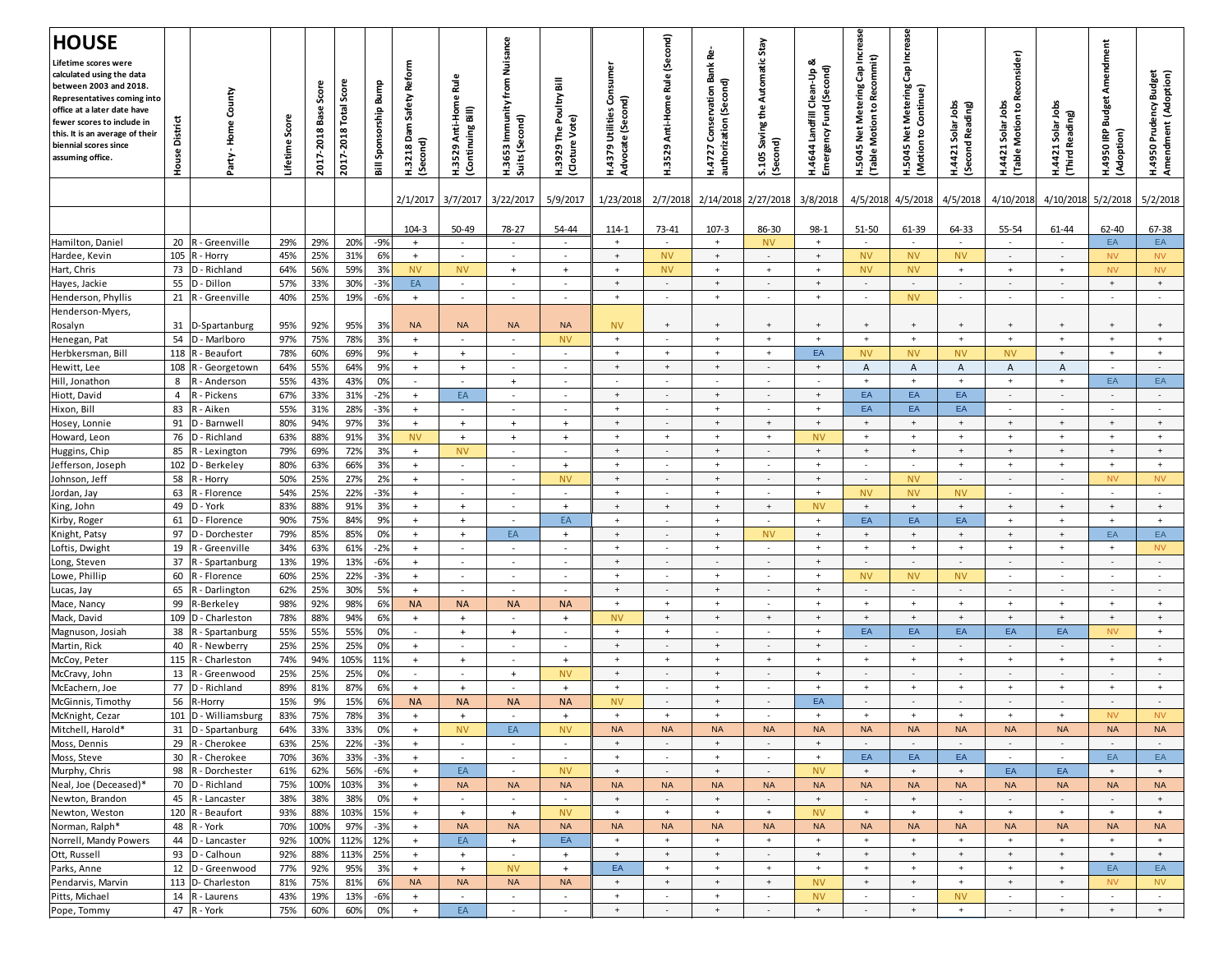| HOUSE<br>Lifetime scores were<br>calculated using the data<br>between 2003 and 2018.<br>Representatives coming into<br>office at a later date have<br>fewer scores to include in<br>this. It is an average of their<br>biennial scores since<br>assuming office. | <b>House District</b> | Party - Home County | Score<br>Lifetime | Score<br>2017-2018 Base | 2017-2018 Total Score | Bump<br>Bill Sponsorship | H.3218 Dam Safety Reform<br>(Second) | ω<br>Ż<br>Anti-Home<br>$\widehat{\mathbf{m}}$<br>(Continuing<br>.3529<br>£ | H.3653 Immunity from Nuisance<br>Suits (Second) | 틂<br>H.3929 The Poultry<br>(Cloture Vote) | Utilities Consumer<br>Advocate (Second)<br>H.4379 | Anti-Home Rule (Second)<br>H.3529  | فع<br><b>Conservation Bank</b><br>authorization (Second)<br>H.4727 | Saving the Automatic Stay<br>(Second)<br>S.105 | H.4644 Landfill Clean-Up &<br>Fund (Second)<br>Emergency | Net Metering Cap Increase<br>H.5045 Net Metering Cap Inc<br>(Table Motion to Recommit) | Cap Increase<br>H.5045 Net Metering<br>(Motion to Continue) | H.4421 Solar Jobs<br>(Second Reading) | consider)<br>ar Jobs<br>Table Motion to<br>š<br>.4421<br>Ì | Solar Jobs<br>Reading)<br>4421<br>(Third)<br>± | <b>Budget Amendment</b><br>H.4950 IRP<br>(Adoption) | H.4950 Prudency Budget<br>Amendment (Adoption) |
|------------------------------------------------------------------------------------------------------------------------------------------------------------------------------------------------------------------------------------------------------------------|-----------------------|---------------------|-------------------|-------------------------|-----------------------|--------------------------|--------------------------------------|----------------------------------------------------------------------------|-------------------------------------------------|-------------------------------------------|---------------------------------------------------|------------------------------------|--------------------------------------------------------------------|------------------------------------------------|----------------------------------------------------------|----------------------------------------------------------------------------------------|-------------------------------------------------------------|---------------------------------------|------------------------------------------------------------|------------------------------------------------|-----------------------------------------------------|------------------------------------------------|
|                                                                                                                                                                                                                                                                  |                       |                     |                   |                         |                       |                          | 2/1/2017                             | 3/7/2017                                                                   | 3/22/2017                                       | 5/9/2017                                  | 1/23/2018                                         | 2/7/2018                           | 2/14/201                                                           | 2/27/2018                                      | 3/8/2018                                                 | 4/5/2018                                                                               | 4/5/2018                                                    | 4/5/2018                              | 4/10/2018                                                  | 4/10/2018                                      | 5/2/2018                                            | 5/2/2018                                       |
|                                                                                                                                                                                                                                                                  |                       |                     |                   |                         |                       |                          | $104 - 3$                            | $50 - 49$                                                                  | 78-27                                           | 54-44                                     | $114 - 1$                                         | 73-41                              | $107 - 3$                                                          | 86-30                                          | $98 - 1$                                                 | 51-50                                                                                  | 61-39                                                       | 64-33                                 | 55-54                                                      | $61 - 44$                                      | $62 - 40$                                           | $67 - 38$                                      |
| Putnam, Joshua                                                                                                                                                                                                                                                   | 10                    | R - Anderson        | 27%               | 29%                     | 23%                   | $-6%$                    | $+$                                  | EA                                                                         | $\overline{\phantom{a}}$                        | $\overline{\phantom{a}}$                  | $^{+}$                                            |                                    | $\ddot{}$                                                          | $\overline{\phantom{a}}$                       | $+$                                                      |                                                                                        |                                                             | EA                                    | $\sim$                                                     |                                                |                                                     | $\sim$                                         |
| Quinn, Rick*                                                                                                                                                                                                                                                     | 69                    | R - Lexington       | 54%               | 0%                      | $-3%$                 | $-3%$                    | <b>NV</b>                            | EA                                                                         | $\sim$                                          | <b>NV</b>                                 | <b>NA</b>                                         | <b>NA</b>                          | <b>NA</b>                                                          | <b>NA</b>                                      | <b>NA</b>                                                | <b>NA</b>                                                                              | <b>NA</b>                                                   | <b>NA</b>                             | <b>NA</b>                                                  | <b>NA</b>                                      | <b>NA</b>                                           | <b>NA</b>                                      |
| Ridgeway, Robert                                                                                                                                                                                                                                                 | 64                    | D - Clarendon       | 103%              | 100%                    | 106%                  | 6%                       | $\ddot{}$                            | $+$                                                                        | $\ddot{}$                                       | $\ddot{}$                                 | $\ddot{}$                                         | $\ddot{}$                          | $\ddot{}$                                                          | $\ddot{}$                                      | $\overline{+}$                                           | $\ddot{}$                                                                              | $+$                                                         | $\ddot{}$                             | EA                                                         | EA                                             | $\ddot{}$                                           | $\ddot{}$                                      |
| Rivers, Michael                                                                                                                                                                                                                                                  | 121                   | D - Colleton        | 57%               | 54%                     | 57%                   | 3%                       | EA                                   | EA                                                                         | EA                                              | $\ddot{}$                                 | $\overline{+}$                                    | $\sim$                             | $+$                                                                | $\overline{+}$                                 | $\overline{+}$                                           | $\sim$                                                                                 | $\sim$                                                      | <b>NV</b>                             | $\sim$                                                     | <b>NV</b>                                      | $+$                                                 | $+$                                            |
| Rivers, Samuel                                                                                                                                                                                                                                                   | 15                    | - Berkeley          | 63%               | 75%                     | 69%                   | $-6%$                    | $+$                                  | $+$                                                                        | <b>NV</b>                                       | $\overline{a}$                            | $\ddot{}$                                         | ÷.                                 | $\ddot{}$                                                          | $\sim$                                         | $+$                                                      | $+$                                                                                    | $+$                                                         | $+$                                   | $+$                                                        | $\ddot{}$                                      | $+$                                                 | $^{+}$                                         |
| Robinson-Simpson, Leola                                                                                                                                                                                                                                          | 25                    | - Greenville        | 96%               | 94%                     | 103%                  | 9%                       | $+$                                  | $+$                                                                        | $\ddot{}$                                       | $\begin{array}{c} + \end{array}$          | $+$                                               | ÷.                                 | $\pm$                                                              | $+$                                            | $\ddot{\phantom{1}}$                                     | $+$                                                                                    | $+$                                                         | $^{+}$                                | $+$                                                        | $\ddot{}$                                      | $\ddag$                                             | $+$                                            |
| Rutherford, Todd                                                                                                                                                                                                                                                 | 74                    | D - Richland        | 47%               | 50%                     | 56%                   | 6%                       | <b>NV</b>                            | $+$                                                                        | <b>NV</b>                                       | $\ddot{}$                                 | $+$                                               | $\sim$                             | $+$                                                                | $\sim$                                         | <b>NV</b>                                                | <b>NV</b>                                                                              | <b>NV</b>                                                   | <b>NV</b>                             | $+$                                                        | $+$                                            | $+$                                                 | $+$                                            |
| Ryhal, Mike*                                                                                                                                                                                                                                                     | 56                    | R - Horry           | 51%               | 25%                     | 19%                   | $-6%$                    | $+$                                  | $\sim$                                                                     | $\sim$                                          | $\sim$                                    | <b>NA</b>                                         | <b>NA</b>                          | <b>NA</b>                                                          | <b>NA</b>                                      | <b>NA</b>                                                | <b>NA</b>                                                                              | <b>NA</b>                                                   | <b>NA</b>                             | <b>NA</b>                                                  | <b>NA</b>                                      | <b>NA</b>                                           | <b>NA</b>                                      |
| Sandifer, Bill                                                                                                                                                                                                                                                   | $\overline{2}$        | R - Oconee          | 45%               | 25%                     | 11%                   | $-14%$                   | $+$                                  | $\sim$                                                                     | $\sim$                                          | <b>NV</b>                                 | $+$                                               | $\sim$                             | $+$                                                                | $\sim$                                         | $+$                                                      | $\sim$                                                                                 | $\sim$                                                      | $\sim$                                | $\sim$                                                     | $\sim$                                         | $\sim$                                              | $\sim$                                         |
| Simrill, Gary                                                                                                                                                                                                                                                    | 46                    | R - York            | 61%               | 56%                     | 53%                   | $-3%$                    | $+$                                  | <b>NV</b>                                                                  | $\sim$                                          | <b>NV</b>                                 | $^{+}$                                            | $\overline{\phantom{a}}$           | $+$                                                                | $\sim$                                         | $+$                                                      | $\sim$                                                                                 | $+$                                                         | $+$                                   | $\sim$                                                     | $\ddot{}$                                      | $+$                                                 | $+$                                            |
| Smith, G. Murrell                                                                                                                                                                                                                                                | 67                    | R - Sumter          | 70%               | 57%                     | 63%                   | 6%                       | $+$                                  | EA                                                                         | $\sim$                                          | <b>NV</b>                                 | $+$                                               | $\sim$                             | EA                                                                 | $\sim$                                         | <b>NV</b>                                                | $\sim$                                                                                 | $+$                                                         | $+$                                   | $+$                                                        | $+$                                            | $+$                                                 | $+$                                            |
| Smith, Garry R.                                                                                                                                                                                                                                                  | 27                    | - Greenville        | 40%               | 31%                     | 28%                   | $-3%$                    | $+$                                  | $\sim$                                                                     | $\sim$                                          | $\sim$                                    | $^{+}$                                            | $\sim$                             | $+$                                                                | $\sim$                                         | $+$                                                      | $\sim$                                                                                 | $\sim$                                                      | $\sim$                                | $\sim$                                                     | $\sim$                                         | $\sim$                                              | $^{+}$                                         |
| Smith, James E.                                                                                                                                                                                                                                                  | 72                    | D - Richland        | 101%              | 100%                    | 125%                  | 25%                      | $+$                                  | $+$                                                                        | $+$                                             | $\ddot{}$                                 | $+$                                               | $+$                                | $+$                                                                | $+$                                            | $+$                                                      | $+$                                                                                    | $+$                                                         | $\ddot{}$                             | $^{+}$                                                     | $\ddot{}$                                      | $+$                                                 | $+$                                            |
| Sottile, Mike                                                                                                                                                                                                                                                    | 112                   | R - Charleston      | 81%               | 67%                     | 73%                   | 6%                       | $+$                                  | $+$                                                                        | $\ddot{}$                                       | $\sim$                                    | $\ddot{}$                                         | $+$                                | $^\mathrm{+}$                                                      | EA                                             | $+$                                                      | $\pm$                                                                                  | $\sim$                                                      | $+$                                   | $\sim$                                                     | <b>NV</b>                                      | $\sim$                                              | $\ddot{}$                                      |
| Spires, Kit                                                                                                                                                                                                                                                      | 96                    | R - Lexington       | 72%               | 38%                     | 35%                   | $-3%$                    | $+$                                  | $\sim$                                                                     | $\overline{\phantom{a}}$                        | $\sim$                                    | $\overline{+}$                                    | $\sim$                             | $+$                                                                | <b>NV</b>                                      | $+$                                                      | EA                                                                                     | EA                                                          | EA                                    | $\sim$                                                     | <b>NV</b>                                      | $+$                                                 | $\sim$                                         |
| Stavrinakis, Leon                                                                                                                                                                                                                                                | 119                   | D - Charleston      | 96%               | 93%                     | 105%                  | 12%                      | $+$                                  | $+$                                                                        | <b>NV</b>                                       | $+$                                       | $+$                                               | $\ddot{+}$                         | $+$                                                                | $+$                                            | EA                                                       | $+$                                                                                    | $+$                                                         | $+$                                   | $+$                                                        | $+$                                            | $+$                                                 | $+$                                            |
| Stringer, Tommy                                                                                                                                                                                                                                                  | 18                    | R - Greenville      | 34%               | 29%                     | 26%                   | $-3%$                    | $+$                                  | <b>NV</b>                                                                  | EA                                              | <b>NV</b>                                 | $+$                                               | EA                                 | $+$                                                                | $\overline{\phantom{a}}$                       | $+$                                                      | <b>NV</b>                                                                              | <b>NV</b>                                                   | <b>NV</b>                             | $\sim$                                                     | $\sim$                                         | <b>NV</b>                                           | <b>NV</b>                                      |
| Tallon, Eddie                                                                                                                                                                                                                                                    | 33                    | R - Spartanburg     | 67%               | 31%                     | 31%                   | 0%                       | $\ddot{+}$                           | $\mathbf{r}$                                                               | $\sim$                                          | $\ddot{}$                                 | $+$                                               | $\sim$                             | $\ddot{+}$                                                         | $\sim$                                         | $\ddot{}$                                                | $\sim$                                                                                 | $\mathcal{L}_{\mathcal{A}}$                                 | $\sim$                                | $\sim$                                                     | $\mathbf{r}$                                   | $\mathcal{L}$                                       | $\sim$                                         |
| Taylor, Bill                                                                                                                                                                                                                                                     | 86                    | R-Aiken             | 57%               | 43%                     | 40%                   | $-3%$                    | $\,$ +                               | $\blacksquare$                                                             |                                                 | $\sim$                                    | $\ddot{}$                                         | $\overline{\phantom{a}}$           | $+$                                                                | $\sim$                                         | $+$                                                      | $\sim$                                                                                 | $\sim$                                                      | $\sim$                                | EA                                                         | EA                                             | $+$                                                 | $^{+}$                                         |
| Thayer, Anne                                                                                                                                                                                                                                                     | 9                     | R - Anderson        | 36%               | 25%                     | 19%                   | $-6%$                    | $\ddot{+}$                           | $\sim$                                                                     | $\sim$                                          | $\sim$                                    | $\ddot{}$                                         | <b>NV</b>                          | $\pm$                                                              | $\sim$                                         | $+$                                                      | $\sim$                                                                                 | $\sim$                                                      | $\sim$                                | $\sim$                                                     | $\sim$                                         | $\sim$                                              | $\sim$                                         |
| Thigpen, Ivory                                                                                                                                                                                                                                                   | 79                    | D - Richland        | 88%               | 88%                     | 88%                   | 0%                       | <b>NV</b>                            | $+$                                                                        | <b>NV</b>                                       | $\ddot{}$                                 | $+$                                               | $+$                                | $+$                                                                | $+$                                            | $+$                                                      | $+$                                                                                    | $+$                                                         | $+$                                   | $+$                                                        | $\ddot{}$                                      | $+$                                                 | $+$                                            |
| Toole, Mac                                                                                                                                                                                                                                                       | 88                    | R - Lexington       | 69%               | 75%                     | 78%                   | 3%                       | $+$                                  | $+$                                                                        | <b>NV</b>                                       | $+$                                       | $+$                                               | $+$                                | $+$                                                                | $\sim$                                         | $+$                                                      | $+$                                                                                    | $\sim$                                                      | $+$                                   | $\sim$                                                     | $+$                                            | $+$                                                 | $+$                                            |
| Trantham, Ashley                                                                                                                                                                                                                                                 | 28                    | R- Greenville       | 58%               | 58%                     | 58%                   | 0%                       | <b>NA</b>                            | <b>NA</b>                                                                  | <b>NA</b>                                       | <b>NA</b>                                 | <b>NV</b>                                         | $+$                                | $+$                                                                | $\sim$                                         | $+$                                                      | $+$                                                                                    | $+$                                                         | $+$                                   | $\sim$                                                     | $\ddot{}$                                      | <b>NV</b>                                           | <b>NV</b>                                      |
| Weeks, David                                                                                                                                                                                                                                                     | 51                    | D - Sumter          | 77%               | 63%                     | 66%                   | 3%                       | $+$                                  | $+$                                                                        | $\sim$                                          | <b>NV</b>                                 | $+$                                               | $\sim$                             | $+$                                                                | $\sim$                                         | $+$                                                      | $+$                                                                                    | $+$                                                         | $+$                                   | $+$                                                        | $+$                                            | <b>NV</b>                                           | <b>NV</b>                                      |
| West, Jay                                                                                                                                                                                                                                                        | $\overline{7}$        | R - Anderson        | 28%               | 25%                     | 28%                   | 3%                       | <b>NV</b>                            | $\sim$                                                                     | $\sim$                                          | $\sim$                                    | $+$                                               | <b>NV</b>                          | $+$                                                                | $\sim$                                         | $+$                                                      | $\sim$                                                                                 | ×                                                           | $\sim$                                | $\sim$                                                     | $\sim$                                         | $\sim$                                              | $+$                                            |
| Wheeler, Will                                                                                                                                                                                                                                                    | 50                    | D - Lee             | 86%               | 80%                     | 86%                   | 6%                       | $+$                                  | $+$                                                                        | EA                                              | <b>NV</b>                                 | $^{+}$                                            | $\sim$                             | $+$                                                                | $+$                                            | $+$                                                      | <b>NV</b>                                                                              | $+$                                                         | $+$                                   | $+$                                                        | $+$                                            | $+$                                                 | $+$                                            |
| Whipper, Seth                                                                                                                                                                                                                                                    | 113                   | D - Charleston      | 83%               | 100%                    | 100%                  | 0%                       | $+$                                  | $+$                                                                        | $+$                                             | $\ddot{}$                                 | <b>NA</b>                                         | <b>NA</b>                          | <b>NA</b>                                                          | <b>NA</b>                                      | <b>NA</b>                                                | <b>NA</b>                                                                              | <b>NA</b>                                                   | <b>NA</b>                             | <b>NA</b>                                                  | <b>NA</b>                                      | <b>NA</b>                                           | <b>NA</b>                                      |
| White, Brian                                                                                                                                                                                                                                                     | 6                     | R - Anderson        | 46%               | 19%                     | 18%                   | $-1%$                    | <b>NV</b>                            | $\sim$                                                                     | $\sim$                                          | $\sim$                                    | $+$                                               | $\sim$                             | $+$                                                                | $\sim$                                         | $+$                                                      | $\sim$                                                                                 | $\sim$                                                      | $\sim$                                | $\sim$                                                     | $\sim$                                         | $\sim$                                              | $\sim$                                         |
| Whitmire, Bill                                                                                                                                                                                                                                                   | 1                     | R - Oconee          | 61%               | 25%                     | 25%                   | 0%                       | $+$                                  | $\sim$                                                                     | $\sim$                                          | $\sim$                                    | $^{+}$                                            | $\sim$                             | $+$                                                                | $\sim$                                         | $+$                                                      | $\overline{\phantom{a}}$                                                               | $\sim$                                                      | $\sim$                                | $\sim$                                                     | $\sim$                                         | $\sim$                                              | $\sim$                                         |
| Williams, Robert                                                                                                                                                                                                                                                 | 62                    | D - Darlington      | 85%               | 81%                     | 87%                   | 6%                       | $\ddot{}$                            | $+$                                                                        | $\overline{\phantom{a}}$                        | $^{+}$                                    | $^{+}$                                            | $\sim$                             | $+$                                                                | $\overline{\phantom{a}}$                       | $+$                                                      | $+$<br>EA                                                                              | $+$<br>EA                                                   | $+$<br>EA                             | $^{+}$                                                     | $+$                                            | $+$                                                 | $+$                                            |
| Willis, Mark                                                                                                                                                                                                                                                     | 16                    | R - Greenville      | 52%               | 33%                     | 33%                   | 0%                       | $+$                                  | $\sim$<br><b>NA</b>                                                        | EA                                              | <b>NA</b>                                 | $^{+}$                                            | $\overline{\phantom{a}}$           | $\ddot{}$                                                          |                                                | $+$                                                      |                                                                                        |                                                             |                                       |                                                            |                                                | <b>NV</b>                                           | $\sim$<br><b>NV</b>                            |
| Young, Ronnie<br>Yow, Richie                                                                                                                                                                                                                                     | 84<br>53              | R-Aiken             | 61%<br>57%        | 58%<br>36%              | 61%<br>33%            | 3%<br>$-3%$              | <b>NA</b><br>$\ddot{}$               | EA                                                                         | <b>NA</b>                                       | EA                                        | $\ddot{}$<br>$\ddot{}$                            | $\overline{\phantom{a}}$<br>$\sim$ | $\qquad \qquad +$<br>$\ddot{}$                                     | $\overline{\phantom{a}}$<br>$\sim$             | $\ddot{}$<br>$\ddot{}$                                   | EA                                                                                     | $+$<br>EA                                                   | $+$<br>EA                             | $+$<br><b>NV</b>                                           | $\qquad \qquad +$<br><b>NV</b>                 | $\sim$                                              | $\sim$                                         |
|                                                                                                                                                                                                                                                                  |                       | R - Chesterfield    |                   |                         |                       |                          |                                      |                                                                            |                                                 |                                           |                                                   |                                    |                                                                    |                                                |                                                          |                                                                                        |                                                             |                                       |                                                            |                                                |                                                     |                                                |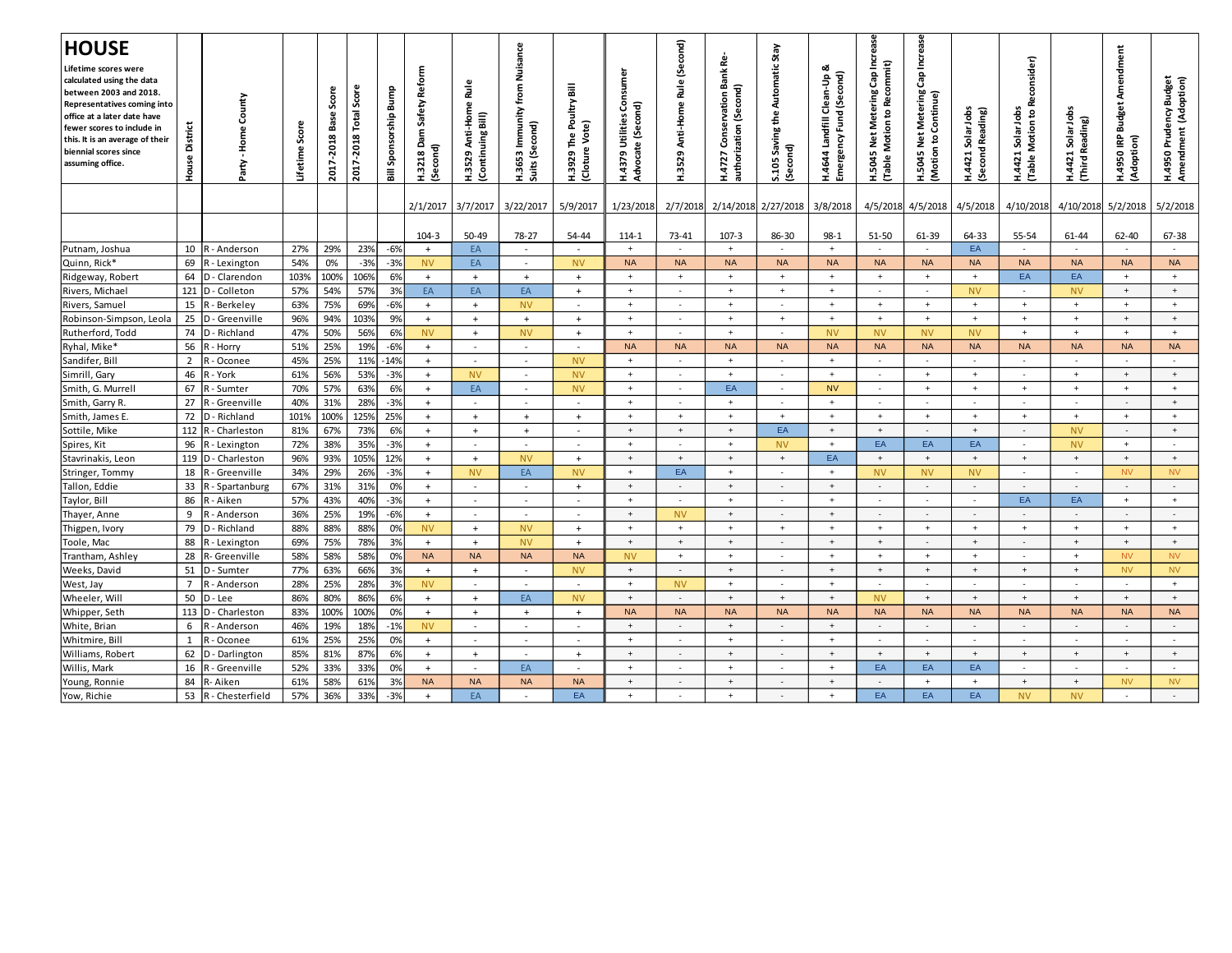| Sponsored                             |                |                              |         |                  |                           |                  |                                          |
|---------------------------------------|----------------|------------------------------|---------|------------------|---------------------------|------------------|------------------------------------------|
| <b>Bills</b>                          |                | Bill Sponsorship Bump        |         |                  |                           |                  |                                          |
|                                       | House District |                              |         |                  |                           |                  | <b>Good Governance</b>                   |
|                                       |                |                              |         |                  |                           |                  |                                          |
|                                       |                |                              | Water   | Land             | Energy                    | Waste            |                                          |
| Alexander, Terry                      | 59             | 0                            |         |                  |                           |                  | H.3416, H.3653                           |
| Allison, Rita                         | 36             | $-3$                         |         |                  |                           |                  | H.3565                                   |
| Anderson, Carl                        | 103            | 3<br>$-6$                    |         | H.4727           |                           |                  | H.3653, H.4379                           |
| Anthony, Mike<br>Arrington, Katie     | 42<br>94       | $\mathbf 0$                  |         | H.4644           | H.4421                    | H.3529           | H.3565, H.3653<br>H.3565, H.3653, H.4379 |
| Atkinson, Lucas                       | 57             | $-3$                         |         | H.4644           |                           |                  | H.3565, H.3416, H.3653, H.3929           |
| Atwater, Todd                         | 87             | $-6$                         |         |                  |                           | H.3529           | H.3565                                   |
| Bales, Jimmy                          | 80             | 6                            |         |                  | H.4421, H.4425            |                  | H.3565, H.4379                           |
| Ballentine, Nathan<br>Bamberg, Justin | 71<br>90       | 8<br>$\overline{\mathbf{3}}$ |         |                  | H.4421 (Co-S)             | H.4458           | H.3565, H.3416, H.4379                   |
| Bannister, Bruce                      | 24             | $-3$                         |         |                  |                           |                  | H.3565                                   |
| Bedingfield, Eric                     | 28             | -8                           |         |                  |                           | H.3529 (L)       | H.3565                                   |
| Bennett, Lin                          | 114            | $-3$                         |         |                  |                           |                  | H.3565, H.3653, H.4379                   |
| Bernstein, Beth                       | 78             | 9                            |         | H.4727           | H.4307                    |                  | H.4896                                   |
| Blackwell, Bart<br>Bowers, Bill       | 81<br>122      | 9<br>3                       |         | H.4644           |                           | H.4458<br>H.4458 | H.4379                                   |
| Bradley, Jeff                         | 123            | 3                            |         |                  |                           |                  | H.4896                                   |
| Brawley, Wendy                        | 70             | $\mathbf{0}$                 |         |                  |                           |                  |                                          |
| Brown, Robert                         | 116            | 15                           |         |                  | H.4307, H.4421,           |                  | H.3416, H.4379, H.4896                   |
| Bryant, Bruce                         | 48             | $\mathbf{0}$                 |         |                  |                           |                  |                                          |
| Burns, Mike                           | 17             | $-10$                        |         | H.4644           | H.4334 (L), H.4887 (L)    | H.4458           | H.3653, H.3929                           |
| Caskey, Micah<br>Chumley, Bill        | 89<br>35       | 6<br>$-15$                   |         |                  | H.4421,<br>H.4334, H.4887 |                  | H.4379<br>H.3565, H.3653, H.3929         |
| Clary, Gary                           | 3              | 20                           |         | H.4727           | H.4421, H.4875, H.5001(L) |                  | H.4379, H.4896                           |
| Clemmons, Alan                        | 107            | -6                           |         |                  |                           | H.3529           | H.3565                                   |
| Clyburn, Bill                         | 82             | $\overline{\mathbf{3}}$      |         |                  |                           |                  | H.4379                                   |
| Cobb-Hunter, Gilda                    | 66             | 12                           |         | H.4727           | H.3304                    | H.4458           | H.3416                                   |
| Cogswell, William                     | 110            | 6                            |         |                  | H.4307                    |                  | H.4896                                   |
| Cole, Derham<br>Collins, Neal         | 32<br>5        | 0<br>0                       |         |                  |                           |                  |                                          |
| Crawford, Heather                     | 68             | $-3$                         |         |                  |                           | H.3529, H.4458   | H.3565, H.3653, H.4379                   |
| Crosby, Bill                          | 117            |                              | 3H.3218 |                  | H.4307                    |                  | H.3565, H.3653, H.4379                   |
| Daning, Joseph                        | 92             | 0                            |         |                  |                           |                  | H.3565, H.4379                           |
| Davis, Sylleste                       | 100            | 6 <sup>1</sup>               |         | H.4727           |                           | H.4458           | H.3565, H.4379                           |
| Delleney, Greg<br>Dillard, Chandra    | 43<br>23       | $-3$<br>14                   |         |                  |                           | H.4458           | H.3565                                   |
| Douglas, MaryGail                     | 41             | 3                            |         | H.4644 (L)       |                           |                  | H.3416<br>H.3416                         |
| Duckworth, Greg                       | 104            | 6                            |         | H.4727           |                           | H.4458           | H.3565, H.4896                           |
| Elliott, Jason                        | 22             | $\mathbf 0$                  |         | H.4727           |                           |                  | H.3565                                   |
| Erickson, Shannon                     | 124            | 6                            |         | H.4727           |                           | H.4458           | H.3653, H.4379                           |
| Felder, Raye                          | 26             | $-6$                         |         |                  |                           |                  | H.3565, H.3653                           |
| Finlay, Kirkman<br>Forrest, Cal       | 75<br>39       | 6<br>$\overline{3}$          |         | H.4727<br>H.4644 |                           | H.4458           | H.4379<br>H.3929                         |
| Forrester, Mike                       | 34             | $-11$                        |         |                  | H.5045                    | H.3529           | H.3565, H.3653 (L), H.4379               |
| Fry, Russell                          | 106            | 0                            |         |                  |                           | H.3529, H.4458   | H.3565, H.4379                           |
| Funderburk, Laurie                    | 52             | 9                            |         |                  | H.5001                    |                  | H.3416, H.4896                           |
| Gagnon, Craig                         | 11             | -6                           |         |                  |                           | H.4458           | H.3565, H.3653, H.3929                   |
| Gilliard, Wendell                     | 111            | 9                            |         |                  | H.4307                    |                  | H.3416, H.4379                           |
| Govan, Jerry<br>Hamilton, Daniel      | 95<br>20       | 9<br>-9                      |         |                  |                           | H.3529           | H.3416, H.4379, H.4896<br>H.3565, H.3653 |
| Hardee, Kevin                         | 105            | 6                            |         | H.4727           |                           | H.4458           | H.3565, H.4379                           |
| Hart, Chris                           | 73             | 3                            |         |                  |                           |                  | H.3416                                   |
| Hayes, Jackie                         | 55             | $-3$                         |         |                  |                           |                  | H.3416, H.3653, H.3929                   |
| Henderson, Phyllis                    | 21             | $-6$                         |         |                  |                           | H.3529           | H.3653                                   |
| Rosalyn                               | 31             | 3                            |         | H.4644           |                           |                  |                                          |
| Henegan, Pat                          | 54             | $\overline{\mathbf{3}}$      |         |                  | H.4421                    | H.3529           | H.3416, H.3653, H.4379                   |
| Herbkersman, Bill                     | 118            | $\overline{9}$               |         | H.4727           | H.4307                    |                  | H.4896                                   |
| Hewitt, Lee                           | 108            | 9                            |         | H.4727, H.4644   |                           | H.4458           | H.3565, H.4896                           |
|                                       |                |                              |         |                  |                           |                  |                                          |
|                                       |                |                              |         |                  |                           |                  |                                          |
|                                       |                |                              |         |                  |                           |                  |                                          |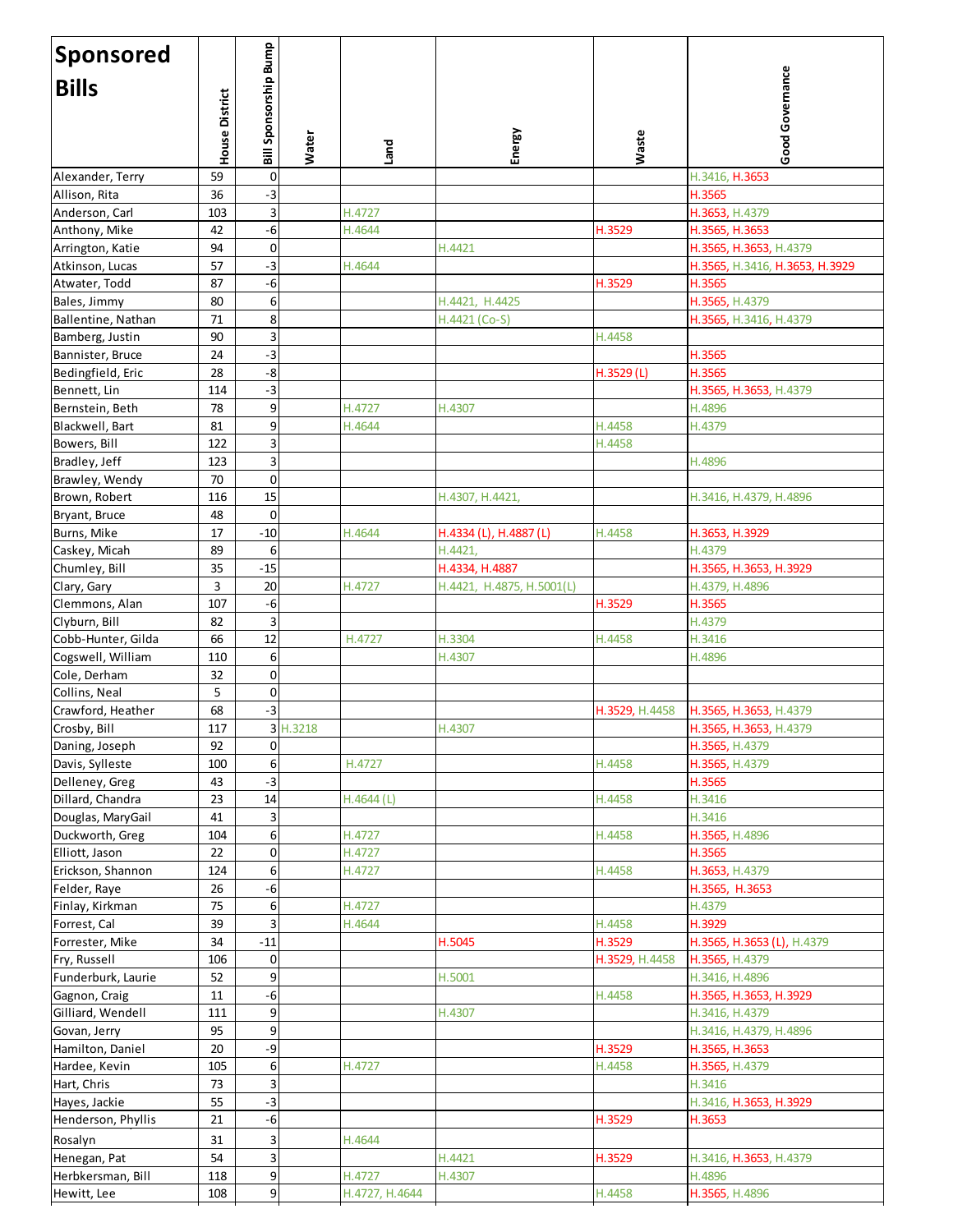| Sponsored                               |                |                       |             |                |                                |                |                                    |
|-----------------------------------------|----------------|-----------------------|-------------|----------------|--------------------------------|----------------|------------------------------------|
|                                         |                | Bill Sponsorship Bump |             |                |                                |                |                                    |
| <b>Bills</b>                            |                |                       |             |                |                                |                | Good Governance                    |
|                                         |                |                       |             |                |                                |                |                                    |
|                                         | House District |                       |             |                |                                |                |                                    |
|                                         |                |                       | Water       | Land           | Energy                         | <b>Waste</b>   |                                    |
| Hill, Jonathon                          | 8              | $\mathbf 0$           |             |                |                                | H.3529, H.4458 |                                    |
| Hiott, David                            | $\overline{4}$ |                       | $-2$ H.3218 |                |                                |                | H.3929(L)                          |
| Hixon, Bill                             | 83             |                       |             | H.4644         |                                | H.3529, H.4458 | H.3565, H.3653, H.3929, H.4379     |
| Hosey, Lonnie<br>Howard, Leon           | 91<br>76       | 3<br>3                |             | H.4727         |                                |                | H.3416, H.3653<br>H.3416           |
| Huggins, Chip                           | 85             | 3                     |             | H.4727         |                                |                | H.3565, H.4379                     |
| Jefferson, Joseph                       | 102            | 3                     |             | H.4727         |                                |                | H.3416, H.3653                     |
| Johnson, Jeff                           | 58             | $\overline{a}$        |             |                |                                | H.4458(L)      | H.3565                             |
| Jordan, Jay                             | 63             | $-3$                  |             |                |                                |                | H.3565                             |
| King, John                              | 49             | 3                     |             |                |                                |                | H.3416                             |
| Kirby, Roger                            | 61             | 9                     |             | H.4644         |                                | H.4458         | H.3416, H.3929, H.4896             |
| Knight, Patsy                           | 97             | $\mathbf 0$           |             |                |                                |                |                                    |
| Loftis, Dwight                          | 19             | $-2$                  |             |                | H.3304 (L), H.4887             |                | H.3565, H.3653, H.3416 (L), H.3929 |
| Long, Steven                            | 37             | $-6$                  |             |                |                                |                | H.3565, H.3929                     |
| Lowe, Phillip                           | 60<br>65       | $-3$                  | 5 H.3218(L) | H.4727         |                                | H.3529         | H.3565                             |
| Lucas, Jay                              | 99             | 6                     |             |                |                                | H.4458         | H.3565, H.4379<br>H.4896           |
| Mace, Nancy<br>Mack, David              | 109            | 6                     |             |                | H.4307                         |                | H.4379                             |
| Magnuson, Josiah                        | 38             | $\overline{0}$        |             |                |                                | H.4458         | H.3929                             |
| Martin, Rick                            | 40             | $\overline{0}$        |             | H.4644         |                                | H.3529, H.4458 |                                    |
| McCoy, Peter                            | 115            | 11                    |             | H.4727         | H.4421                         |                | H.4379(L)                          |
| McCravey, John                          | 13             | 0                     |             |                |                                |                | H.3565, H.4379                     |
| McEachern, Joe                          | 77             | 6                     |             |                | H.4421                         | H.4458         | H.3565, H.4379                     |
| McGinnis, Timothy                       | 56             | 6                     |             |                |                                | H.4458         | H.4896                             |
| McKnight, Cezar                         | 101            | 3                     |             |                |                                |                | H.3416                             |
| Mitchell, Harold                        | 31             | $\mathbf 0$           |             |                |                                |                |                                    |
| Moss, Dennis                            | 29             | $-3$                  |             |                |                                |                | H.3565                             |
| Moss, Steve                             | 30             |                       | $-3$ H.3218 |                |                                |                | H.3565, H.3653, H.3929, H.4379     |
| Murphy, Chris                           | 98             | -6                    |             |                |                                |                | H.3565, H.3653                     |
| Neal, Joe (Deceased)<br>Newton, Brandon | 70<br>45       | 3<br>0                |             | H.4727         |                                |                | H.3416<br>H.3565                   |
| Newton, Weston                          | 120            | 15                    |             | H.4727, H.4644 | H.4421                         |                | H.4379, H.4896                     |
| Norman, Ralph (Vacant)                  | 48             | $-3$                  |             |                |                                |                | H.3653                             |
| Powers Norrell, Mandy                   | 44             | 12                    |             |                | H.4421, H.4425, H.5001         |                | H.3416                             |
| Ott, Russell                            | 93             | 25                    |             | H.4727         | H.4421, H.4875 (L)             | H.4458         | H.3416, H.4379, H.4896(L)          |
| Parks, Anne                             | 12             | 3                     |             |                |                                |                | H.3416                             |
| Pendarvis, Marvin                       | 113            | 6                     |             |                |                                |                | H.4379, H.4896                     |
| Pitts, Michael                          | 14             |                       | $-6$ H.3218 |                |                                | H.3529         | H.3565, H.3929                     |
| Pope, Tommy                             | 47             | 0                     |             |                |                                |                | H.3565, H.4379                     |
| Putnam, Joshua                          | 10             | $-6$                  |             |                |                                | H.3529         | H.3565                             |
| Quinn, Rick                             | 69             | $-3$                  |             |                |                                |                | H.3565                             |
| Ridgeway, Robert                        | 64<br>121      | 6<br>3                |             |                |                                |                | H.3416, H.4896<br>H.4896           |
| Rivers, Michael<br>Rivers, Samuel       | 15             | $-6$                  |             | H.4727         |                                |                | H.3565, H.3653, H.3929             |
| Robinson-Simpson, Leola                 | 25             | 9                     |             |                |                                |                | H.3416, H.4379, H.4896             |
| Rutherford, Todd                        | 74             | 6                     |             | H.4727         |                                |                | H.4379                             |
| Ryhal, Mike                             | 56             | $-6$                  |             |                |                                |                | H.3565, H.3653                     |
| Sandifer, Bill                          | $\overline{2}$ | $-14$                 |             |                | $H.5045$ (L)                   | H.3529         | H.3565, H.3653, H.3929, H.4379     |
| Simrill, Gary                           | 46             | $-3$                  |             |                |                                |                | H.3565                             |
| Smith, G. Murrell                       | 67             | 6                     |             |                | H.4421                         |                | H.4896                             |
| Smith, Garry R.                         | 27             | $-3$                  |             |                |                                | H.3529         |                                    |
| Smith, James E.                         | 72             | 25                    |             | H.4727         | H.4307, H.4421 (L), H.4425 (L) |                | H.3416, H.4379, H.4896             |
| Sottile, Mike                           | 112            | 6                     |             |                | H.4307                         |                | H.4896                             |
| Spires, Kit                             | 96             | $-3$                  |             |                |                                |                | H.3653                             |
| Stavrinakis, Leon                       | 119            | 12                    |             |                | H.4307, H.4421                 |                | H.4379, H.4896                     |
| Stringer, Tommy                         | 18             | $-3$<br>$\mathbf 0$   |             |                |                                |                | H.3565                             |
| Tallon, Eddie<br>Taylor, Bill           | 33<br>86       | $-3$                  |             |                |                                |                | H.3565, H.4379<br>H.3565           |
| Thayer, Anne                            | 9              | $-6$                  |             |                |                                |                | H.3565, H.3653                     |
|                                         |                |                       |             |                |                                |                |                                    |
|                                         |                |                       |             |                |                                |                |                                    |